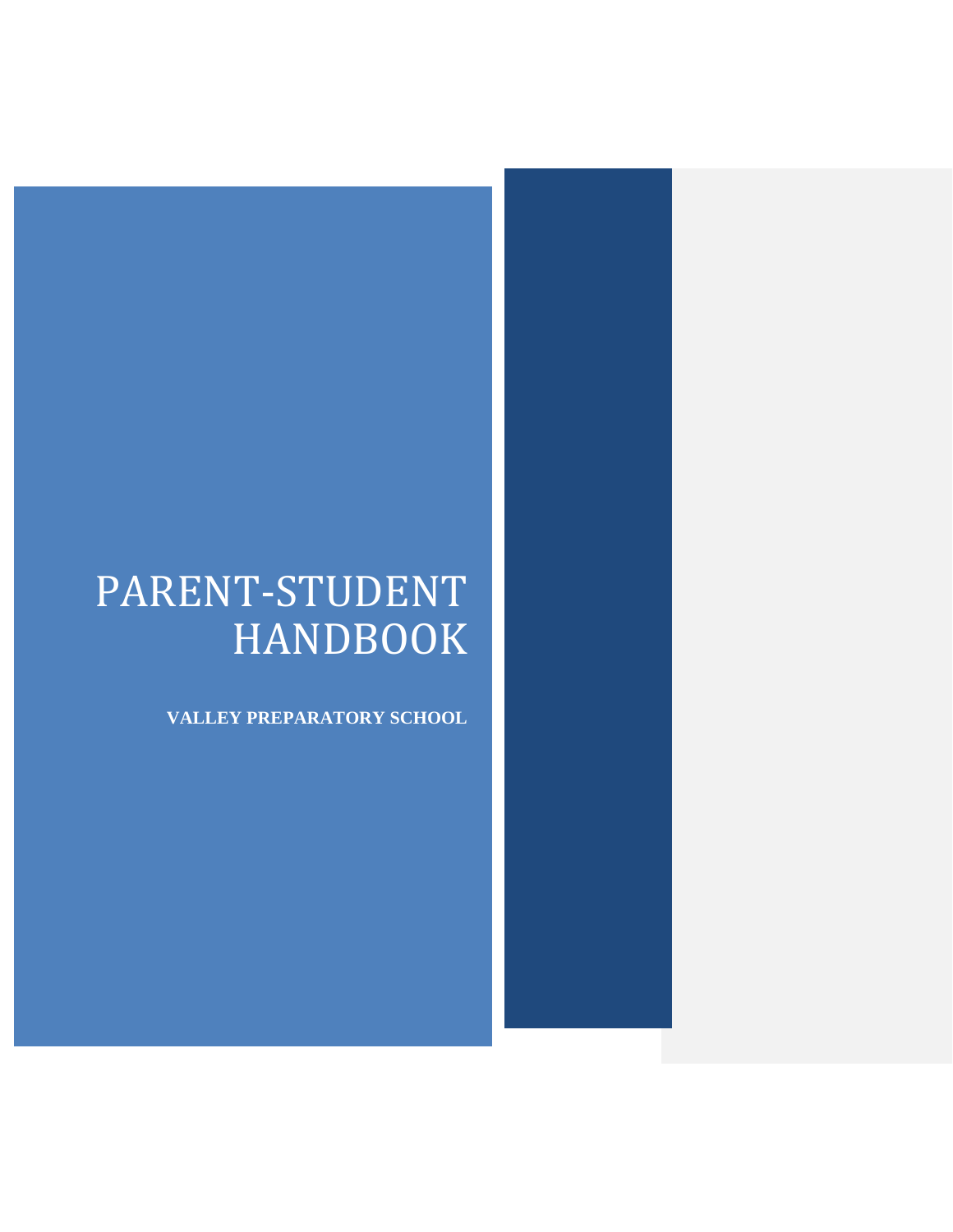

## **VALLEY PREPARATORY SCHOOL PARENT-STUDENT HANDBOOK LAST UPDATED November 30, 2021**

#### **TABLE OF CONTENTS**

INTRODUCTION: Page 3 Message from the Head of School; Mission & Vision; History; Accreditation; Governance; PTO; Volunteering; Non-discrimination policy

FINANCIAL POLICIES: Page 5 Tuition payments; Tuition insurance; Other costs; Late payment; Refund policy; Financial assistance; Ed loans; Gifts to staff; Wish lists, Annual Fund

SCHOOL LOGISTICS: Page 7 School hours; Carpool; Parking; Monday Flag Ceremony; Daycare; Hot lunch program; Emergency information card; Disaster plan; Library; Class parties; Community outreach

ATTENDANCE POLICY: Page 10

METHODS OF COMMUNICATION: Page 12

UNIFORM POLICY: Page 13

ACADEMICS: Page 17 Ed. Philosophy; What is IB-PYP; What is STEAM; Homework; Grade reports; Honor Roll; GPA; MS exams; Grading scale; Academic probation; Testing; Field<br>Trips; Awards; Promotion policy; Student Improvement Plan (SIP)

SCHOOL ACTIVITIES: Page 22 Including Winter & Spring Concert Participation

DISCIPLINE POLICY: Page 25 Including Bullying Policy

ACCEPTABLE USE POLICY FOR TECHNOLOGY (including Cyber Bullying): Page 27

#### **IB-PYP HANDBOOK**: Page 29

- Assessment Policy
- Language Policy
- Academic Inclusion Policy

**STANDARDS-BASED GRADING HANDBOOK:** Page 37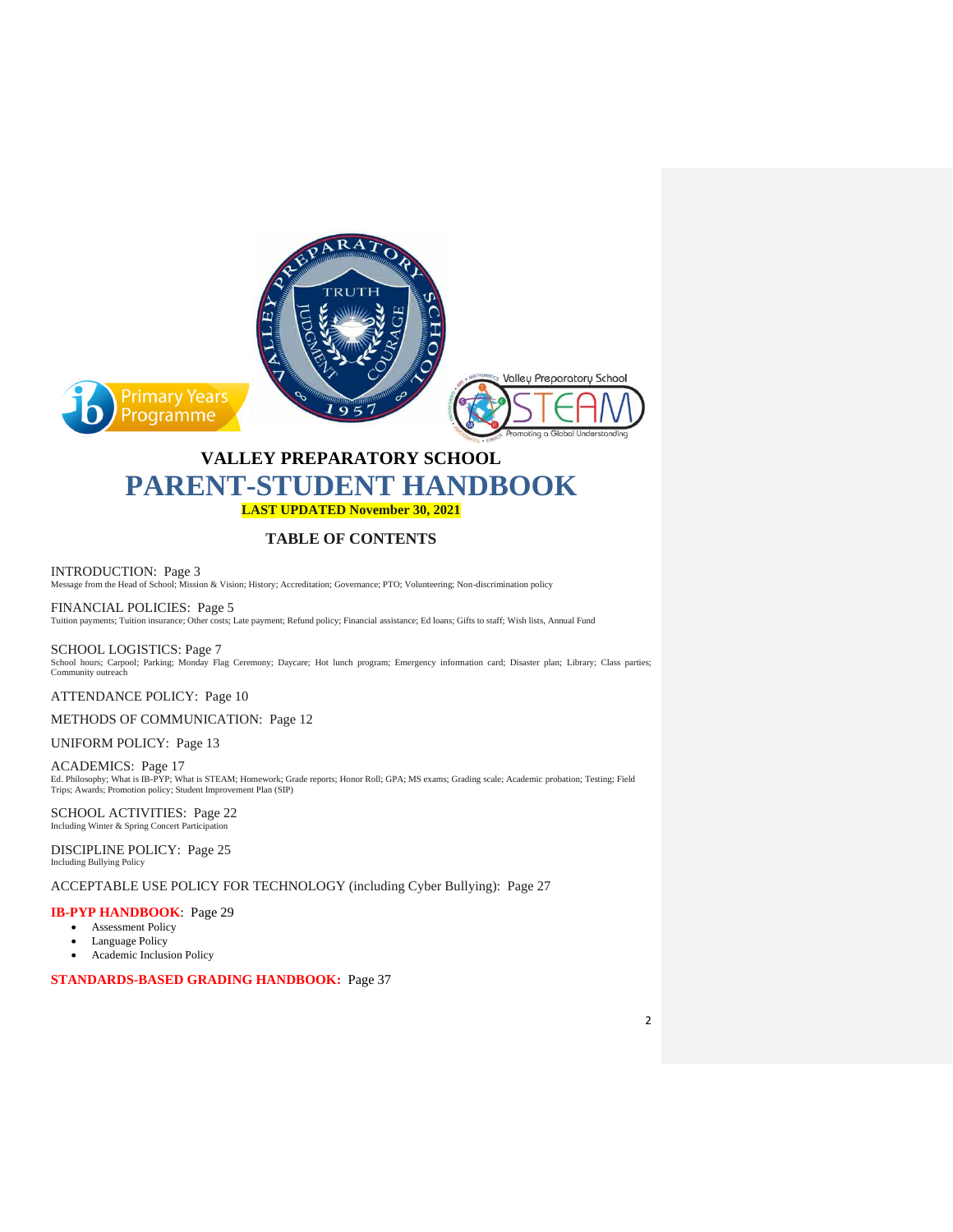## INTRODUCTION



#### **MESSAGE FROM THE HEAD OF SCHOOL**

This Parent Student Handbook is intended to provide information about the school's policies and procedures to our Valley Prep families as we work in partnership to develop an environment that supports both our overall mission and the needs of individual students.

Although this booklet does not anticipate every scenario that may occur, we have tried to provide you with guidelines concerning our policies and practices for most situations. We look forward to working with all of our families to support the policies and practices outlined in this handbook in the spirit of partnership and collaboration.

Please note that the school reserves the right to amend this Handbook throughout the year. Families will be informed of all amendments through the ROAR weekly newsletter.

#### **MISSION STATEMENT**

The mission of Valley Preparatory School is to inspire each student to reach his or her potential through an enriched, student-centered, college preparatory educational program in grades preschool through eight.

#### **VISION STATEMENT**

Our vision is for Valley Preparatory School to be a 21<sup>st</sup> century learning institution that graduates students who are confident communicators, critical thinkers, and problem solvers. These students will be motivated to engage in life-long learning and empowered to achieve personal and educational goals in a culturally diverse, local, national, and global community. The graduate will be a highly literate and well-balanced student with an appreciation for the arts and world languages. In addition, he or she will demonstrate the ability to acquire knowledge and access information using well-developed technological skills.

#### **HISTORY**

Valley Preparatory School was founded in 1957 as an independent, nonprofit coeducational day school. The school was established by a group of parents interested in providing a challenging academic program to area students who were willing and able to take advantage of this kind of experience. In 1982, the school became a fully accredited independent school and a member of the three accrediting agencies: California Association of Independent Schools, (CAIS), and Western Association of Schools and Colleges (WASC).

#### **ACCREDITATION**

The school maintains accreditation with the California Association of Independent Schools (CAIS), the Western Association of Schools and Colleges (WASC), and the International Baccalaureate Organization by as an IB World School.

#### **GOVERNANCE**

The responsibility for governance of VPS resides with the Board of Trustees. The Board is responsible for establishing policy guidelines which enhance and reinforce the stated mission of the school, for maintaining the financial security of the school, for overseeing long range strategic planning for the school, and for appointing and evaluating the Head of School. The Board is represented by a group of talented and professional individuals drawn from parents and the community at large. The Board of Trustees is responsible for evaluating the structure of the current Board and evaluating future needs with the goal of cultivating and encouraging prospective new members. The Board meets on an approved calendar that is set at the annual meeting in May. The Board meetings are generally held on the last Monday of each month. The Head of School is an active, non-voting ex-officio member of the Board. The Head of School is responsible for the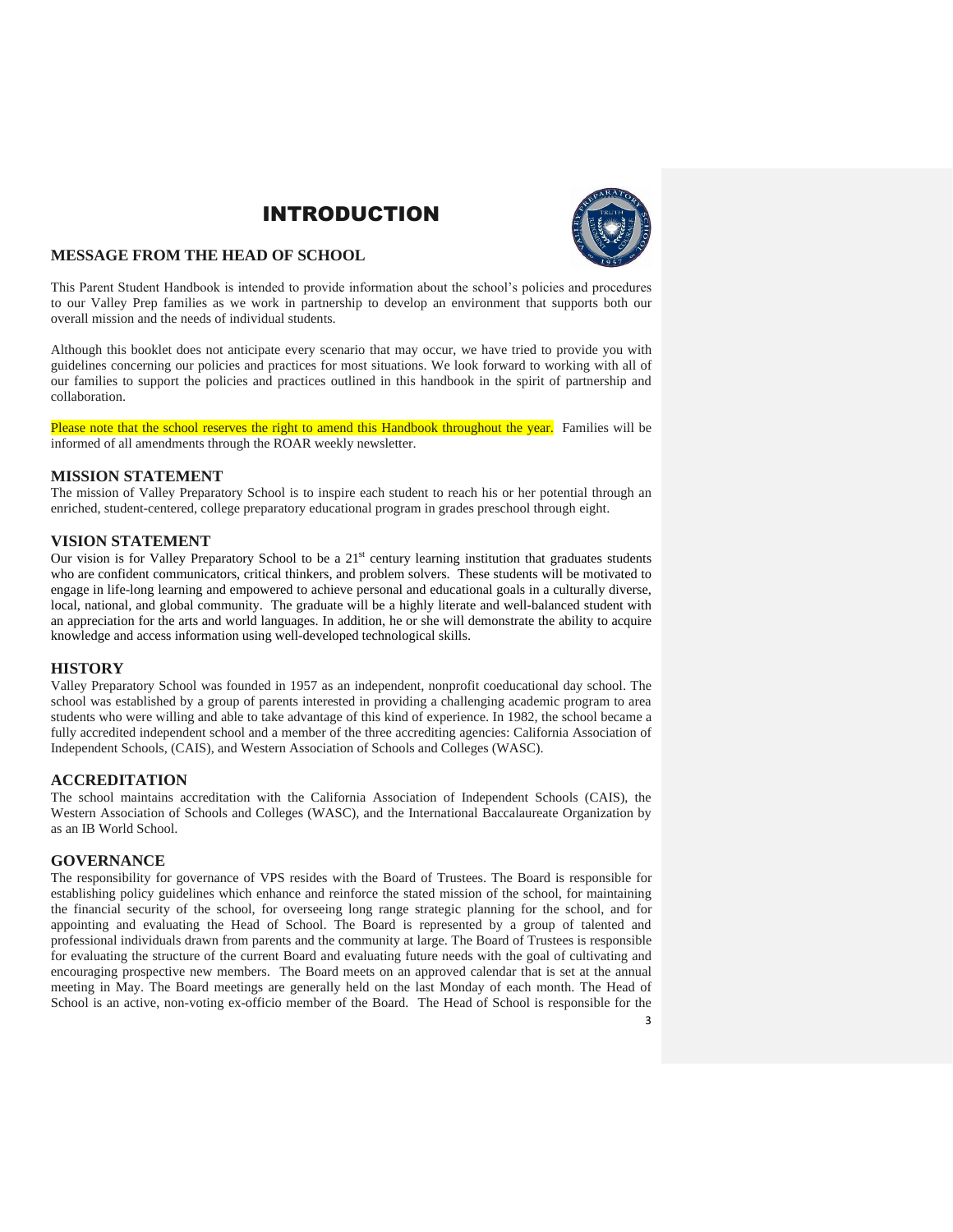day-to-day operations of the school. The Head of School is responsible for the hiring, supervising, and evaluating of all school personnel, coordinating and developing all school programs, maintaining disciplinary standards, administering the school budget, and promoting the image of the school.

The Board focuses on three areas critical to the success of the school:

1. It selects, evaluates, and supports the Head of School, to whom it delegates authority to manage the school.

2. It develops broad institutional policies that guide the Head of School in running the school.

3. It is accountable for the financial well-being of the school.

The Board acts only as a whole. Individual Trustees, including the Board President, have no authority to act unless specifically authorized to do so by the Board acting as a whole. VPS parents who are interested in high-level decision making should stay informed about the work of the Board of Trustees by reading Board Meeting minutes (available on the school's website), or by talking to the Head of School.

#### **PARENT-TEACHER ORGANIZATION (PTO)**

We encourage you to take an active role in your child's education. There are many opportunities to become involved. Some activities are one-time only and others are ongoing. Helping out in your child's classroom, attending fine arts and athletic events and the PTO spring Fundraiser, and getting involved in our Parent-Teacher Organization (PTO) are but a few examples of how you can be a part of your child's school life and the VPS community.

#### **VOLUNTEERING**

In accordance with California State Regulations, any adult intending to volunteer at the school must complete a volunteer application, which includes a fingerprint/background check. The cost of the fingerprinting and background check will be paid by VPS. The information gathered is confidential, and will not be used in any manner other than to determine volunteer status. At VPS, it is our intent to provide the safest learning environment possible for each child.

#### **NON-DISCRIMINATION POLICY**

VPS admits students of any race, color, national, and ethnic origin to all the rights, privileges, programs and activities generally accorded or made available to students at the school. It does not discriminate on the basis of race, color, national or ethnic origin in administration of its educational policies, admission policies, scholarship and loan programs, and athletic and other school-administered programs.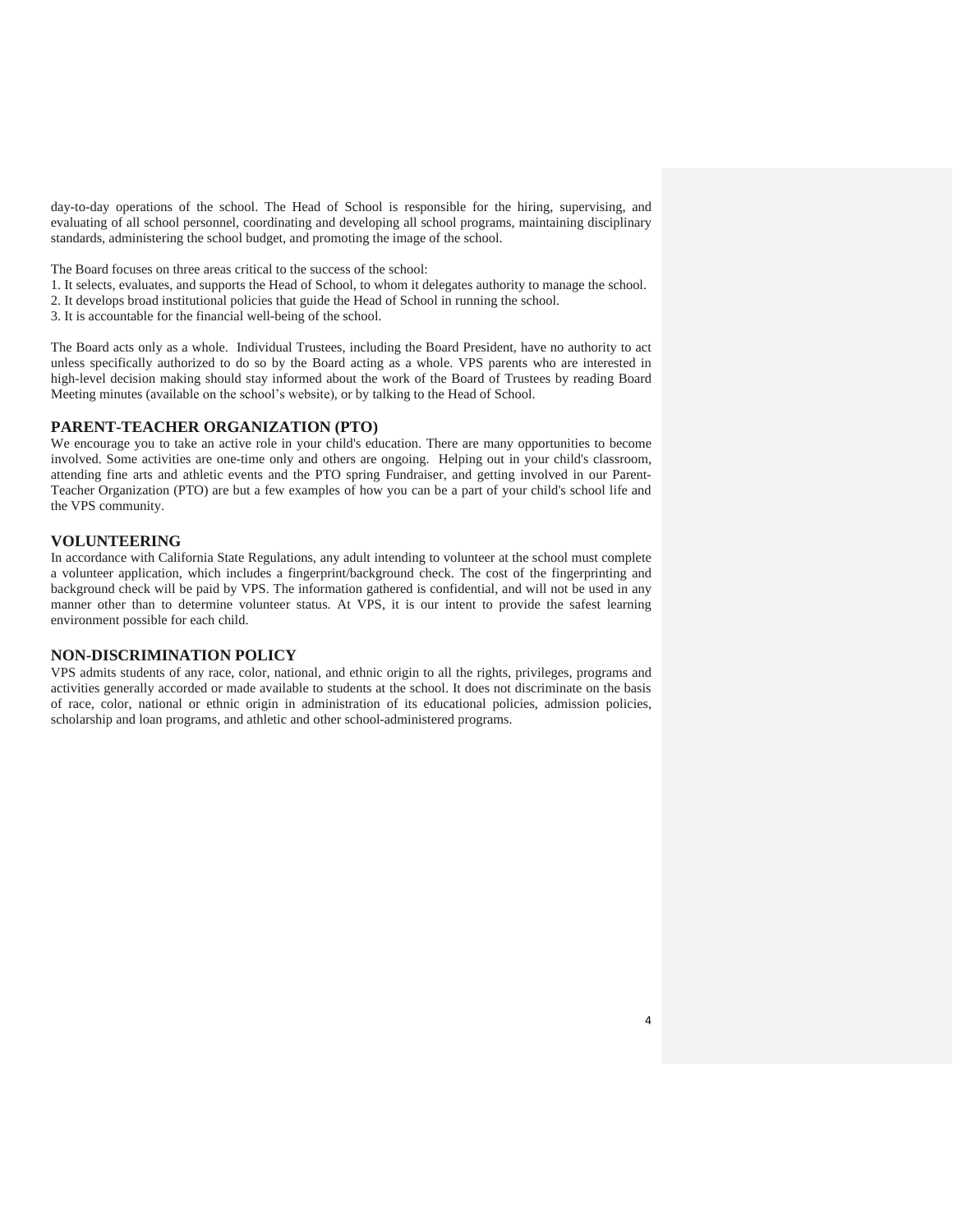## FINANCIAL POLICIES



#### **TUITION PAYMENTS**

Parents or financially responsible parties may choose to pay tuition in 10 monthly installments or as a onetime payment. Smart Tuition manages the collection and bookkeeping of tuition payments as well as other ancillary billing matters for VPS. All families, regardless of tuition payment preference, will register with Smart Tuition. Payment will be made directly to Smart Tuition.

#### **TUITION INSURANCE**

Tuition insurance is available through Dewar, The Tuition Refund Plan. Families who choose to pay tuition in 10 monthly installments will be required to purchase tuition insurance. Families who choose to pay tuition as a one-time payment are strongly encouraged to carry the insurance, but it is not required.

#### **OTHER COSTS NOT INCLUDED IN THE TUITION**

Additional costs not included in the tuition include, but are not limited, to the following:

- Laptops (Macbooks) are required for  $2-8<sup>th</sup>$  grade students, and cost approximately \$1,800
- Daily lunch (approximately \$5-8 daily) paid monthly directly to *Panera Bread*
- Uniforms purchased through *[Lands-End](https://www.landsend.com/shop/school-uniforms/-/N-g54)* (approximately \$250 annually)
- Yearbook ordered in the Spring (approximately \$50)
- Overnight field trips in  $4-8$ <sup>th</sup> grade Costs will vary yearly.
	- o Fourth Grade Sacramento: \$1200
	- o Fifth Grade Pali Institute: \$600
	- o Sixth and Seventh Grade Either Joshua Tree, Catalina Island, or Colorado River: \$1200
	- o Eighth Grade Washington D.C.: \$2500

#### **PAYMENT OF LATE CHARGES**

Students may not be given semester final examinations, may not receive a certificate of graduation, and may not receive a report card or transcripts if any outstanding charges remain unpaid. Students may be suspended from attending classes if his/her financial account with VPS is not current. Any unpaid balance is assessed a late charge by Smart Tuition. Any accounts that are more than one month overdue will be assessed a penalty by VPS of 5% of the overdue balance. This penalty is independent of the fee imposed by Smart Tuition. In addition, the school reserves the right to withhold re-enrollment contracts until the overdue balance is paid infull.

#### **REFUND POLICY**

No portion of tuition paid or outstanding will be refunded or canceled in the event of absence, withdrawal, or dismissal from the school. However, the school understands that certain circumstances may arise which could not be anticipated at the time of this contract's signing. Hence, VPS provides the following Refund Policy:

- 1. If written notice of withdrawal is received by VPS after July 1 but before the first day of classes, the
	- family is responsible for \$1000 of the total contract amount.
	- 2. If written notice of withdrawal is received after the first day of classes, no portion of tuition paid or outstanding will be refunded or canceled unless one or more of the following conditions can be clearly demonstrated:
		- a. The family moves-out of the area
		- b. The student(s) becomes physically incapable of attending school
		- c. The family suffers a catastrophic financial reversal
		- d. Testing during the first 45 days of the academic year results in the school recommending a different grade-placement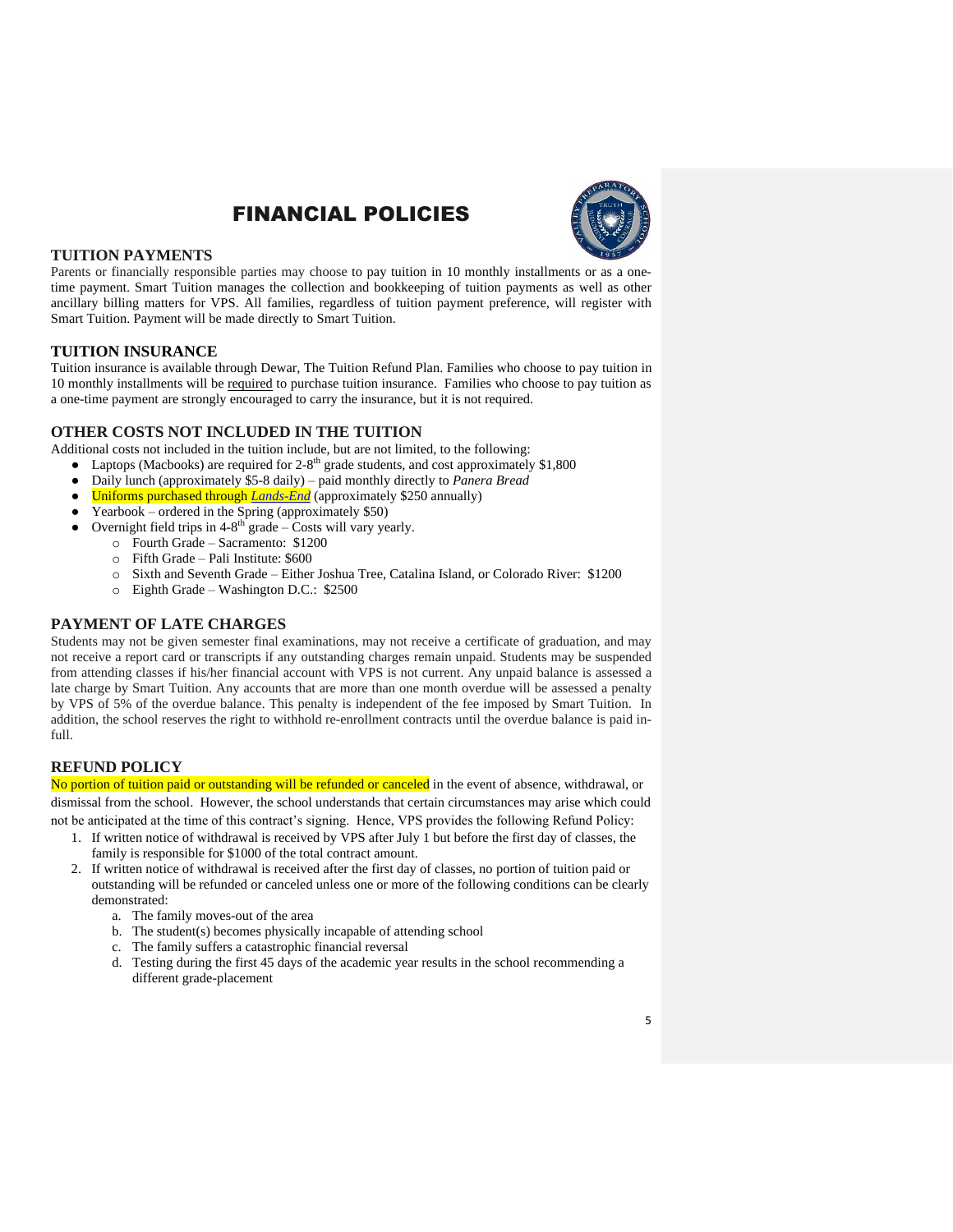e. The school concludes that it cannot meet the academic or social needs of the child and informs the family of such in-writing.

If one of these conditions can be clearly demonstrated, the school will refund tuition paid (or cancel tuition outstanding) for the remainder of the academic year. The refund will be calculated on a monthly basis, whereby full payment for the month of withdrawal is required.

#### **LATE ENROLLEES**

For students who enroll after the school-year has already begun, tuition is prorated on a trimester basis. For example, if the student begins at any time during the  $1<sup>st</sup>$  trimester, then the entire year's tuition is due. If the student begins at any time during the 2<sup>nd</sup> trimester, then 2/3 of the annual tuition is due.

#### **FINANCIAL ASSISTANCE**

New families requiring financial assistance are encouraged to apply through [SMART-aid.](https://www.valleyprepredlands.org/Tuition) Returning families are required to reapply each year before March 15. The school uses the information provided by SMART-aid to determine the amount of assistance which can be provided. The maximum per-family award is 25% of the annual tuition. The average per-family award is 15% of the annual tuition. It is the responsibility of all applicants to follow the procedure and provide the documents as required by SMART-aid. Only families who complete this procedure will be considered for assistance. The school does not guarantee that the same level of assistance will be provided annually.

#### **EDUCATIONAL LOANS**

Valley Prep partners with *[Your Tuition Solution Inc](https://www1.yourtuitionsolution.com/family)* to offer educational loans. Families choosing to finance tuition payments by this means will select the one time pay rate and then make monthly payments directly to this financial third party.

#### **GIFTS TO SCHOOL STAFF**

Employees of Valley Prep School may not accept gifts valued at \$50 or more, whether in the form of cash, event tickets, meals, gift cards, or goods. Parents may wish to consider a contribution in the name of the teacher to the school's Annual Fund.

#### **CLASSROOM WISH LISTS**

Each September, teachers develop a Wish List for their classroom. Parents are invited to donate items on the list, in support of the school's overall program. However, it is preferred for these donations to be given to the Head of School for logging purposes.

#### **ANNUAL FUND**

VPS relies on the generosity of our extended community to support the students and the school through a partnership of parents, staff, faculty, trustees, grandparents and alumni. Every family is encouraged to contribute to the VPS Annual Fund to the best of their ability each year. The Annual Fund directly benefits school programs and facilities, assists in securing the best educators for our school and provides opportunities or professional development for our faculty. The goal is 100% participation by parents, faculty, staff and the Board of Trustees.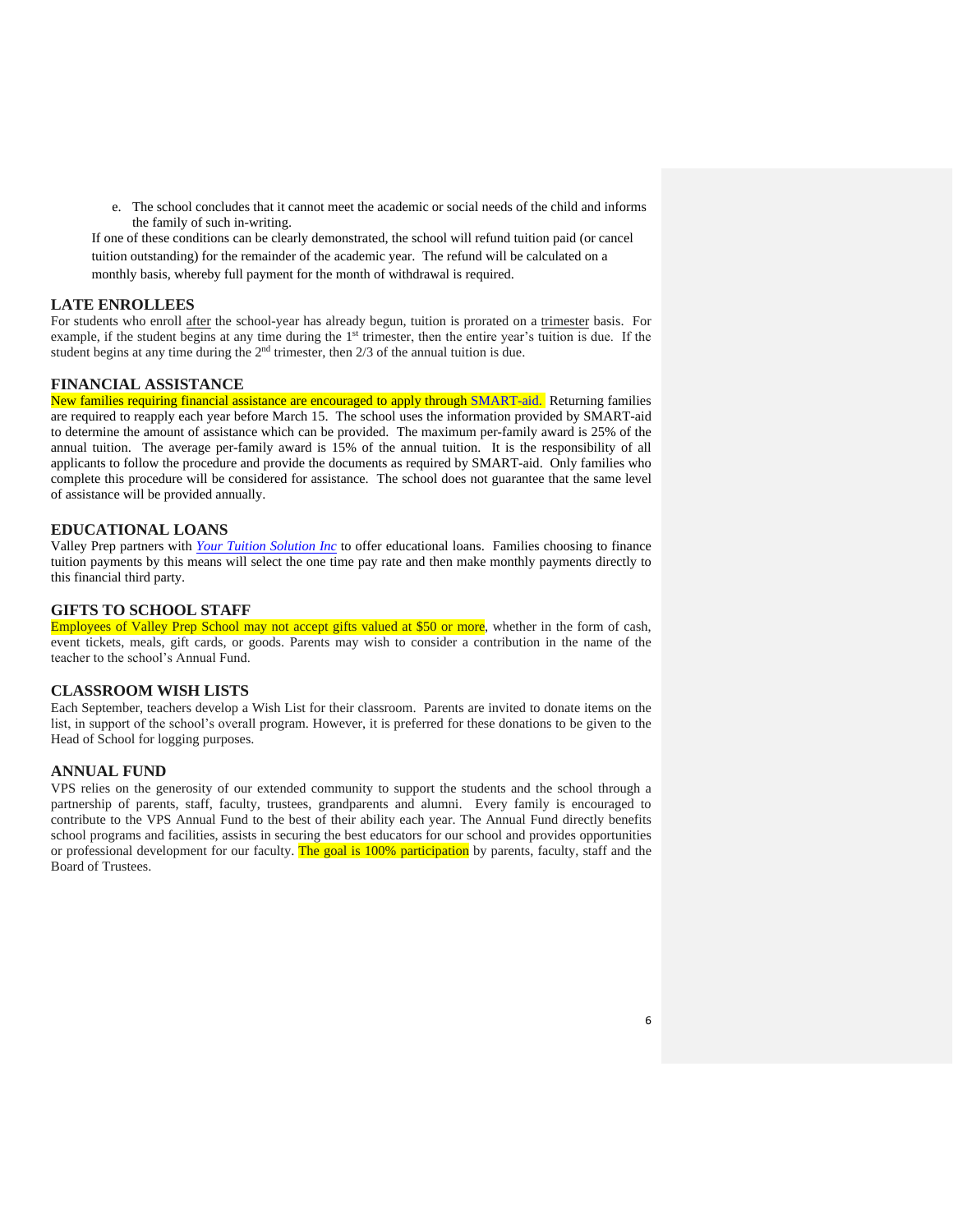## SCHOOL LOGISTICS



#### **SCHOOL HOURS**

Students are expected to be in their classroom by 7:55 a.m and in their seats ready to work by 8:00 a.m. Parents are asked not to linger around the classrooms after 7:55 a.m. as the teachers need to start class promptly without any distractions.

#### **Lunch:**

Preschool and Pre-K: 11:00 am - 12:00 pm 6-8 th grades: 11:30 am - 12:00 pm K-5<sup>th</sup> grades:  $12:00 \text{ pm} - 12.45 \text{ pm}$ 

**Dismissal:** All students K-8 are dismissed at 3:00 pm to the carpool area. Preschool, Pre-K, and Kindergarten students must be signed in/out by a parent or authorized adult in their classroom. No students are allowed to be picked-up or dropped-off on the street.

#### **CARPOOL PICK-UP PROCEDURES**

Preschool, Pre-K, and Kindergarten parents will park in the lower parking lot and sign in/out their children from their classroom or daycare.Beginning at 3:00 pm, all 1-8 students will line up behind the fence of the blacktop by grade levels and wait for parents to drive into the pick-up area. No one should pull around another car at any time. All students in the school will be required to stay in the pick-up area until dismissed. Please stay in your car at all times. A staff member will escort your children to your vehicle.Walking up or down the main drive is an extremely dangerous practice and is prohibited. The speed limit on campus is 5 miles per hour. Students who walk-home must provide the administration with written permission.

#### **ACCESS TO THE CAMPUS**

Between 8am and 2.45pm, the main-gate is closed and the pedestrian gates are locked. Visitors must enter the campus using the pedestrian-gate located towards the rear of the lower-parking-lot. An intercom at the gateentrance allows visitors to speak with the school-office, who will then "buzz-in" the visitors.

#### **PARKING**

VPS has two parking lots. The upper parking lot is usually closed during school hours. Please do not park in "Staff Parking" or "Reserved" places in the lower lot when dropping off or picking up students. K-8 students are only allowed to be picked-up in the upper-parking lot during PM carpool. However, Middle School students whose parents have a "reserved" place will be allowed to meet their parent in the lower-parking lot at 3.10pm when carpool has concluded in the upper parking-lot.

#### **FLAG CEREMONY**

Parents are encouraged to attend our weekly Flag Ceremony at 8am. Student representatives lead the ceremony, which includes announcement of upcoming events, awards, birthday announcements, pledge of allegiance, and the school song. This presents a wonderful opportunity to continually strengthen our school community.

#### **DAYCARE**

Those families using daycare will be billed on a monthly basis (for K-8) at a rate determined at the beginning of each school year. Afternoon daycare service ends promptly at 6:00 pm, at which time late charges will be assessed as \$1/minute after 6:00 pm. Any daycare service after 6:00 pm is performed on an emergency basis only. No student may sign him/ herself out of daycare. When picking up your child from daycare, you must personally sign them out. Students may not leave the campus to meet you as you drive up. Students will only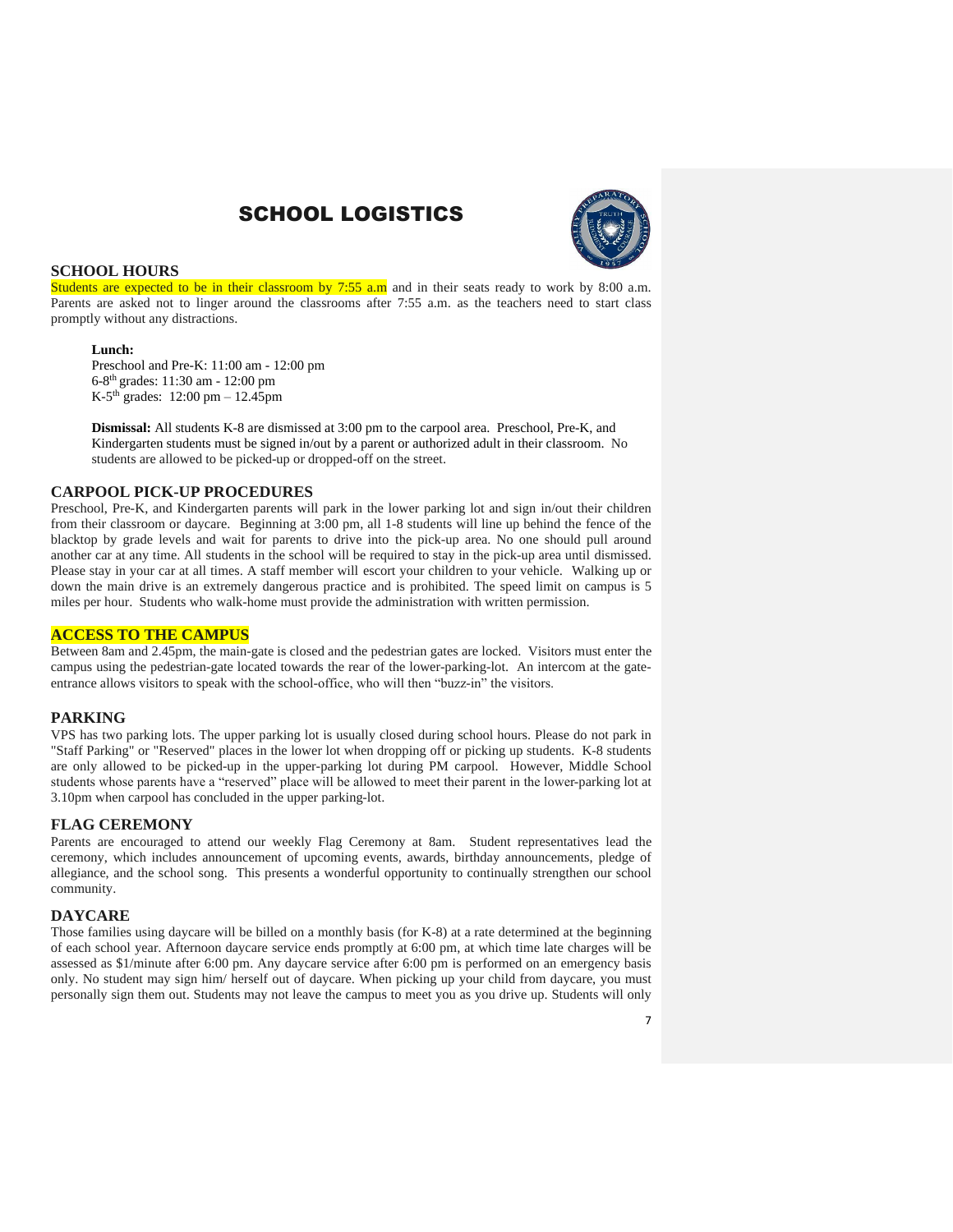be released to authorized individuals. NOTE: daycare is included in the tuition-rate for Preschool & Pre-Kindergarten.

**Morning Daycare**: Morning Daycare is available beginning at 7am. There is no charge for students who arrive after 7:30 am. Students are not allowed to go to their classrooms or lockers before 7:50 am. At that time, all students shall report immediately to their classrooms.

**After School Daycare**: Students not picked up by 3:15 pm are automatically signed-in to Daycare. Students participating in **Homework Club** will be signed-in to Daycare by the Homework Club teacher. Students participating in afterschool programs (i.e., sports, chorus, band, etc.) will be signed into afternoon daycare once the program ends and daycare charges will begin at that time. Students in daycare are expected to observe the same rules of courtesy and fair play as during the regular school day. The daycare supervisor has the same authority as a teacher in supervising students. Students may not use electronic devices during daycare. Laptops are permitted to be used in Homework Club, for homework purposes.

#### **HOT LUNCH PROGRAM**

The school has an optional catered hot lunch program. Each month, an online menu is available for parents to select lunches for desired days. If you are not participating in the hot lunch program, parents are encouraged to pack healthy lunches for their children. **Soda is prohibited.**

#### **EMERGENCY INFORMATION**

It is mandatory that the office has a completed *Emergency Information Card* for each student. Before the school year begins, an online, fillable form is provided to families. The information must be updated by the first day of school. For the safety of your child, please notify the office of any change in telephone numbers or the persons authorized by you to remove your child from school. If a student is being picked up by someone not included on the release form, the student will not be released without a note or phone call from the student's parent to the school office. When students become ill at school, parents will be notified and requested to arrange for the student to be removed from school in a timely manner. If parents cannot be contacted, numbers on the emergency release cards will be used.

#### **DISASTER PROCEDURES**

Students will repeatedly practice procedures for fire, earthquake, and lockdown. If in the event of an actual emergency, parents will be contacted via email and text messages (and phone, if possible). Following a major earthquake or other disaster, all students will immediately evacuate to an open area. Perimeter gates will be locked. Students are to remain under the supervision of VPS teachers and staff and will be released only to a person on the emergency release card. A staff member will maintain a log sheet to track each student. In the event that roads are inaccessible, students will be provided care and supervision until they are released to an approved person. Student **emergency kits** will be requested of you to be kept at school and will include such items as a change of clothes. In the event of a major disaster, please do not call the school, as the volume of calls from parents would obviously overload the phone system. It is very important that the school have the ability to phone out and we do not want to overload the system with incoming calls. The following organizations participate in the Information Broadcast System and will give updated information in case of an emergency: KFROG, Redlands Daily Facts, Time Warner Cable, and City of Redlands TV Channel 3.

#### **SCHOOL LIBRARY**

The school library is a resource center where children are encouraged to check out books and materials. They may come to the library with their classes, or individually before school Mondays through Fridays or after school from 3:00-3:30 pm. The library is also open during Middle School lunch. Students will be held accountable for books checked out to them and parents will be billed for damaged or lost books. Parents are invited to purchase a suitable book for the VPS library in recognition of their child's **birthday.**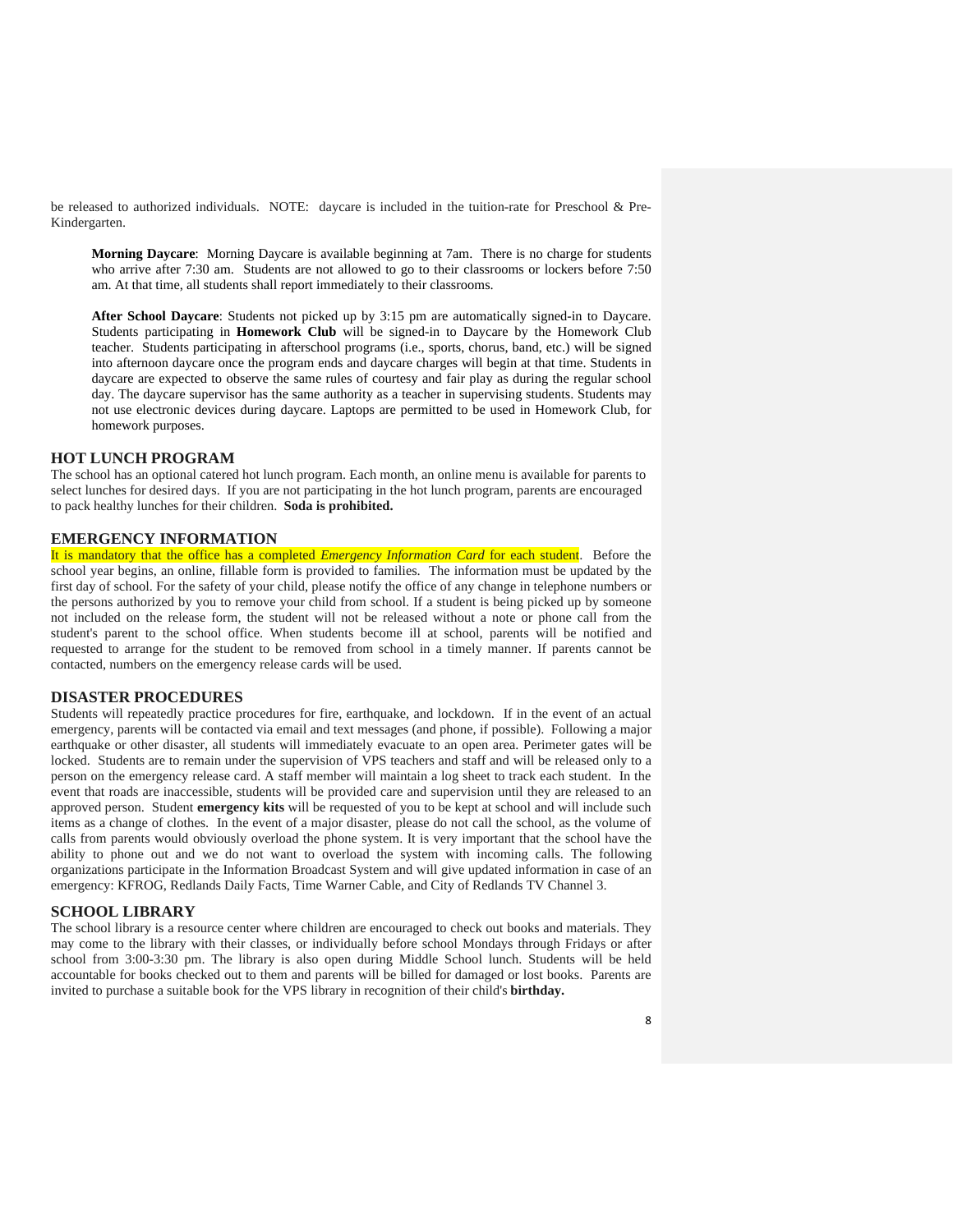#### **CLASSROOM PARTIES**

Parents are asked to consult with the teacher about classroom parties and to keep things as simple as possible.

#### **COMMUNITY OUTREACH**

In an ongoing effort to remain connected with our community, the school conducts a variety of outreach projects, including a Thanksgiving Food Drive and an Adopt-a-Family during December. These student contributions are given to the Inland Harvest & Family Services organizations that distribute our offerings to needy social service entities in the local community.

#### **LICE POLICY**

With the understanding that children can give head lice to other children when they share combs, hats, clothing, barrettes, helmets, scarves, headphones, or other personal items, the school adheres to the following policy:

If a staff member sees what they believe to be live-lice in a student's hair, the student's parents will be contacted to pick-up the student as-soon-as-possible, and a notice will be sent to all families in the student's class indicating a possible outbreak of head-lice. Strict confidentiality will always be maintained. The student who was sent-home is expected to undergo treatment, or the parents can obtain a note from a doctor/specialist indicating that head-lice are not present. If treatment has begun (or a doctor's note is provided), then the child who was sent home will be allowed to return to class, in accordance with the recommendation of the Center for Disease Control CDC: *"students diagnosed with live head lice can return to class after appropriate treatment has begun and live head lice are no longer present."*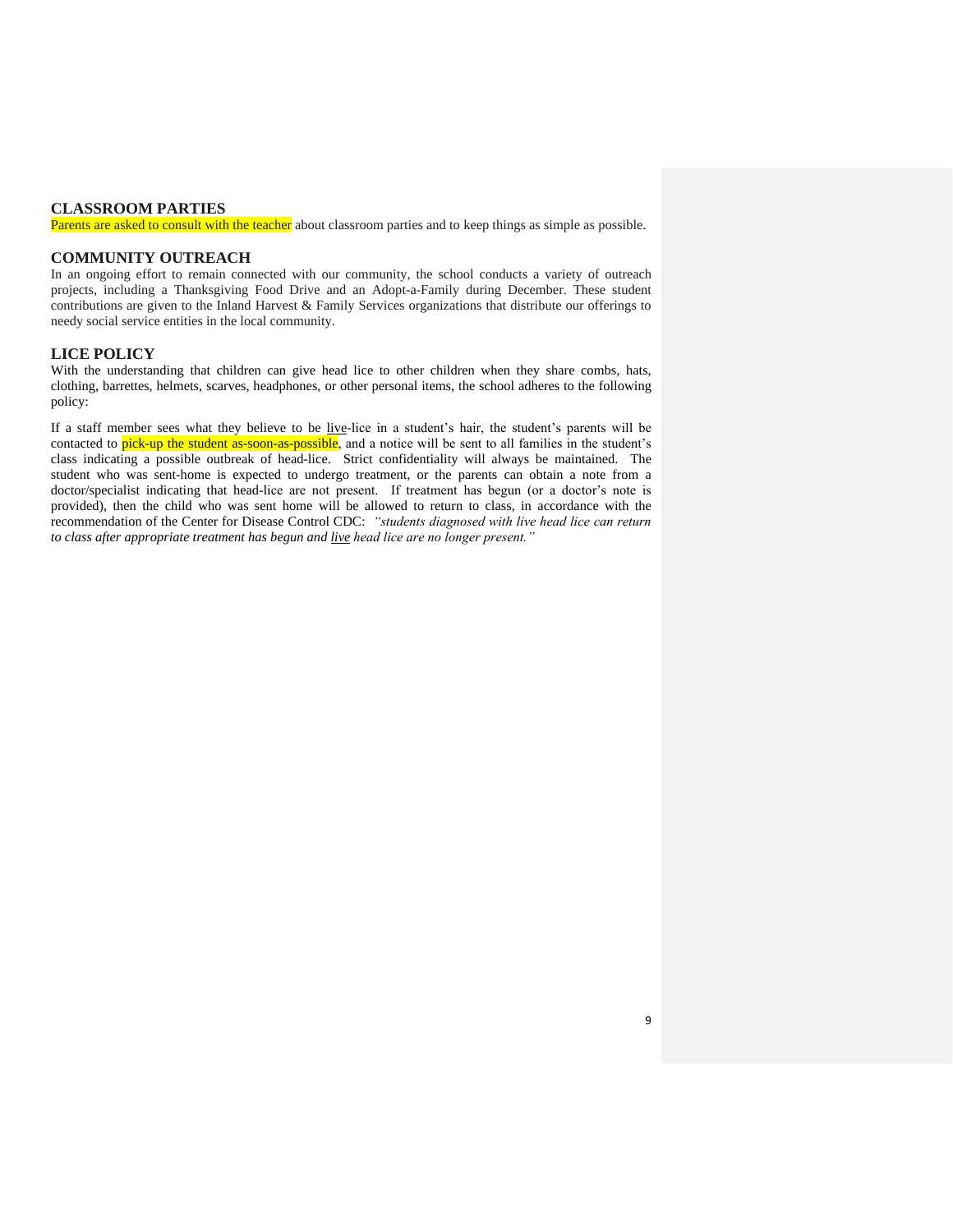## ATTENDANCE



The goal of the VPS attendance policy is to help students succeed not only in school but also in life. To that end, we stress the importance of regular and punctual attendance as would be expected in any workplace. Consistent attendance in every class is the first and most basic requirement of a quality education. Students who are absent and/or frequently tardy are unable to participate in meaningful classroom discussions and therefore miss important class material. Accordingly, both students and parents must be aware that excessive absences and/or tardiness can potentially **lower a student's academic grades**.

However, for the **health and well-being** of the students and teachers, the school asks each parent to exercise good judgment when sending their child to school when he/she is not feeling well. A child with a fever, cold, or any type of infectious skin or scalp condition should remain at home until the condition is corrected. Any student with a fever, vomiting, or diarrhea must remain at home for a minimum of 24 hours or until such time as they are no longer exhibiting these particular symptoms. If head lice are detected at school, parents will be contacted and the child will be sent home for immediate treatment.

#### **ABSENCES**

Excused absences are defined as legitimate medical illness, court appearances, urgent medical appointments, a death in the family, or an absence due to participation in a religious ceremony. Family vacations are NOT typically considered as "excused," unless otherwise approved by the Head or Assistant Head of School.

VPS considers five (5) unexcused absences per quarter to be excessive.

Students with excessive unexcused absences may not be permitted to participate in the following school activities, including but not limited to:

- Optional field trips
- After school activities (including sports)
- House Council

*We strongly discourage any absences due to activities such as family vacations or routine appointments*. However, we recognize that sometimes, extraordinary opportunities may arise for extracurricular enrichment, which may require a student to be absent. In such cases, parents are required to submit a request for special attendance consideration with the Assistant Head of School well in advance. The Assistant HOS will then determine if the absence can be categorized as excused. Criteria for approving or denying such a request include but are not limited to: academic standing, record of behavior, and accumulated tardies and absences.

#### **Procedures**

- 1. A parent or guardian **must call the school office by 8:00 a.m**. to report a student's absence. Should this not occur, our office will contact the parent/guardian to verify the absence.
- 2. Upon the student's return to school, written verification of the reason for the absence must be provided to the school office in order to categorize the absence as excused. Without such written verification, the absence will be considered unexcused.

#### **Make-up Assignments**

- Students who have an excused absence will be given sufficient time to make-up any missed assignments and assessments. For example, once a student returns from an excused absence of two days, they have two days to submit any missed assignments and/or take any missed assessments.
- For students with <u>unexcused absences</u>, the school is not obligated to allow the student to make-up missed assignments or assessments, nor is the school obligated to provide assignments ahead-of-time.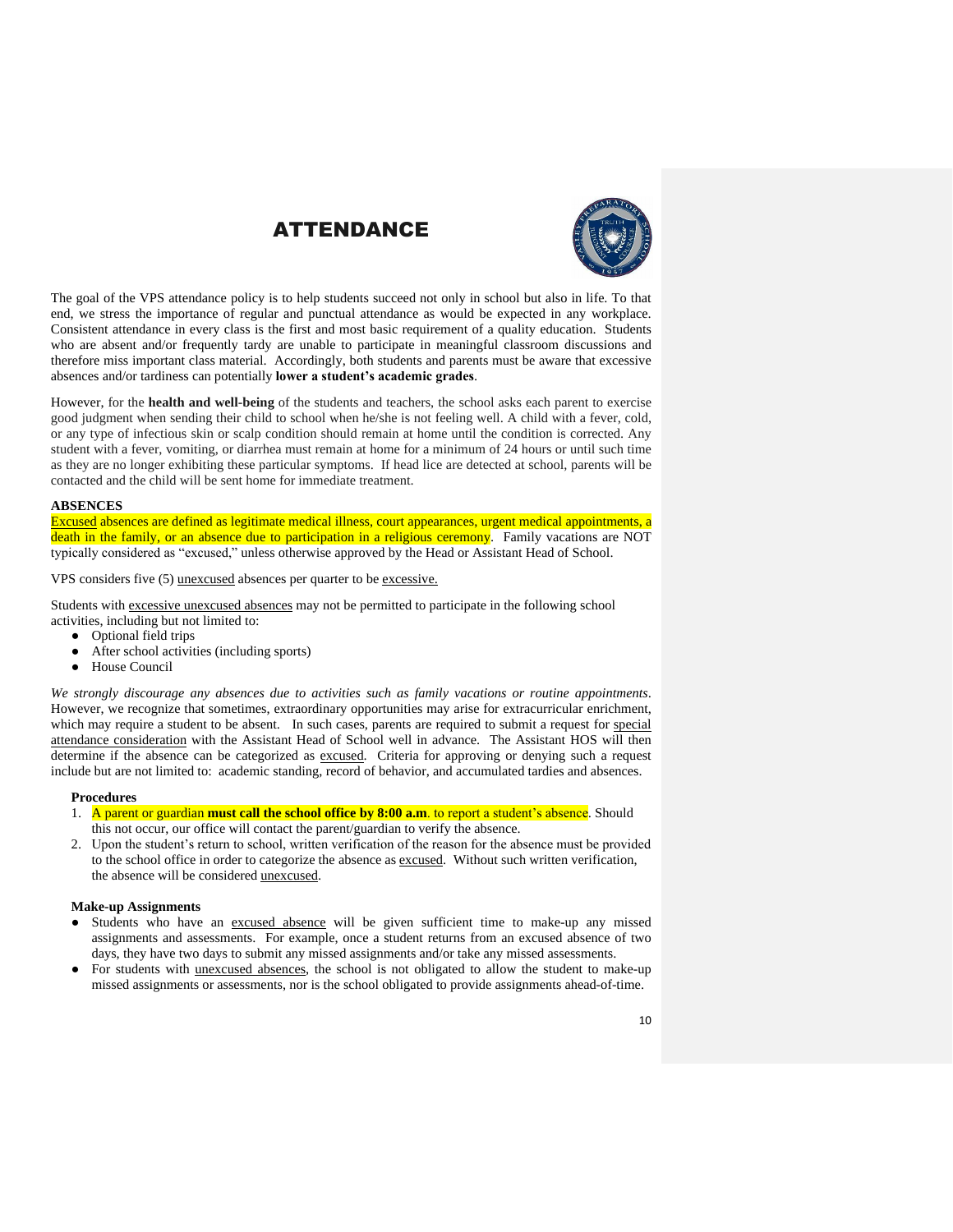**NOTE:** Students who have twenty (20) or more excused or unexcused absences during an academic year may be at-risk of not being promoted to the next grade level.

#### **TARDINESS**

Getting to school on-time is an essential component in maintaining a learning environment that is free from interruptions. Additionally, instruction begins promptly at 8am. If a student is not present for the beginning of a lesson, he/she is missing the lesson's introduction which is needed to firmly grasp the particular concept being presented. Additionally, the teacher has to repeat directions thereby slowing the pace of the lesson for the rest of the class. This can **potentially lower a student's academic grades in a class**.

A tardy will be recorded for students who arrive to school after 8am. Three (3) tardies within the same quarter will count as an unexcused absence. Consideration will be given to tardiness due to traffic congestion that affects multiple families.

#### **Procedures**

- 1. **Preschool, PK, and Kindergarten** students who arrive late to school must be accompanied by their parent/guardian to the school office to receive a Tardy Slip which is then presented to the classroom teacher to gain entry into the classroom.
- 2. **1-8 th students** who arrive late to school must go first to the school office to receive a Tardy Slip which is then presented to the classroom teacher to gain entry into the classroom.

#### **EARLY RELEASE**

A student who leaves school early creates a disruption in the classroom. Accordingly, students should not be removed from school early, unless for a family emergency. Medical and dental appointments should be scheduled after school or during school holidays. If a child must be removed from school early, the parent must go to the main office to sign out their child. NOTE: Three (3) "early releases" during the same quarter will count as an unexcused absence.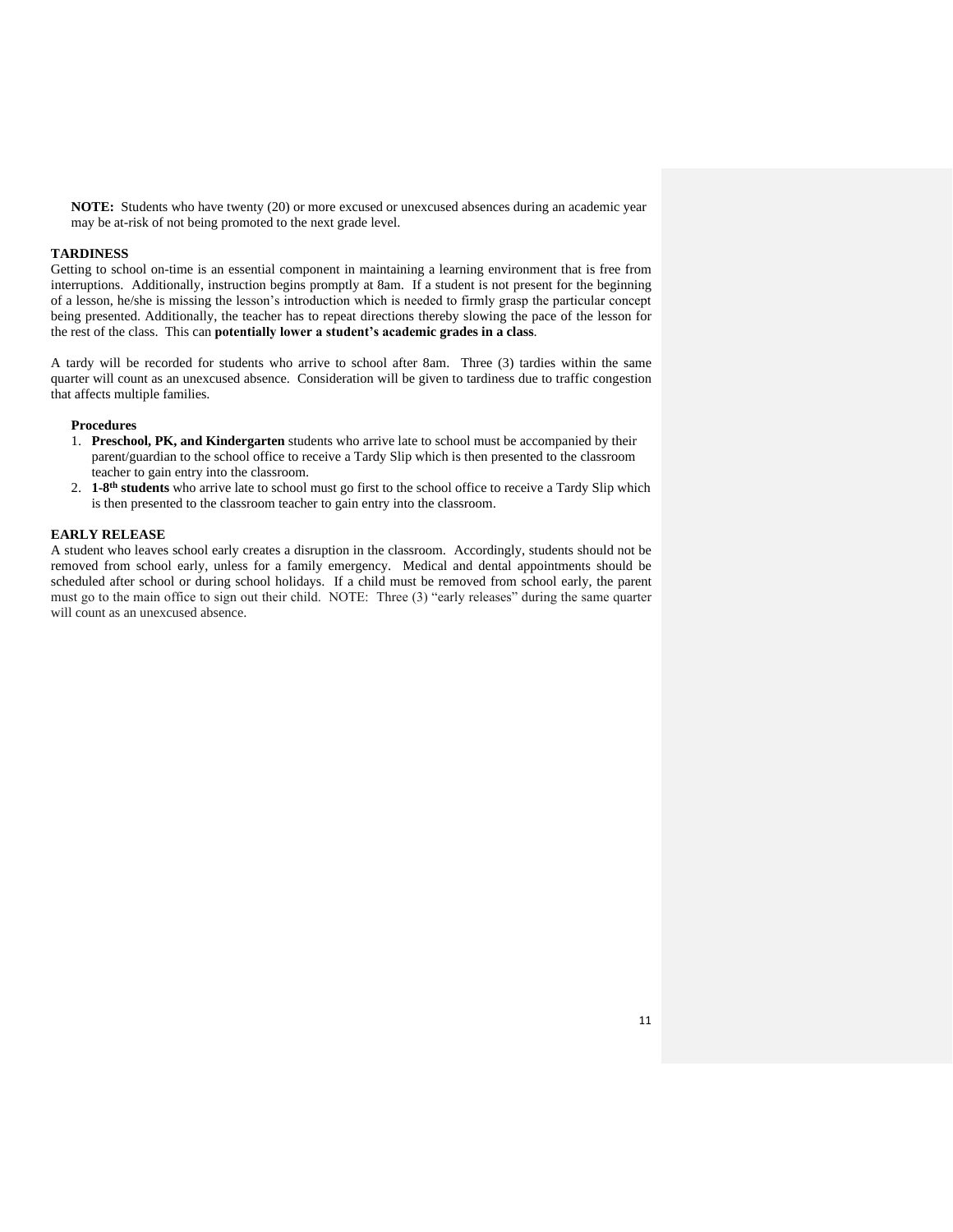

## COMMUNICATION

Educating a child must be a partnership between the Home and the School. Accordingly, we endeavor to maintain constant communication with our families.

**Flag Ceremony** provides an opportunity for students, teachers, and parents to interact. During the ceremony, various announcements are made with respect upcoming events.

**Friday Envelopes** are distributed to students in our lower grades and include homework assignments, PTO announcements, Progress Reports, and other special announcements.

The **ROAR** is our weekly newsletter, distributed electronically every Friday. It includes a weekly message from the Head of School in addition to announcements, student profiles, and community events.

The VPS Website serves as a clearinghouse for all essential information. [Power-school](https://www.powerschool.com/sign-in/) can be accessed through the site and contains the student's grades, homework assignments, etc.

**Parent-teacher Conferences** are scheduled twice a year and provide an opportunity for parents and teachers to sit down together and discuss each child's progress. One or both of these conferences will be student-lead.

Parents wishing to **visit a classroom** during school hours are requested to contact the teacher 48hrs in advance. Upon arrival, all visitors must check-in at the front office.

Parents wishing to **meet with a teacher** are requested to contact the school office (or the teacher directly) to schedule an appointment, at least 48 hours in advance.

Parents who wish to **express a concern** should first meet with the appropriate teacher. If they feel that their concern is not being addressed, they should schedule an appointment with the Assistant Head of School (for disciplinary issues) or the Curriculum Coordinator (for academic issues). If the concern remains unaddressed, an appointment should be made with the Head of School.

Teachers are expected to **reply to emails** and phone calls from parents/guardians within 24 hours (not including weekends). Parents are encouraged to inform the Head of School if this is not occurring.

Teachers are expected to **update Powerschool** with students' assessment results no more than 10 days after the assessment is administered. Parents are encouraged to inform the Head of School if this is not occurring.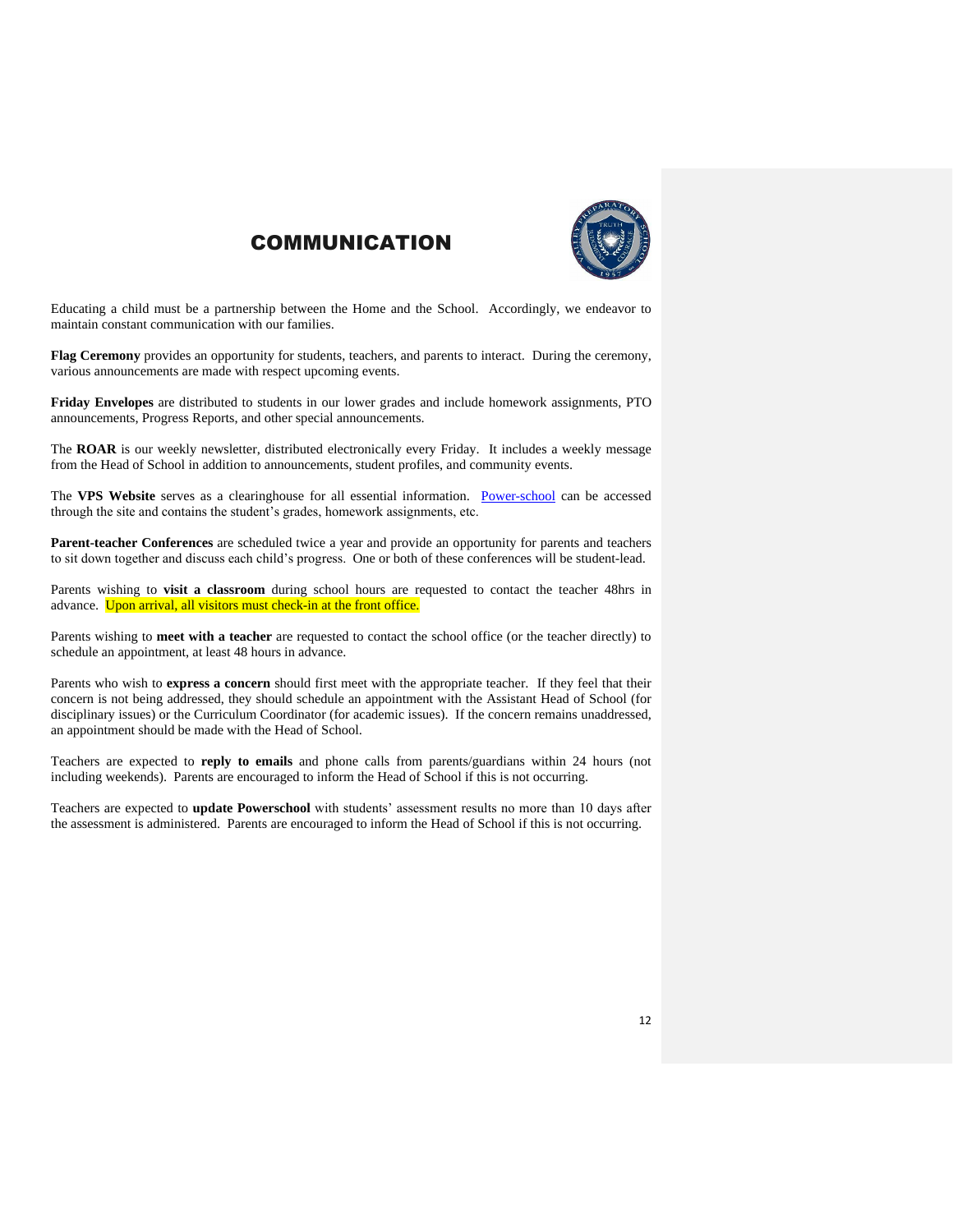## UNIFORM POLICY



The school uniform is mandatory on Mondays, Tuesdays, Thursdays, and Fridays. Wednesdays are designated as free-dress days.

#### **WEDNESDAY FREE DRESS**

Students are expected to dress in an appropriate manner that does not detract from a positive and productive learning environment for faculty and students. Students may dress casually but the clothes must be clean, neat, in good condition, and not call undue attention to themselves. Clothes are to be worn as designed by the manufacturer.

The following type of clothing is unacceptable attire for Wednesday Free Dress:

- cut-off shirts or those exposing the midriff
- tank tops/tube tops
- cutoff shorts or frayed clothing
- those displaying suggestive or inappropriate slogans
- those advertising alcohol or illegal drugs
- transparent clothing, spaghetti straps
- pajamas
- pants worn at or below the hips
- flip-flops, sling-back shoes, or any type of open-toe shoe

Sleeveless dresses or blouses may be worn provided shoulder straps are at least 2" wide. For girls, skirts, shorts, skirts, split skirts, culottes and dresses must fit appropriately, reach the middle of the thigh and be modest when sitting or standing. "Bicycle" shorts or "leggings" are advised to be worn under skirts, shorts, and dresses. "Leggings" cannot be worn alone.

#### **SPIRIT DAYS**

Spirit Days are typically held monthly, usually on Wednesday, and are announced during Monday Flag Ceremonies. Students who choose not to wear such spirit-wear will be required to wear their school uniform.

#### **UNIFORM VENDOR**

All uniforms must be purchased through our contracted vendor, [Lands' End, Inc](https://www.landsend.com/co/account/school-uniforms?cm_re=lec-_-uni-_-tab-_-hr1-1-1-_-shopbyschool-_-20180608-_-area) (1 800 469 2222) School ID #900040478

#### **UNIFORM CLOSET**

VPS maintains *The Uniform Closet* (located adjacent to our music room) serving the VPS community with an inventory of gently-used items. If you have any clean, wearable uniform pieces that could be donated to the Closet, please bring them to the Main Office.

#### **UNIFORM VIOLATIONS**

We appreciate your help and support in adhering to the VPS uniform policy. Teachers and administration have the authority to cite students when students are not in compliance with our dress code. Each case will be addressed individually. Parents may be contacted to bring correct uniform clothing. If a parent is unable to bring the proper uniform, the school may utilize clothing from the school's uniform closet.

#### **HAIR AND ACCESSORIES**

Hair should be neat, clean, combed, well groomed, and non-distracting. Hair should be the student's natural color. Extreme or non-traditional hair styles are not permitted except on a day designated as "crazy hair day."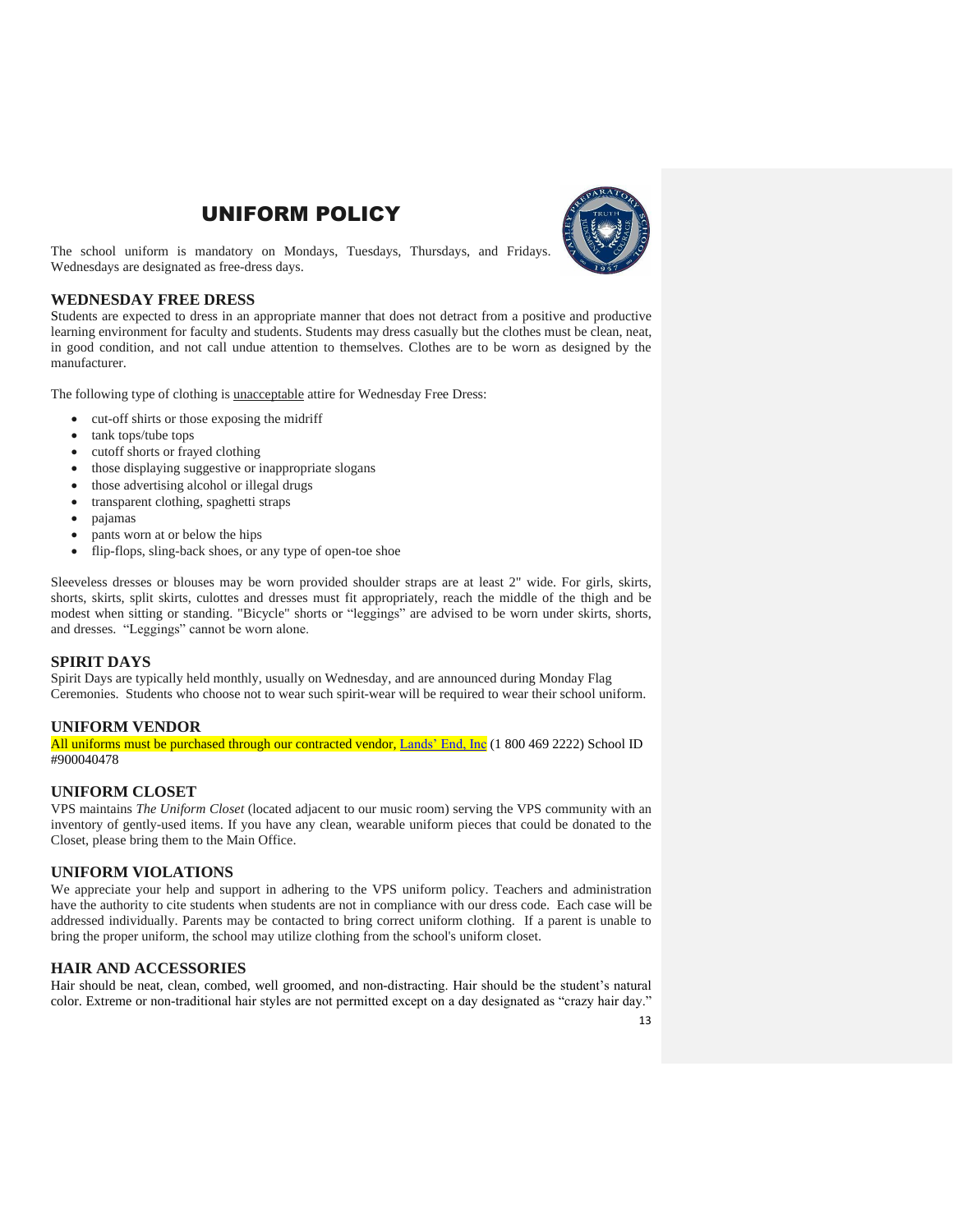Trendy accessories (including nail polish) that are deemed an educational distraction or a hindrance to the learning process are not permitted. Exceptions to any of these policies may be granted for Spirit Days and in preparation for Field Day. Make-up will be limited to neutral lip gloss and chapstick.

#### **CULTURAL SENSITIVITY**

In attempting to define any uniform standard related to dress and/or hair length and style, it is essential that such standards accommodate the school-community's wide-range of ethnic, religious and cultural traditions. In that Valley Prep's student composition reflects a true diversity of ethnic, religious and cultural backgrounds, the establishment of any common standards must be sensitive to, and respectful of, the personal and legal rights of all involved. Toward this end, when any issues associated with hair length and/or style may arise, it is recommended that staff bring such matters to the attention of the school administration immediately to review identified concerns. The administrative review process shall include the participation of the parent(s) and/or guardian(s) and specified staff. In those instances where students' health and safety may be associated with hair length/style, wearing jewelry, etc., i.e., participation in science lab activities, physical education activities, competitive sports, etc., the administration will work with parent(s) and/ or guardian(s) to provide for the health and safety of students. It is further recommended that when staff interact with a student regarding his/ her dress and grooming, that they do so outside of the presence of other students. In circumstances where issues related to dress and grooming are associated with a possible disruption to the educational process, the administrative review process should also be pursued by staff. Should parents or guardians have any questions regarding Valley Prep's Uniform Requirements, please feel free to contact the school administration.

#### **COLD AND WET WEATHER**

On rainy days, students in all grade levels are permitted to wear "rain boots" which can be worn throughout the school day, both in and out of the classroom. On cold days (under 50-degrees), students can wear nonuniform jackets, but only outside of the classroom. Upon entering the classroom, the non-uniform jacket must be removed to reveal the proper school uniform.

#### **UNIFORM REQUIREMENTS**

- Students will be required to have both Daily and Dress Uniforms on hand
- Daily Uniforms are worn each Monday, Tuesday, Thursday and Friday
- Wednesday is Free Dress Day
- Families will be informed days when Dress Uniform is to be worn
- Uniform Provider: Lands' End

#### **Daily Uniform: Preschool – 2 nd Grade**

#### **Girls and Boys**

- Navy short, pant, skirt, skort
- Red polo with logo
- White polo with logo (optional)
- White socks, peds, white or navy tights, knee high socks or navy leggings to ankle
- Shoes must be sturdy sneakers with laces or Velcro no sparkles, lights, wheels, high heels, boots, slip-ons or open toes.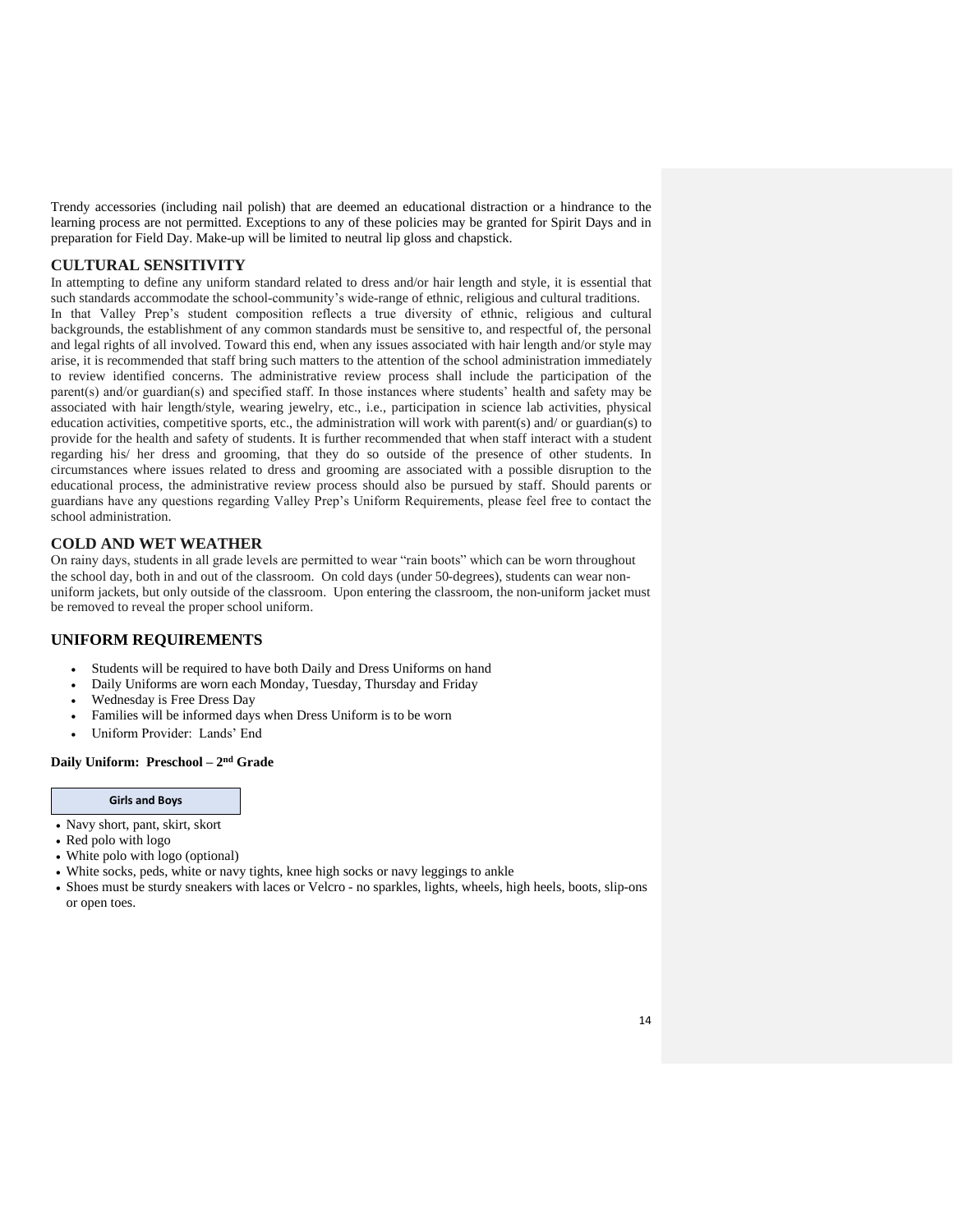#### **Dress Uniform: Preschool – 2 nd Grade**

- 
- Plaid jumper Navy trousers<br>• White collared blouse w/navy trim White polo with logo • White collared blouse w/navy trim<br>• Bicycle shorts – navy or black
- 
- Black or navy dress shoes (Mary-Jane) Black shoes (dress type) Navy knee-high socks
- 
- Navy knee-high socks Black socks Black socks VPS Navy cardigan with logo (optional) VPS cardigan with logo (optional) • VPS Navy cardigan with logo (optional)

#### **OR**

- Navy trousers
- White polo with logo
- VPS navy sweater vest with logo
- Black or navy shoes (dress type)
- Black or navy socks (to match shoes)
- VPS cardigan with logo (optional)

#### **Daily Uniform: 3rd Grade – 5 th Grade**

#### **Girls and Boys**

- Navy short, pant, skirt, skort
- Red polo with logo
- White polo with logo (optional)
- Black, white or navy tennis shoe (sturdy)
- White socks, peds, white or navy tights, knee high socks or navy leggings to ankle
- Shoes must be sturdy sneakers with laces or Velcro no sparkles, lights, wheels, high heels, boots, slip-ons or open toes.

#### **Dress Uniform: 3rd Grade – 5 th Grade**

#### **Girls Boys**

- Plaid skirt Navy trousers
- White polo with logo White polo with logo
- VPS navy sweater vest with logo VPS navy sweater vest with logo
- 
- Black or navy dress shoes (Mary-Jane)<br>• Navy knee-high socks
- 
- VPS Navy cardigan with logo (optional)

#### **OR**

- Navy trousers
- White polo with logo
- VPS navy sweater vest with logo
- Black or navy shoes (dress type)
- Black or navy socks (match shoes)
- VPS cardigan with logo (optional)

### **Girls Boys**

- 
- 
- VPS navy sweater vest with logo
	-
	-

- 
- 
- Bicycle shorts Black shoes (dress type)
	- **Black socks**
	- VPS Navy cardigan with logo (optional)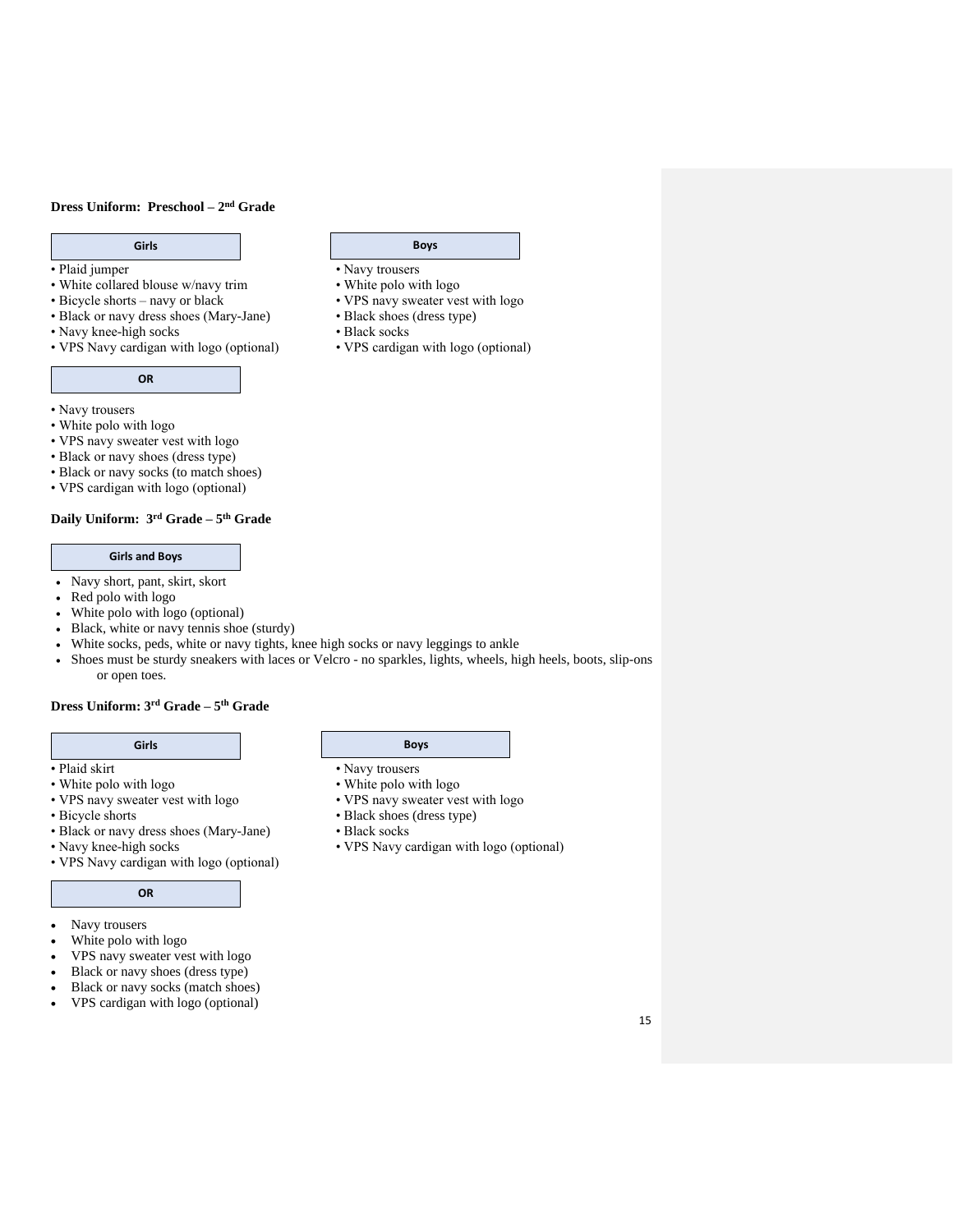#### **Daily Uniform: Middle School 6-8th Grade**

#### **Girls and Boys**

- Khaki short, pant, skort, skirt (of modest length)
- Brown or black belt (optional)
- Navy polo with logo
- White polo with logo (optional)
- White socks, peds, white or navy tights, knee high socks or navy leggings to ankle
- Shoes must be sturdy sneakers with laces or Velcro no sparkles, lights, wheels, high heels, boots, slipons or open toes.

#### **Dress Uniform: Middle School 6-8 th Grade**

- Plaid skirt (of modest length) Khaki trousers
- 
- White polo with logo Brown or black belt<br>• VPS sweater vest with logo White polo with logo • VPS sweater vest with logo
- 
- 
- 
- VPS Navy cardigan with logo (optional) VPS Navy cardigan with logo (optional)

#### **OR**

- Khaki trousers
- Brown or black belt
- White polo with logo
- VPS navy sweater vest with logo
- Brown or black shoes (dress type)
- Brown, black or navy socks (match shoes)
- VPS Navy cardigan with logo (optional)

#### **Physical Education (Middle School only)**

- Grey t-shirt with logo
- Navy mesh shorts with logo
- Navy sweatpants with logo (optional)
- VPS sweatshirt (optional)

#### **Girls Boys**

- 
- 
- 
- Bicycle shorts VPS navy sweater vest with logo Black or navy dress shoes (flats) Brown, black or navy shoes (dres
	- Brown, black or navy shoes (dress type)
- Navy knee-high socks Brown, black or navy socks (match shoes)
	-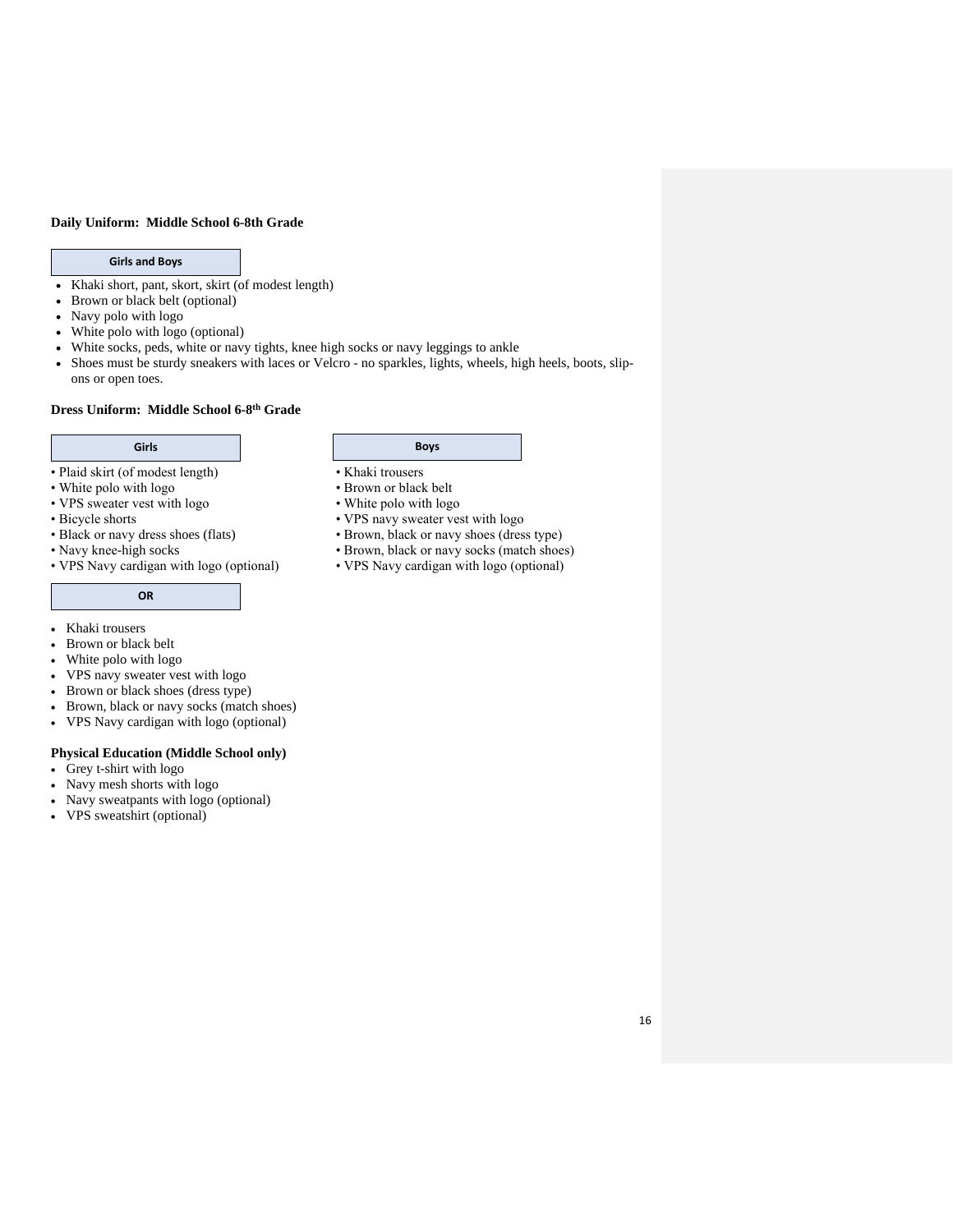



#### **EDUCATIONAL PHILOSOPHY**

Our philosophy is based on four key tenets:

**1. Student-Centered:** We focus on the student as a learner and employ a variety of techniques to utilize his/her primary learning style to facilitate achievement of objectives.

**2. Active learning**: Hands-on strategies are emphasized to include lab exercises, small group learning, case studies, projects, fieldtrips, and a variety of strategies to engage actively the learner.

**3. Holistic:** We use an inquiry-based approach to teaching and learning that utilizes the entire combination of traditional academic subject areas (mathematics, language arts, social studies, science), in addition to instruction in Spanish, French, computer technology, music, visual arts, physical education and other extracurricular interests.

**4. Positive and encouraging:** We understand the importance of providing a learning environment that is free from as many distractions as possible. Accordingly, we maintain high standards for student conduct. But these high standards are always balanced with a familial environment where teachers, students, and parents work together and learn from one another.

#### **WHAT IS IB-PYP?**

In 2020, Valley Prep was authorized (accredited) as an IB World School, able to offer the IB-PYP. The PYP nurtures independent learning skills, encouraging every student to take responsibility for their learning. The program is holistic in nature (see Education Philosophy above) and incorporates local and global issues into the curriculum, asking students to look at six related, transdisciplinary themes and to consider the links between them. The themes include 'who we are', 'where we are in place and time' and 'how the world works'. The program does not change the content of our curriculum, but instead structures it in such a way as to provide cross-curricular learning opportunities for the students. (See ADDENDUM for more info)

#### **WHAT IS** *STEAM***?** (science, technology, engineering, arts, math)

Like the PYP, STEAM uses transdisciplinary themes to create links between science, technology, the arts, and mathematics. During the course of the academic year, the students will complete several units of study, designed to establish these links. The units can be as short as several days, or as long as a few weeks. And like the PYP, STEAM does not change the content of our curriculum, but instead structures it in such a way as to provide cross-curricular learning opportunities for the students.

#### **STANDARDS-BASED GRADING**

Please refer to the "Standards-based Grading" section at the end of this handbook for more information regarding grading procedures, policies, and scales.

#### **HOMEWORK**

Homework is a school-related responsibility that requires time and effort outside the regular classroom and is noted on the Report Card as a separate grade. Homework assignments are given to help students:

- 1. Develop effective study habits and self-discipline
- 2. Reinforce and expand upon classroom lessons
- 3. Have the opportunity to develop a personalized, creative approach to projects and other schoolwork.

To become aware of homework and assignments, parents should always check **Powerschool.**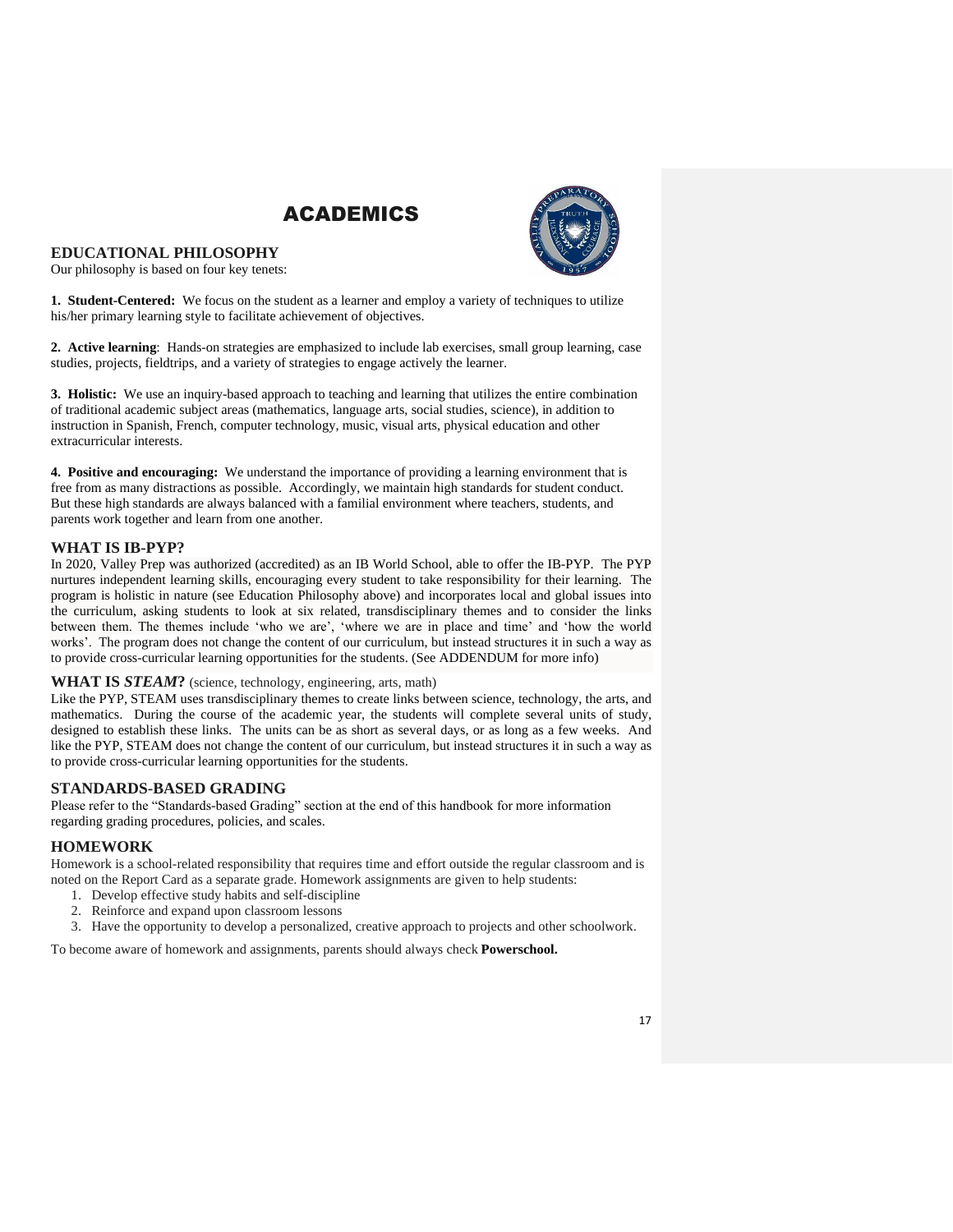### **GRADUATION REQUIREMENTS FOR 8TH GRADERS**

Eighth Grade students who have an excessive number of 1's on their Report Card will not be permitted to participate in the following graduation activities:

- 1. Graduation ceremony
- 2. Awards ceremony
- 3. Disneyland trip
- 4. Field Day

In addition, a diploma will not be awarded unless the student successfully completes an approved Summer School program. Eighth Grade students who have accumulated 20 or more tardies and/or 20 or more unexcused absences (for the entire year) may not be permitted to participate the activities listed above.

#### **ACADEMIC PROBATION**

All students are required to take a full course load of academic and specialist classes. Students who receive multiple 1's on their Report Cards are considered "at risk" and may be placed on "Academic Probation" and assigned to a Study Hall during their elective-class. Academic Probation is used to help students in grades K-8 meet VPS's academic standards. These students will be closely monitored and given academic assistance so that they can be successful at VPS. At the end of each trimester, students who have not met the minimum academic standards will be placed on academic probation. A probationary contract will be written up and a meeting will be held with the administration, teachers, parents and student. This contract will contain specific steps designed to monitor and help the student. Academic Probation continuing for two or more trimesters will be grounds for possible dismissal. Any student who is on Academic Probation will not be allowed to:

- 1. Participate in sports
- 2. Be a member of House Council

#### **STANDARDIZED TESTING**

In accordance with California Association of Independent Schools (CAIS) membership requirements, students in first through eighth grades are formally assessed each spring using the CPT4 test produced by the Education Records Bureau (ERB) … or another similar test. Additionally, students in grades three and above take the WRAP writing proficiency test. VPS faculty use these results as one tool to help guide instruction to ensure each student is receiving the high-quality education they deserve. Test results are forwarded to parents when they become available.

#### **OVERNIGHT FIELD TRIPS**

Fourth Grade students travel to Sacramento in the Spring to learn about California history, particularly the Gold Rush era. Fifth graders attend a week-long, overnight camp in the nearby mountains. Sixth & Seventh graders are typically combined to enjoy a Spring adventure on Catalina Island or the Colorado River (alternate years), while 8<sup>th</sup> grade typically travels to Washington DC (NOTE: depending upon enrollment in a given year,  $7<sup>th</sup>$  and  $8<sup>th</sup>$  grade may be combined to ensure sufficient attendance, thereby reducing trip-costs). These field trips are an essential component of the VPS curriculum, as they provide a valuable opportunity for students to apply what they have learned in the classroom to a real-world environment. Accordingly, all students are strongly encouraged to attend. However, the school understands that various situations arise which cause parents to reconsider their child's attendance on these trips. In such instances, the school must be notified NO LATER than October 1. After this date, the family remains responsible for all trip costs, regardless of attendance. Students who do not attend the trip are expected to attend school to complete a project assigned by the appropriate teacher.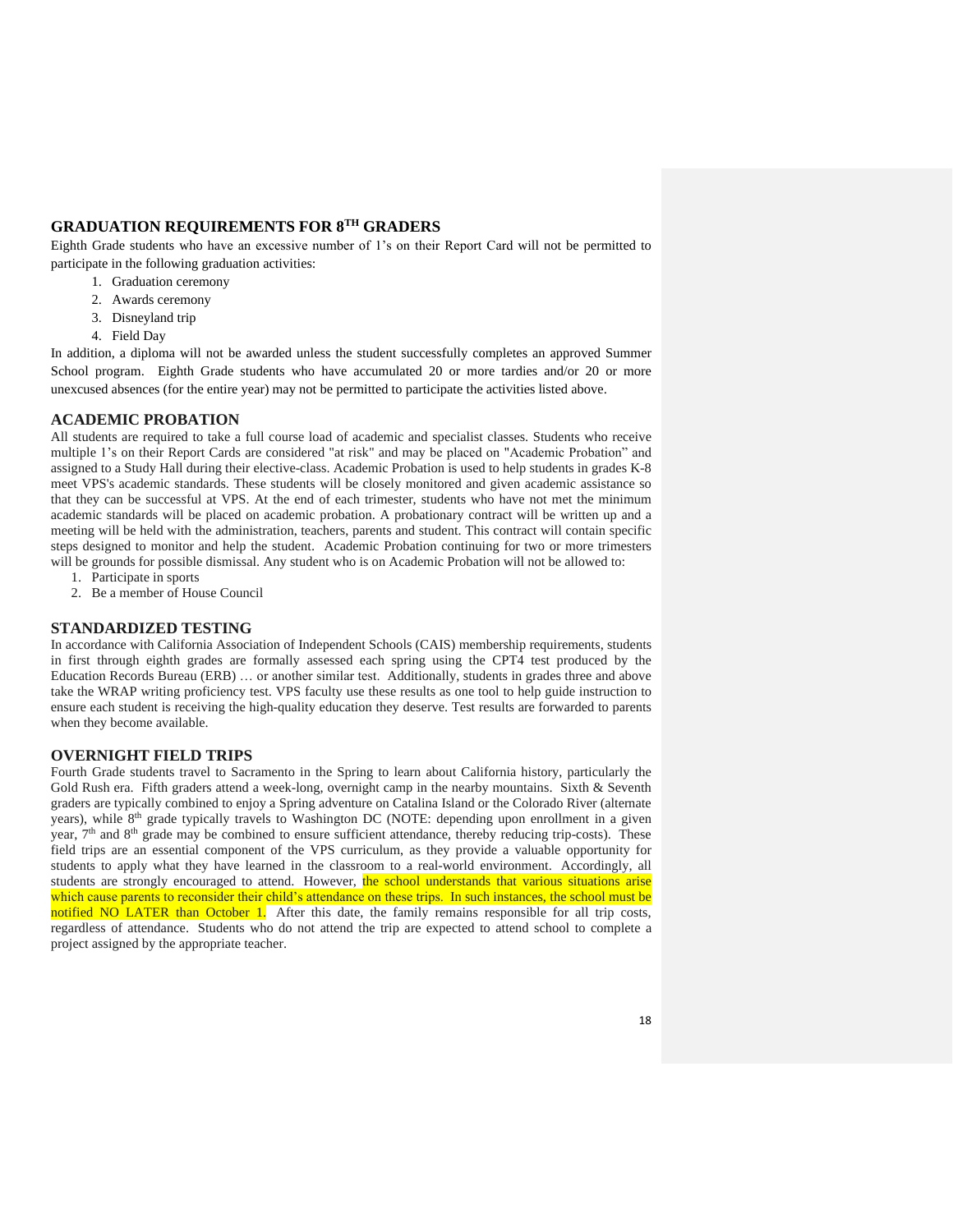#### **DAY TRIPS**

Field trips are generally chaperoned by VPS staff, but some field trips will require a limited number of parent volunteers. All parents attending a VPS field trip must make arrangements in advance with the respective teacher, being sure to provide appropriate documentation. In the event that VPS charters a bus, all students and chaperones must ride on the bus. **Non VPS students, including siblings, may not attend field trips.**

#### **AWARDS**

While Valley Prep School believes in the importance of a structured learning environment with high behavior expectations and clear consequences for misbehavior, we also understand the importance of recognizing students for their academic achievement, hard work, and positive attitude. This balance helps to establish and maintain a positive learning environment.

#### **TRIMESTER AWARDS:**

- **K-8 AR AWARDS:** Recognizing students who earn levels in Accelerated Reader.
- **PS-8<sup>TH</sup> PERFECT ATTENDANCE:** Recognizes students with no absences, no tardies, and no early-dismissals.
- **IB AWARD:** Recognizing students who demonstrate the traits of the IB Learner Profile.

#### **END OF THE YEAR AWARDS**

At an *End of Year Awards Ceremony*, the following awards are distributed

- Department Awards for  $8<sup>th</sup>$  grade (see below)
- Trimester 3 Perfect Attendance for PS-8<sup>th</sup>
- Headmaster's Perfect Attendance for PS-8<sup>th</sup> (students who have no absences, tardies, or earlydismissals for the entire year)

#### **GRADUATION AWARDS**

At the *Graduation Ceremony*, the following awards are distributed:

- Krebs Award: Monetary award given to a student who has maintained good citizenship in  $7<sup>th</sup>$  and  $8<sup>th</sup>$ grades and 3.0 minimum average during 8<sup>th</sup> grade
- Headmaster's Award student who best represents Valley Prep
- Additional Graduation Awards include:

#### **CRITERIA FOR THE SCIENCE AWARD**

The qualities expected of a student worthy of the department award for Science is one who

embodies the qualities of a good scientist and of a VPS student.

- Such a student exercises the science process skills
- The student is observant and asks questions about the observations.
- The student has developed some level of critical thinking over the years and is able to spot mistakes or identify variables in a procedure or experiment.
- The student is able to clearly and effectively communicate through presentations or
- written assignments. The student is a respectful, responsible and reliable lab partner
- The student is someone who has shown progress in these areas.
- 

#### **CRITERIA FOR THE TECHNOLOGY AWARD**

The Technology award is given to the student who best exemplifies the following characteristics:

- Academic success in the classroom
- A positive role model in and out of the classroom

**Commented [JB1]:**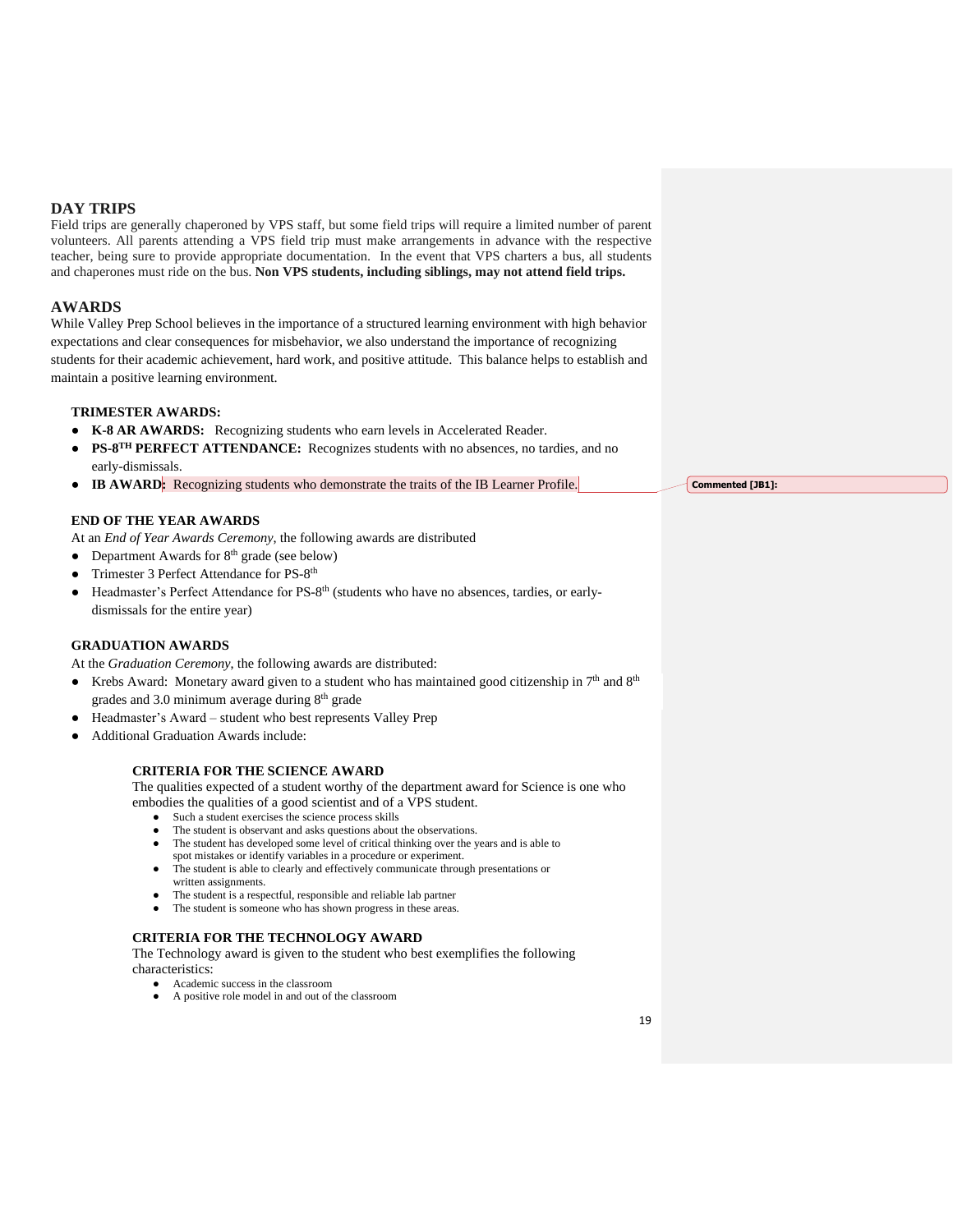- Adheres to class rules and regulations
- Possesses exceptional citizenship in class
- Outstanding progress in class projects
- Willingness to go above and beyond specified guidelines
- Creativity and imagination
- Respect for classmates and teachers
- Understands the importance of technology as a tool for education
- Demonstrates a high level of motivation, initiative, and integrity

#### **CRITERIA FOR THE FINE ARTS AWARD**

The Fine Arts award is given to the student who best exemplifies the following characteristics:

- Must excel in the Arts
- Successfully completed Art electives at VPS.
- Observes instructions and rules
- Accepts criticism and recommendations graciously
- Demonstrates perseverance and application to projects
- Project work:
	- o Understands and communicates themes visually
	- o Attention to detail
	- o Exceptional craftsmanship
	- o Work finished with patience and understanding
	- o Work diligently and maintained a positive attitude throughout the creative process
	- o Good time management skills
	- o Good understanding and application of art elements and Principles
	- o Meets project deadlines

#### **CRITERIA FOR THE PHYSICAL EDUCATION AWARD**

The Physical Education award is given to the student who best exemplifies the following characteristics:

- Outstanding Character- The student contributes to the overall positive tone of the Physical Education Classes as well as the school. The student makes an outstanding effort to be cooperative, honest, poised, self-confident, attentive, industrious and enthusiastic. And at all times, the student is working to support the instructional efforts of the class.
- Sportsmanship- The student shows good sportsmanship on and off the field.
- Physical Education Leader The student is a leader in class activities and accepts responsibility.
- Role Model The student achieves a high level of physical fitness as determined by individual accomplishments. The student demonstrates a positive attitude toward the instructional activity and provides support for the success of others.

#### **CRITERIA FOR THE MUSIC AWARD**

The Music award is given to the student who best exemplifies the following characteristics:

- Rehearsals: The student was consistently on time, ready to participate, and wholeheartedly contributed to singing, playing instruments, and listening exercises. The student encouraged others to do their best in these areas.
- Compositions: The student turned in the assigned compositions on time and executed according to the directions. Notebook and experimental time was used to the maximum. The student participated wholeheartedly in the recordings and encouraged others to do the same.
- VPS Concerts: The student attended all the concerts, participated wholeheartedly and encouraged others to do the same. The student participated in set-up and teardown as he or she was able.
- Electives: The student successfully completed music electives at VPS.
- VPS Talent Show: The student prepared acts for the talent shows and performed in them.
- After-school groups: The student participated wholeheartedly in after-school groups at VPS.
- Private lessons: The student had private lessons and showed consistent progress in them.
- Recitals/Performances: The student participated in performances/recitals related to private study.

#### **CRITERIA FOR THE MATH AWARD**

The Math award is given to the student who best exemplifies the following characteristics:

- Always gives his/her best effort in class discussions and on assignments.
- Displays a positive, can-do attitude even in the face of challenge or disappointment.
- Is able to think critically to solve problems and make connections between concepts.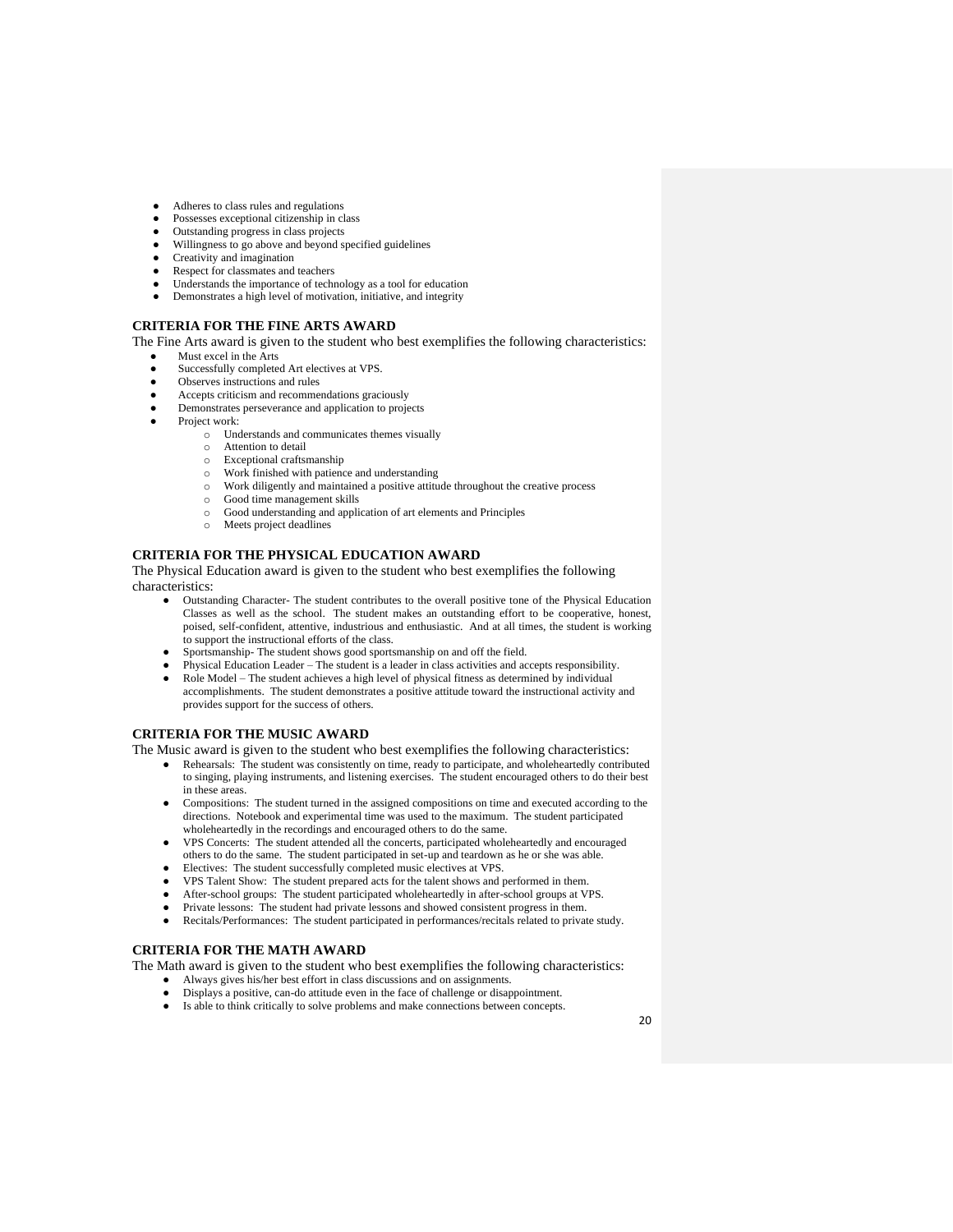- Asks questions to deepen understanding and seeks help when needed.
- Is respectful toward others and responsible for his or her actions, including submitting work on time.

#### **CRITERIA FOR THE LANGUAGE ARTS AWARD**

The Language Arts award is given to the student who best exemplifies the following characteristics:

- Consistently submits quality work that demonstrates their best-effort
- Maintains high expectations for self
- Develops and demonstrates critical thinking skills.
- Has an eagerness and willingness to learn.
- Works to improve his or her writing.
- Accepts criticism and incorporates it into writing revisions.

#### **CRITERIA FOR THE SOCIAL STUDIES AWARD**

The Social Studies award is given to the student who best exemplifies the following characteristics:

- Displays an everyday positive attitude in class.
- Is respectful to all other students and teachers
- Is motivated to do their best in every situation that comes forth
- Portrays strong critical thinking skills when it comes to all assignments
- Accepts constructive criticism
- Shows a desire and excitement to learn more about new civilizations and events that occurred in history
- Shows an understanding of how and why the history of civilizations and countries are intertwined with

#### **CRITERIA FOR THE FOREIGN LANGUAGE AWARD**

The Foreign Language Award is given to the students who best exemplify the following characteristics:

- Strives to reach his/her full potential
- Consistently motivated and ready to embrace new challenges
- Shows respect to other students and teachers at all times
- Exceeds the minimum requirements and provide evidence of thoughtful, creative input in quarterly projects.
- Develops understanding, reflection and connection through comparisons of the cultures studied and their own.
- Uses the language both within and beyond the school setting for personal enjoyment

#### **STUDENT IMPROVEMENT PLAN (SIP)**

Valley Prep recognizes that children process information in different ways and at different rates. While the school does not employ Special Education teachers or remedial specialists, a strong effort is made the meet the learning-needs of every child. A *Student Improvement Plan* (SIP) is developed in collaboration with the parents, teachers, and administrators, and serves as a means to set goals and facilitate communication between the Home and the School.

Each plan includes the following components:

- 1. Student Strengths
- 2. Student challenges
- 3. Goals of the SIP
- 4. Current academic strategies used in the classroom
- 5. Recommended strategies to be implemented in the classroom
- 6. Recommended strategies to be implemented at-home

A Student Improvement Plan is developed when at least two of the following conditions are met:

- 1. The student scores below the  $20<sup>th</sup>$  percentile on the ERB standardized testing and/or STAR tests
- 2. The teacher recommends the student to have a SIP
- 3. The administration recommends the student to have a SIP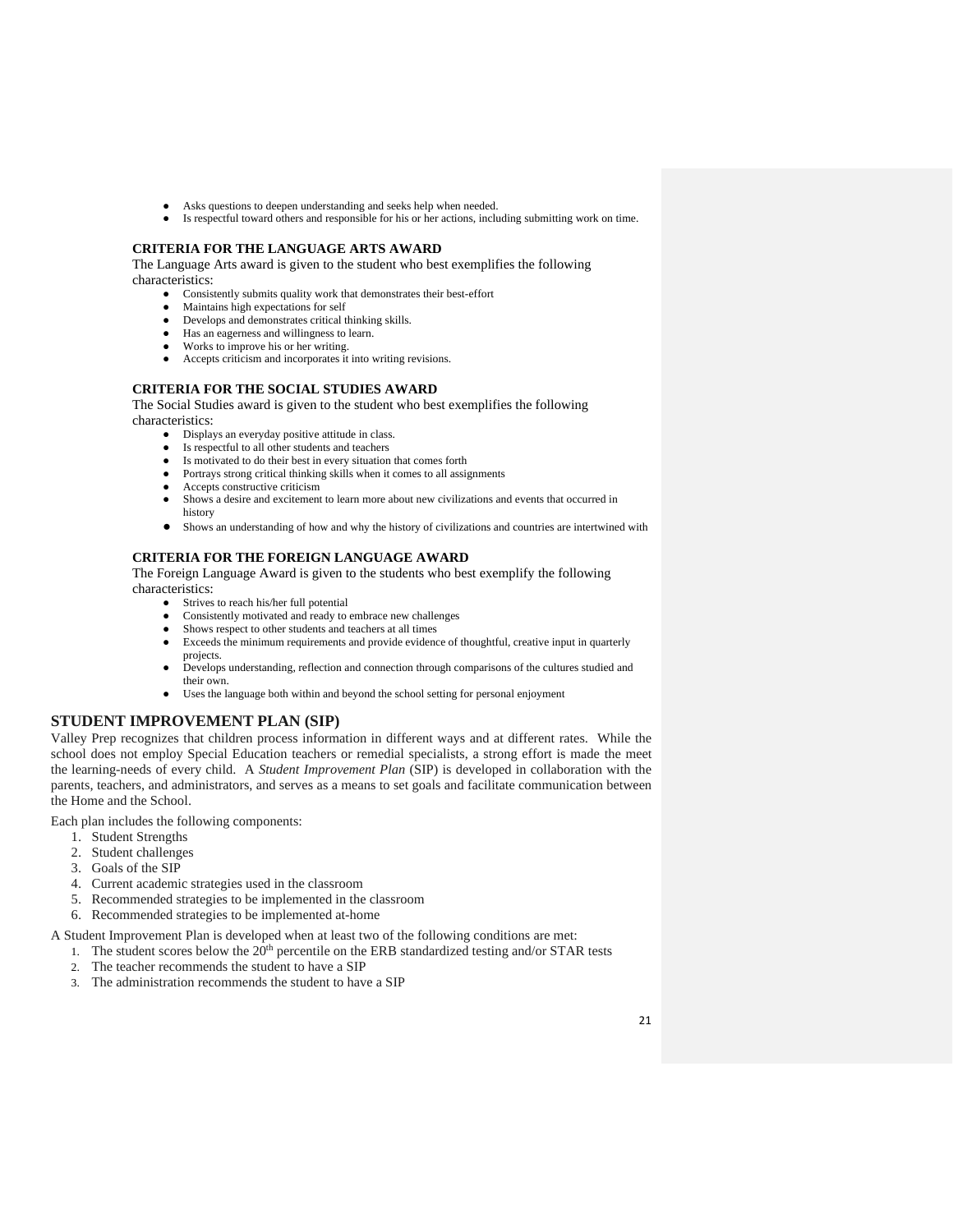## SCHOOL ACTIVITIES



#### **HOUSE COUNCIL**

The Houses of VPS is a program designed to instill leadership skills, encourage service to

others, and strengthen the school's founding values - **Truth, Judgment, and Courage**. Students from kindergarten through eighth grade are members of one of the three houses throughout their VPS years. Leaders and members of each house lead the rest of the school in a service project determined by the House Council each semester.

The House Council is a group of elected and appointed middle school students who, together under the guidance of an adult advisor, meet at lunch on a weekly basis to form VPS's student government. Students are taught techniques of good government and problem-solving as they determine and execute community service projects and school spirit activities. Elections and appointments are held annually. Each house is represented by one elected president, one elected vice-president, one appointed secretary, one appointed historian and two appointed members-at-large from middle school. The position of the President is filled by a student in the 7th or  $8<sup>th</sup>$  grade class. To be a candidate for a house council office, students must be in "good standing" socially and academically.

#### **CALIFORNIA JUNIOR SCHOLARSHIP FEDERATION**

Junior High School students may apply for membership in CJSF each semester. This is a statewide organization originally founded in 1967 with its main purpose to foster high standards of scholarship, service and citizenship in the middle school grades. Students participating in CJSF will show strong service to Valley Preparatory School as well as the community, while fostering pride in scholastic achievement. Eligibility is based on academic standing. For more information, please see the Middle School CJSF advisor.

#### **ATHLETICS**

VPS fields middle school/junior high teams in a variety of sports. The sports in which we participate are the following:

- Fall: Soccer & Cross-country
- Winter: Flag football & Basketball
- Spring: Track and Field

Fifth through eighth graders will be eligible to play on the teams with preference going to seventh and eighth graders. Fifth grade students may practice with the teams but will not travel to away games unless specified by a coach. The school will provide game jerseys and equipment. Students must purchase their own shorts and shoes. In order to participate in sports, students must not have any 1's in core academic classes (English, Math, Science, Social Studies), and be in good behavioral standing (no S's or R's) at the end of each trimester. All decisions regarding eligibility are at the discretion of the Head of School and the Assistant Head of School.

#### **SPORTBALL**

Valley Prep contracts with Sportball (a national, afterschool program provider) to offer the following activities for our elementary-age students:

**Multi-Sport** classes are the heart of Sportball programming. Coaches focus on the basic skills common to all sports, like balance, coordination, stamina and timing in a fun, supportive, noncompetitive setting that emphasizes teamwork. Each class focuses on one of eight different popular sports: hockey, soccer, football, baseball, basketball, volleyball, golf and tennis.

**Basketball** introduces fundamental concepts of gameplay and teaches the basic skills required to hit the court with confidence in a supportive, non-competitive environment. Coaches zero in on skills like dribbling, passing, catching, shooting and defense in fun, exciting, skill-focused play.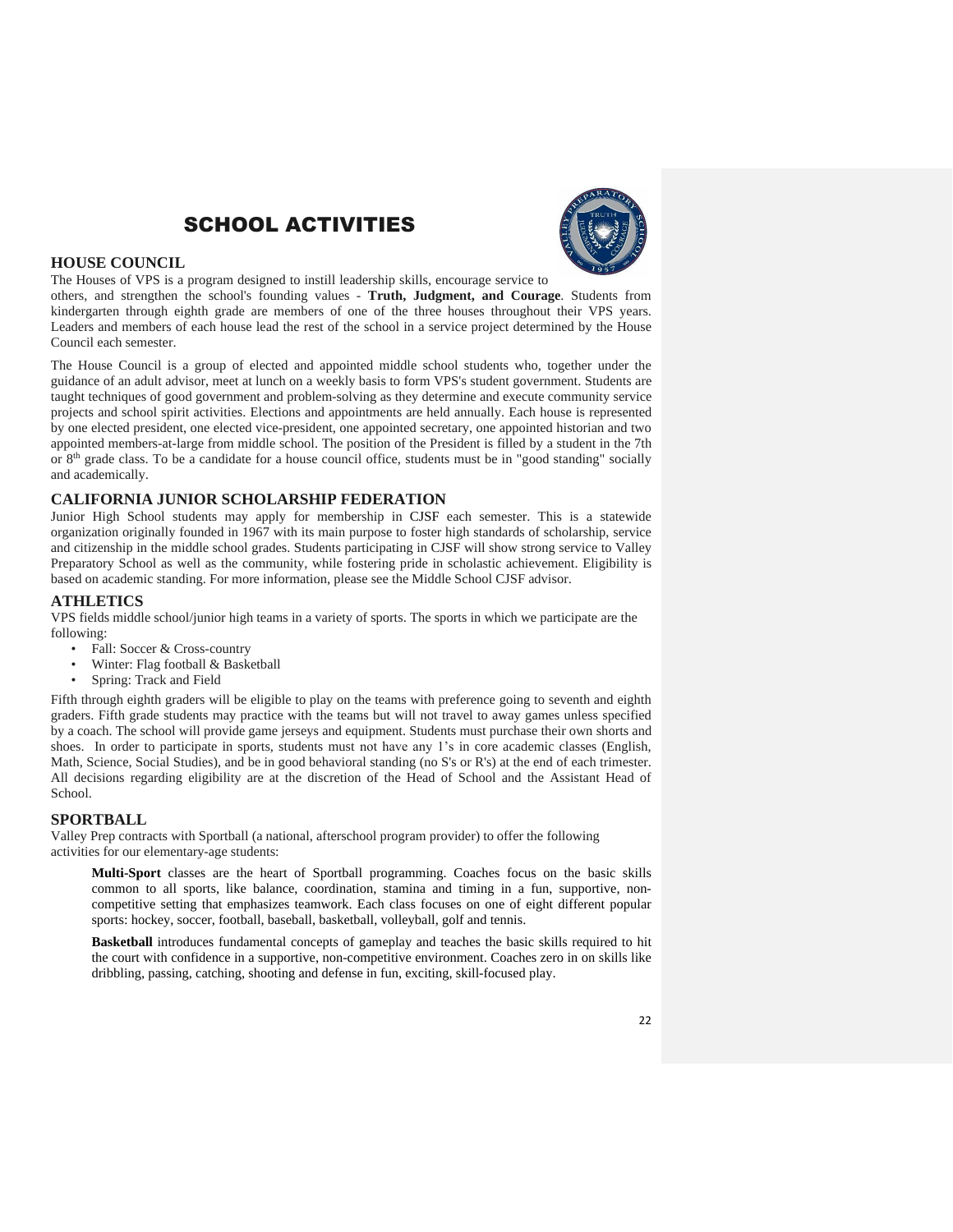**Soccer** introduces fundamental concepts of gameplay and teaches the basic skills required to bend it like Beckham in a supportive, non-competitive environment. Coaches zero in on skills like throw-ins, dribbling, trapping and passing in fun, exciting, skill-focused play.

#### **HOMEWORK CLUB**

Homework Club is available to students who are registered in the Daycare program. A teacher is assigned to monitor behavior, check homework, and answer questions.

#### **STEAM-based CLUBS (including ROBOTICS)**

Robotics is a new afterschool activity at Valley Prep which provides opportunities for students (primarily in 4-8<sup>th</sup>) to build and program robots and drones. The program is designed to support the STEAM program (see above).

#### **MUSIC & ART**

Music and art classes are mandatory for all students at all grade levels. In addition, afterschool programs are occasionally offered for students who want to explore these disciplines in more depth.

#### **DRAMA**

The Drama Club is open to students in 5-8<sup>th</sup> and typically performs two shows per year.

#### **CHOIR**

The choir meets weekly for rehearsal and occasionally perform in the community.

#### **GIRL SCOUTS**

Daisies & Brownies meet regularly on-campus, with VPS and non-VPS students.

#### **CONCERT PARTICIPATION (Winter & Spring)**

All VPS students in every grade are required to participate in two annual concerts. Students will benefit from performing and from listening at these events. The performances are the reward for months of preparation. The Winter concert is in December and the Spring concert is in May. The concert dates are published in numerous school calendars and announcements. The students hear the dates in class frequently.

Concerts, which are held on specific dates, are unlike the ongoing work in other disciplines. Events such as concerts, graduations, parades, games, weddings, etc. cannot be "made up" in the normal sense. **Students in any grade-level who expect to miss a concert for any reason must inform the music director well in advance** so arrangements can be made to cover the part. *Unexcused absences* are likely to adversely affect a student's music grade.

#### **8 TH GRADE END-OF-YEAR ACTIVITIES & FUNDRAISING**

Eighth Grade families are responsible for the organization and payment of the **lunch reception** which typically follows the Graduation Ceremony in June. However, this event is not mandatory. School staff is traditionally invited to the reception, but this is also not mandatory. Additionally, families are responsible for the full cost of the annual **fieldtrip to Disneyland**, including transportation. The class is able to fundraise for these two activities in the following ways:

- 1. Selling donuts & coffee (or other similar items) before or after school, no more than once-a-week
- 2. Contracting with ONE fundraising company (such as See's Candy, or similar) during the school year. NOTE: this single fundraiser must be scheduled between November 1 and February 1.
- 3. Encouraging individual donations from class families

Individual payments/donations to support these two activities must be made to the school (cash, check, card), and the school will make the full payment to the reception-site, Disney, bus company, or fundraising company. Payments must not be collected by a parent. If funds remain available following the expenditures for the luncheon and fieldtrip, the class may make a **gift to the school**. However, this is not required or expected. If the class does choose to make a gift, class representatives must coordinate with the Head of School to ensure the gift reinforces the school's overall vision.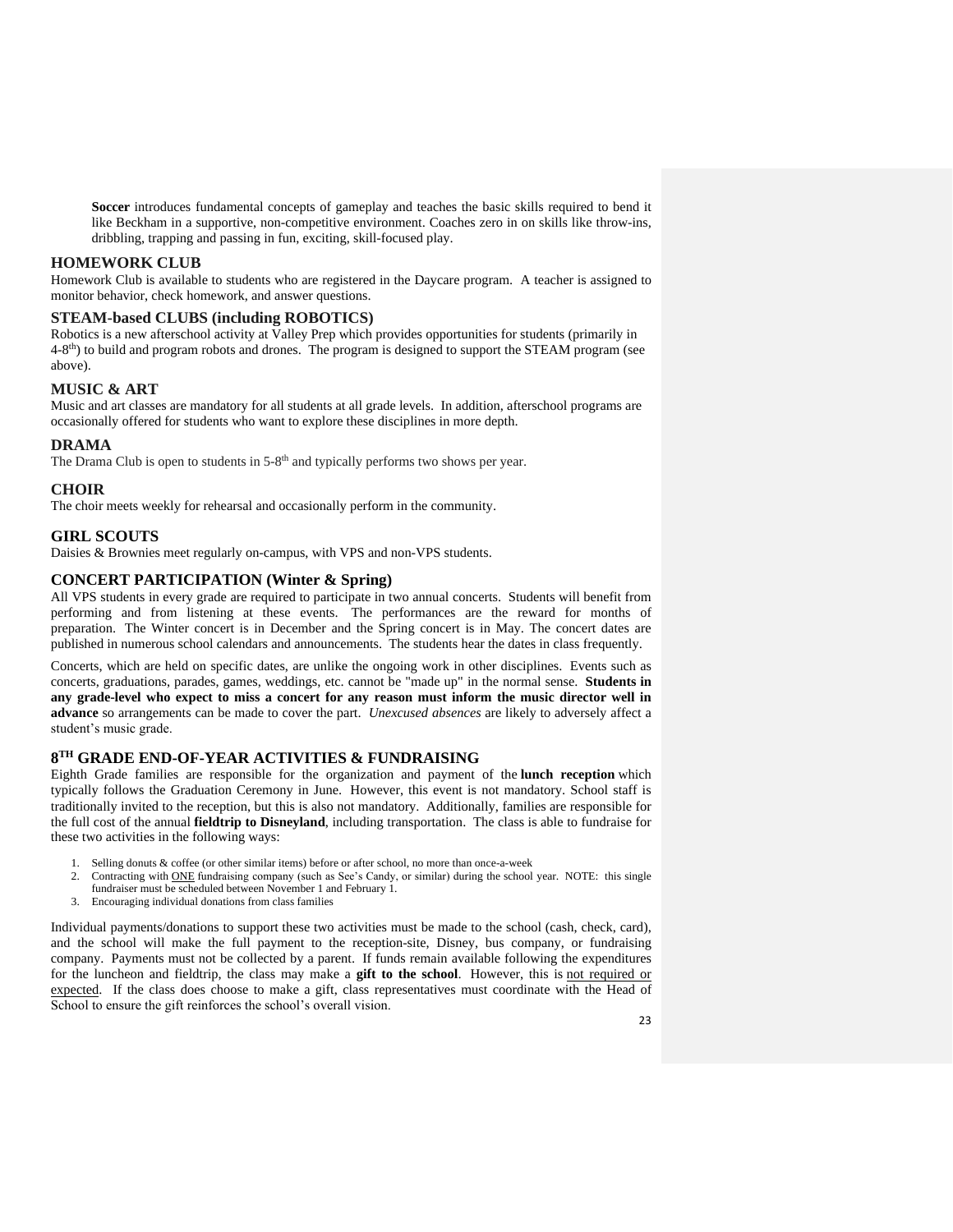## DISCIPLINE POLICY



Learning occurs best in an environment of honesty, mutual respect, concern, consideration, and courtesy. VPS students are expected to demonstrate the tenets of truth, judgment, and courage. All students are expected to behave in a manner that is consistent with these standards. Any behavior that in any way disrupts the academic environment will not be tolerated. Classroom teachers set and model the tone within their classrooms, and they are primarily responsible for dealing with student behavior. Each teacher has posted a set of classroom expectations within his/her classroom. When classroom or playground problems arise, they are dealt with in an appropriate manner. Parents will be informed of inappropriate behavior and are urged to discuss the problem with their child. If improper behavior persists, the student will be referred to administration for further action.

#### **GENERAL BEHAVIOR EXPECTATIONS**

- Student behavior will be guided by safety, courtesy, respect for others, and good citizenship at all times.
- Students will show respect for the property of the school and the property of all individuals in the school community.
- Students will not harm other students, either physically or verbally.
- Students are expected to be honest and truthful at all times.
- Students are expected to follow all school rules and regulations.

#### **DISRUPTIVE BEHAVIOR**

Interactive and dynamic classrooms are a benchmark of good learning. However, students who disrupt the learning process with inappropriate behavior will not be tolerated. After appropriate warning and consequences from the teacher, the student may be asked to leave the classroom to discuss the situation with an administrator or assigned a detention. Continually disrupting the learning process will not be tolerated and will result in further disciplinary action.

#### **PLAYGROUND BEHAVIOR**

Recess gives students the opportunity to play with classmates, to engage in appropriate physical activities, and to learn valuable social lessons. General playground rules have been developed and are presented to and discussed with all students at the beginning of the school year. Teachers always monitor recess and any infractions are dealt with immediately.

#### **CHEATING AND PLAGIARISM**

Students are required to complete all academic work by themselves. In addition, students are expected to adhere to the guidelines concerning plagiarism as discussed in classes. Students guilty of academic dishonesty will be referred to administration for disciplinary action.

#### **STEALING**

The taking of another person's property is not acceptable is strictly prohibited and will result in disciplinary action. Students who find another's property should turn it into the office immediately.

#### **NON-EDUCATIONAL ITEMS**

Students may not bring to school any objects or materials that are not part of the educational process. Chewing gum is not permitted on campus. Any items that distract from the learning process are prohibited. The school will confiscate these materials and disciplinary action may be taken.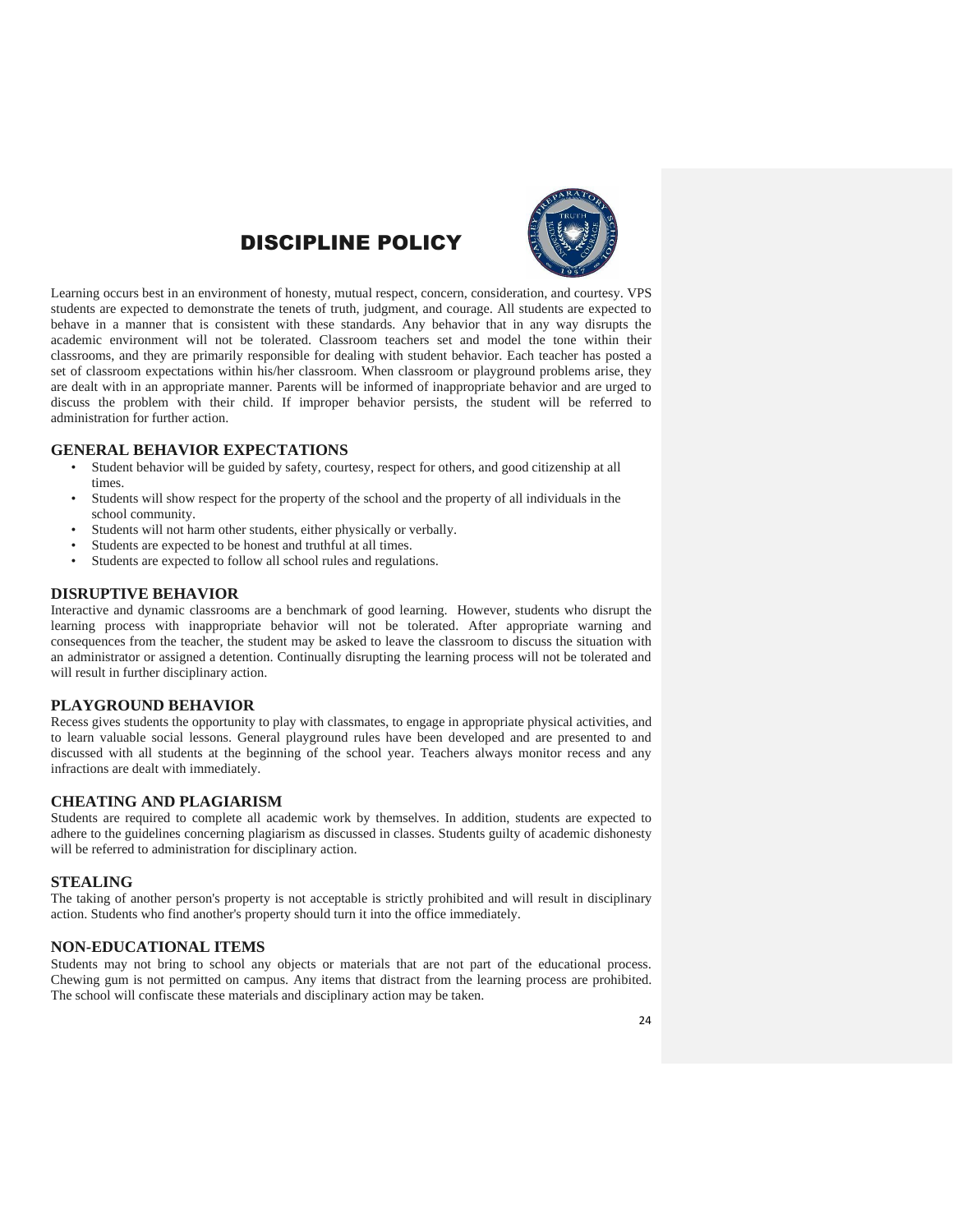#### **USE OF CELL PHONES**

Cell phones must be set to silent and maintained in the students' backpacks or lockers at all times. After 3:15pm, students in 6-8<sup>th</sup> grades may use their cell phone to call home, but only in the presence of a teacher or coach. If a student is found with their cell phone during the school day, the teacher will confiscate the phone and the parents and administration will be notified of the infraction. The student may pick up the cell phone at the end of the day. For a second offense, the phone will be confiscated and given to administration. The parents may pick up the cell phone at the end of the day. For the third offense, proper disciplinary action will be taken by the administration.

#### **PROHIBITED ITEMS**

Hazardous or dangerous materials, including, but not limited to fireworks of any kind, knives, guns, weapons, and vaping devices of any kind or imitations thereof are strictly prohibited. The school will confiscate these materials and disciplinary action will be taken. The school reserves the right to **immediately expel** any student who brings such a prohibited item to school.

VPS does not permit the possession or use of tobacco, smokeless tobacco, matches or lighters on campus. Students may not use, possess, be under the influence of, or supply to any other student alcoholic beverages, illegal drugs or over-the-counter medications. The school will confiscate these materials and disciplinary action will be taken. Any involvement with alcohol or other drugs are grounds for immediate expulsion from VPS.

#### **NO FOOD OR DRINK IN THE CLASSROOMS**

Food or drink (except water) is not allowed in the classrooms without the expressed permission of the teacher.

#### **BULLYING POLICY**

Valley Preparatory School believes that all students have a right to a safe and healthy school environment. Accordingly, Valley Prep will not tolerate behavior that infringes on the safety of any student. A student shall not intimidate, harass, or bully another student through words or actions. Such behavior includes: direct physical contact, such as hitting or shoving; verbal assaults, such as teasing or name-calling; and social isolation or manipulation.

Valley Preparatory School expects students and/or staff to immediately report incidents of bullying to the Assistant Head of School. Staff members who witness such acts should take immediate steps to intervene when safe to do so. Each complaint of bullying should be promptly investigated. This policy applies to students on school grounds or attending a school sponsored event off-site.

Teachers should discuss this policy with their students in age-appropriate ways and should assure them that they need not endure any form of bullying. Students who bully are in violation of this policy and are subject to disciplinary action, in accordance with the school's current procedures.

The Student Code of Conduct with respect to Bullying includes, but is not limited to:

- Any student who engages in bullying is subject to disciplinary action.
- Students are expected to immediately report incidents of bullying to a teacher.
- Students can rely on staff to promptly investigate each complaint of bullying in a thorough and confidential manner.
- If the complainant student or the parent of the student feels that appropriate resolution of the investigation or complaint has not been reached, the student or the parent of the student should contact the Head of School. The school prohibits retaliatory behavior against any complainant or any participant in the complaint process.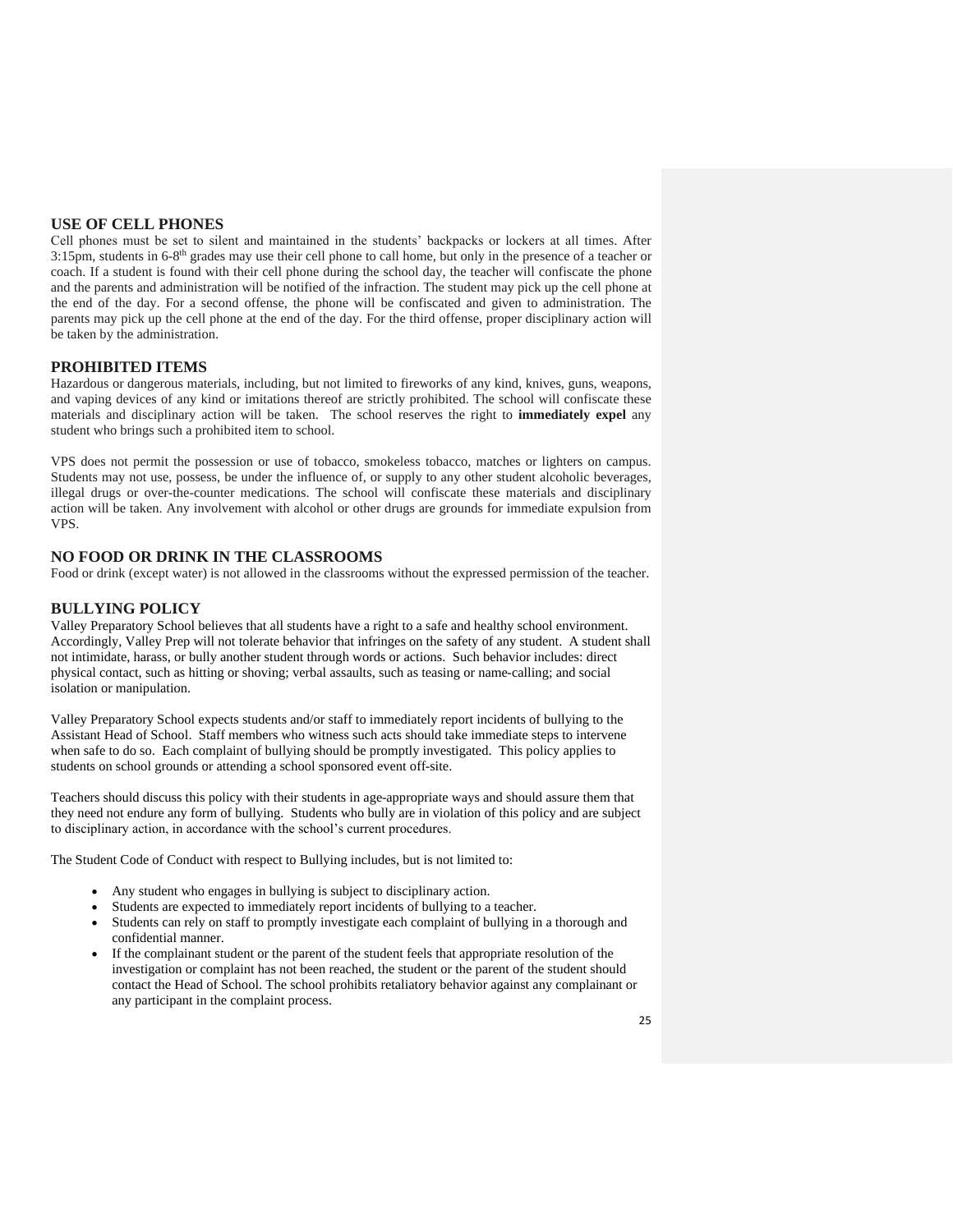#### **CYBER HARASSMENT/BULLYING**

Cyber bullying is defined as *the use of electronic communication (including social media) to bully a person, typically by sending messages of an intimidating or threatening nature*. If a member of the community feels that they are being cyber-bullied, they should immediately take a screen-shot of the hurtful remarks and share them with a parent and/or teacher. The school prioritizes "restorative justice techniques" whereby students are encouraged to talk with each other to better understand the impact of the incident. The school will also encourage parents to be directly involved, ensuring proper oversight of their child's online activities at-home. In certain situations - at the discretion of the school's administration - a student who repeatedly cyberbullies another student is subject to disciplinary action, including, but not limited to, the following:

- Temporary or permanent confiscation of the student's MacBook (if it was involved in the cyberbullying)
- Blocking access to certain programs on the student's MacBook
- Temporary loss of in-school privileges (recess, etc)
- Suspension
- Expulsion

All consequences are approved by the school's administration in consultation with the teachers.

#### **DISCIPLINARY PROCEDURE**

In the event disciplinary action is needed, the classroom teacher will address the issue in the classroom. If the issue persists, the teacher will notify an administrator who will meet with the student. This meeting may result in the issuance of a behavior "infraction," categorized as either a minor (Category-I) or a major (Category-II) infraction. Examples of category-II infractions include cheating & fighting. Parents will be updated accordingly and encouraged to support the school's disciplinary approach.

- 1. Loss of Recess typically issued following Category-I infractions
	- a. NOTE: 3 Category-I infractions = 1 Category-II infraction
- 2. 1 st Category-II infraction: Loss of multiple recesses
- 3. 2<sup>nd</sup> Category-II infraction: Loss of multiple recesses & PE
- 4. 3rd Category-II infraction: In-school or at-home suspension
- 5. 4th Category-II infraction: In-school or at-home suspension
- 6. 5th Category-II infraction: Issuance of a Behavior Contract with possible terms for expulsion

#### **IMMEDIATE DISMISSAL**

In accordance with the Tuition Contract, VPS is authorized and entitled to suspend or dismiss any student if and when, at the sole discretion of VPS, the student (or family) is considered to be detrimental to the school's overall environment.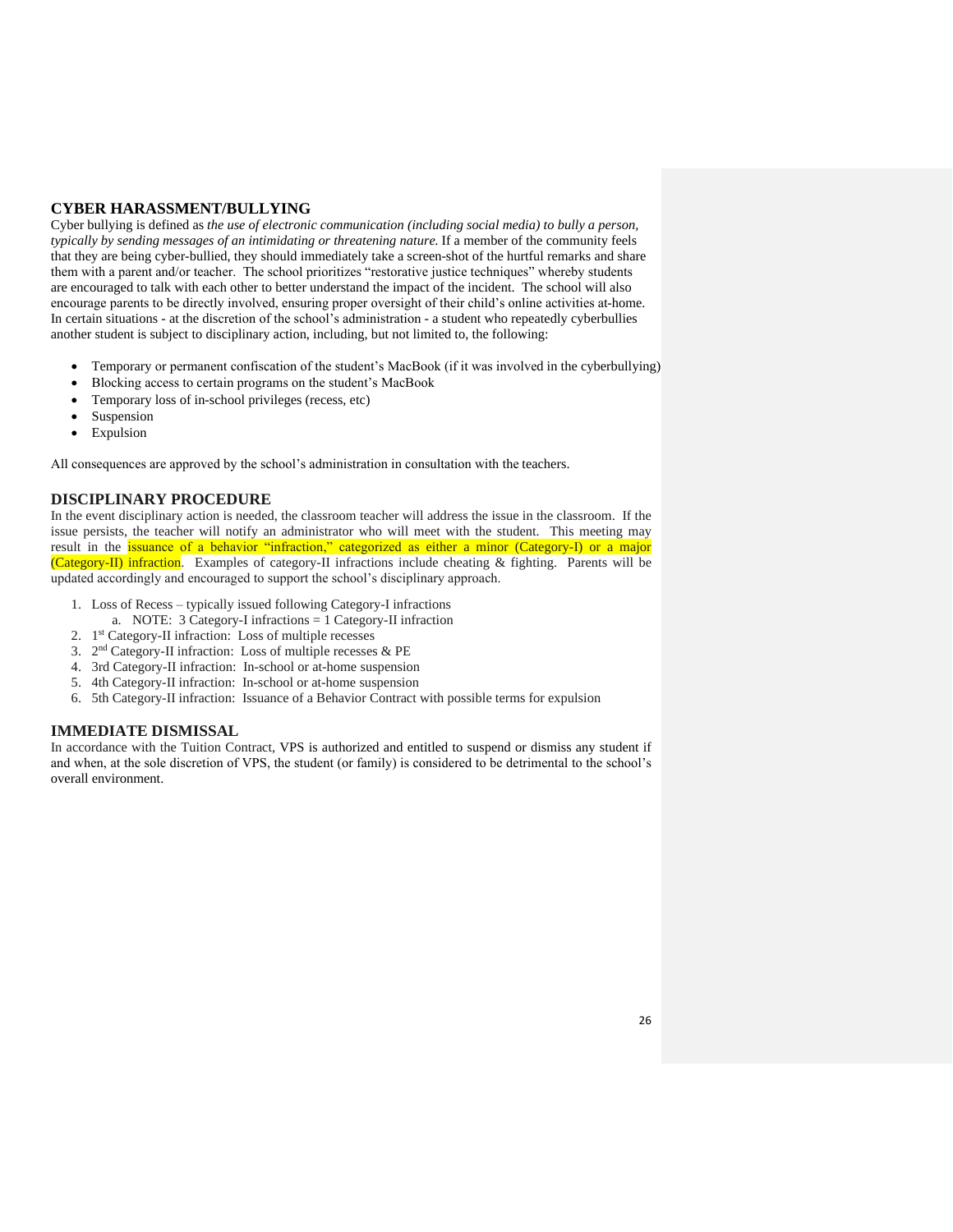

## **ACCEPTABLE USE POLICY FOR TECHNOLOG**

Key aspects of the school's Acceptable Use Policy (AUP) include:

- All members of the VPS community are required to follow the AUP.
- The AUP is an honor code for technology.
- The school endeavors to support each student's exploration of the digital world.
- The school will provide guidance to better ensure that students make good decisions regarding personal use of technology. Accordingly, the AUP is a guide to assist in making ethical and practical decisions related to the use of technology.
- Student laptops are academic learning tools. The school expects the laptops to be used in a safe and respectful manner.

#### **PERSONAL HEALTH AND SAFETY**

- Avoid extended use of the laptop while resting directly on your lap. The bottom of the laptop can generate significant heat.
- Take frequent breaks when using the laptop for long periods of time. Look away from the laptop approximately every fifteen minutes.
- Do not provide your personal information to anyone over the Internet.
- Do not share your passwords with anyone.

#### **OWNERSHIP**

VPS retains sole right of possession of the laptop and related equipment. VPS retains the right to collect and/or inspect the laptop at any time and to alter, add or delete installed software or hardware.

#### **SUBSTITUTION OF EQUIPMENT**

In the event that the laptop is inoperable, VPS has a limited number of spare laptops for use while the laptop is repaired or replaced. This agreement remains in effect for the substitute. If a student forgets to bring her laptop or power charger to school, a substitute will not be provided.

#### **CUSTOMIZATION OF EQUIPMENT**

Each student is permitted to alter or add files to customize the assigned laptop to their own working styles (i.e. System Preferences). The student is not permitted to install software on the assigned laptop without a teacher's permission.

#### **DAMAGE OR LOSS OF EQUIPMENT**

In the event of damage or loss, report the problem immediately to the school's Director of Technology. The school will then facilitate the laptop's repair. Some charges may apply.

#### **STUDENT RESPONSIBILITIES:**

- Bring the computer fully charged to school every day.
- Keep the computer in your classroom cubby when it is at school and not in use.
- Keep the computer in a secure location when it is not at school.
- Do not let anyone use the computer other than your parents/ guardians.
- Back-up your data.
- Report any problems, damage or theft immediately to VPS.
- DO NOT use the laptop to communicate (email, chat, etc) with anyone during school hours. If caught doing so, the laptop will be confiscated.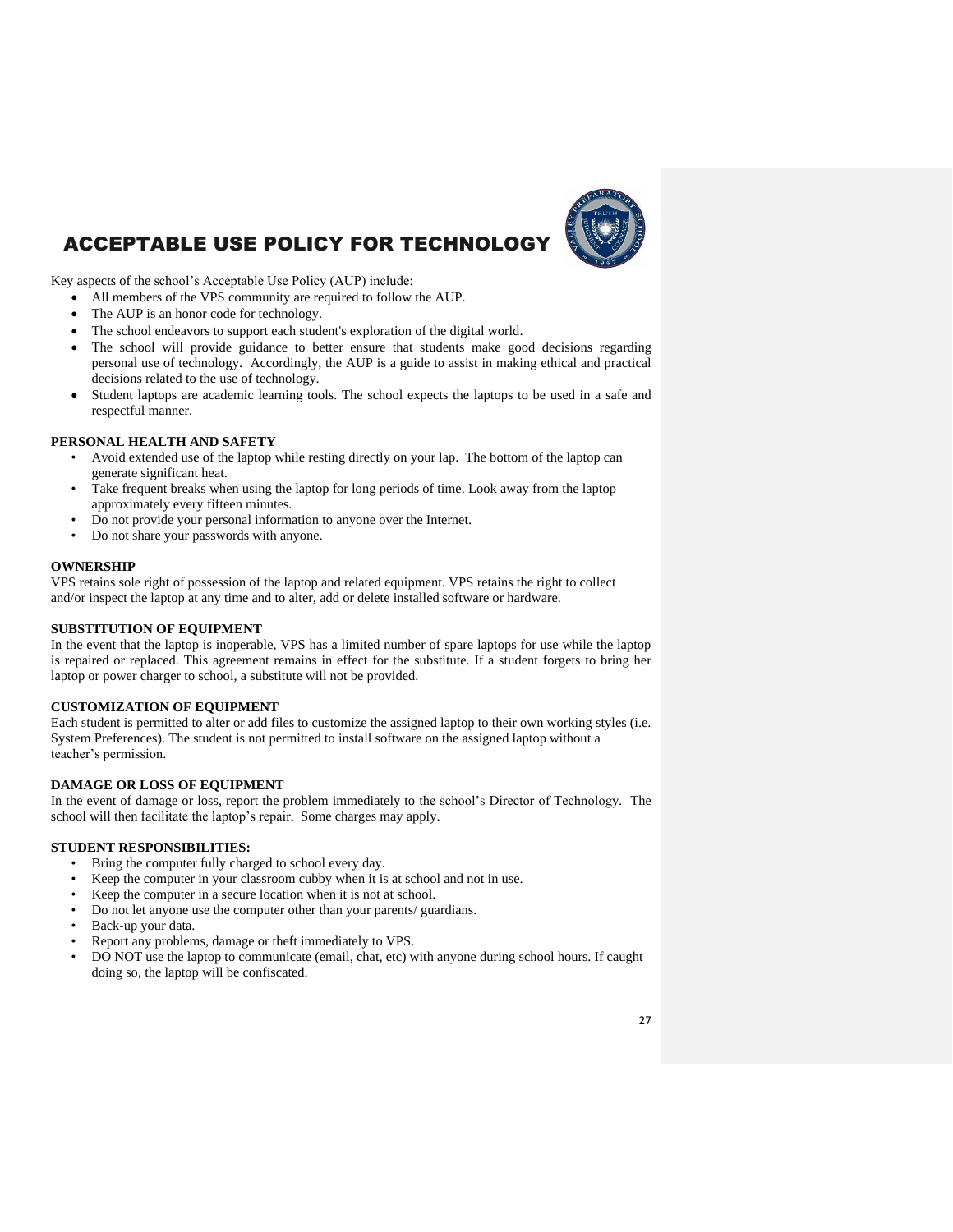#### **GENERAL CARE**

- Do not do anything to the computer that will permanently alter it in any way.
- Do not remove any serial numbers or identification placed on the computer.
- Keep the equipment clean. Do not eat or drink while using the computer and wash your hands before use.
- Clean the screen with a soft, dry anti-static cloth or with a screen cleaner designed specifically for LCD type screens only.
- Transport the computer in the laptop bag provided by VPS.
- Never carry the laptop with the lid open.

#### **CYBER HARASSMENT/BULLYING**

Cyber bullying is defined as *the use of electronic communication (including social media) to bully a person, typically by sending messages of an intimidating or threatening nature*. If a member of the community feels that they are being cyber-bullied, they should immediately take a screen-shot of the hurtful remarks and share them with a parent and/or teacher. The school prioritizes "restorative justice techniques" whereby students are encouraged to talk with each other to better understand the impact of the incident. The school will also encourage parents to be directly involved, ensuring proper oversight of their child's online activities at-home. In certain situations - at the discretion of the school's administration - a student who repeatedly cyberbullies another student is subject to disciplinary action, including, but not limited to, the following:

- Temporary or permanent confiscation of the student's MacBook (if it was involved in the cyberbullying)
- Blocking access to certain programs on the student's MacBook
- Temporary loss of in-school privileges (recess, etc)
- Suspension
- Expulsion

All consequences are approved by the school's administration in consultation with the teachers.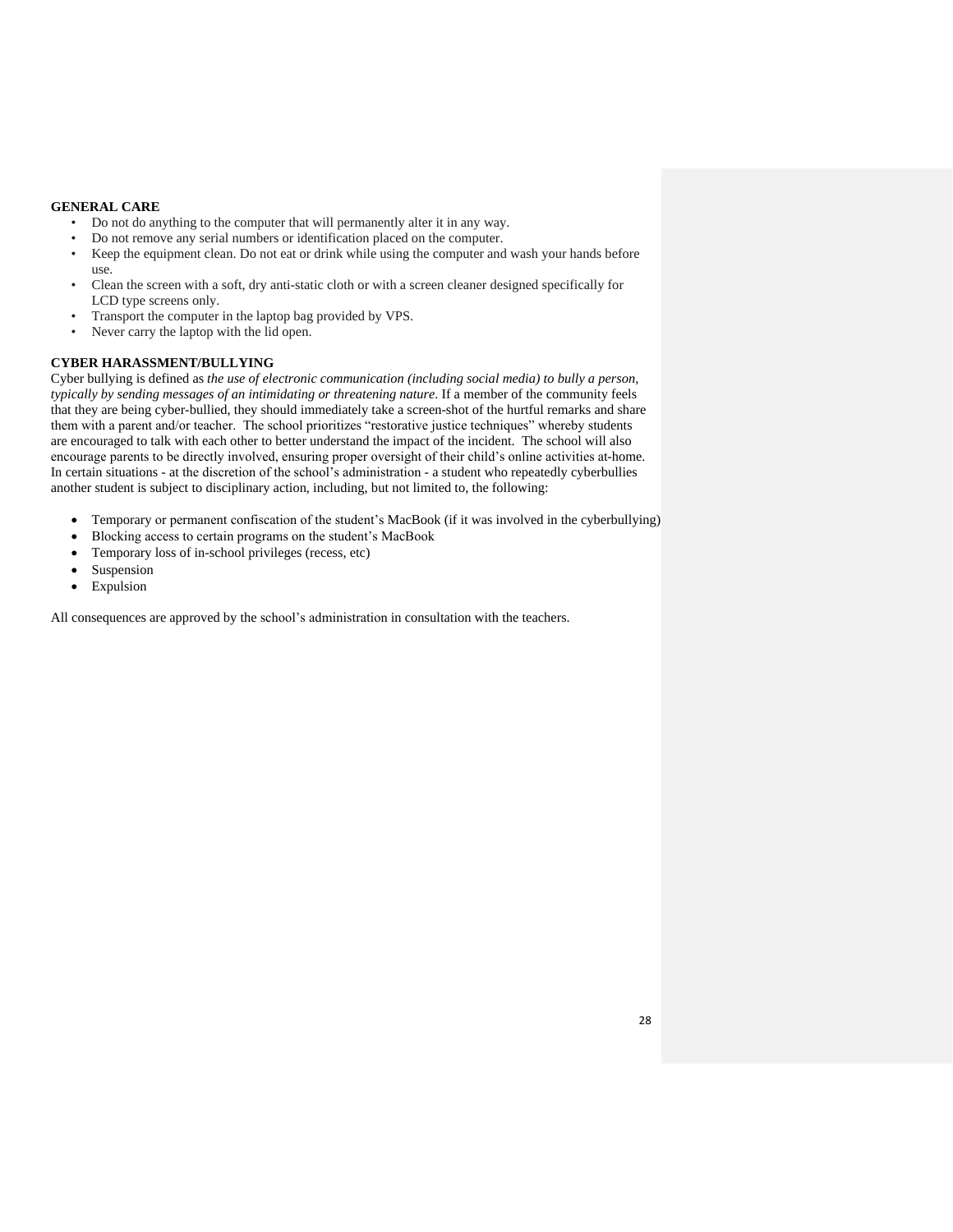

## IB-PYP HANDBOOK

#### **WHAT IS IB-PYP?**

The IB-PYP is a holistic, inquiry-based, cross-curricular approach to teaching and learning that promotes cultural sensitivity and international-mindedness. The program uses six transdisciplinary themes to organize traditional curricular content. At Valley Prep, two of these themes are **STEAM**-related, encouraging students to work collaboratively to complete units of study that emphasize math, science, and technology, while still appreciating the importance of the Arts.

#### **WHY THE IB-PYP & STEAM @ VPS?**

Valley Preparatory School was founded in 1957 with the philosophy of **Holistic education**. The International Baccalaureate Program was established in the late 1960s using this same philosophy, whereby the content of the curriculum is presented to students **thematically**. Accordingly, this program does not change "what" our students learn, but instead changes aspects of "how" they learn. Valley Prep takes this approach a step farther and integrate STEAM (science, technology, engineering, arts, math) into the IB-PYP framework, whereby two of the six PYP themes are STEAM-related. This approach gives greater purpose to our **1:1 laptop program**.

#### **ELEMENTS OF THE IB-PYP**

The Primary Years Program (PYP) presents schools with a comprehensive plan for high quality education. It provides schools with a curriculum framework of essential elements — the knowledge, concepts, skills, attitudes, and action that young students need to equip them for successful lives, both now and in the future. Schools work with the five elements to construct a rigorous and challenging primary curriculum for international education. The PYP aims to create a curriculum that is engaging, relevant, challenging and significant for learners in the 3–12 age range. The curriculum is transdisciplinary, meaning that it focuses on issues that go across subject areas.

The PYP is organized according to:

- [The written curriculum](http://www.ibo.org/programmes/primary-years-programme/curriculum/written-curriculum/)[,](http://www.ibo.org/programmes/primary-years-programme/curriculum/written-curriculum/) which explains what PYP students will learn
- [The taught curriculum](http://www.ibo.org/programmes/primary-years-programme/curriculum/taught-curriculum/), which sets out how educators teach the PYP
- **[The assessed curriculum](http://www.ibo.org/programmes/primary-years-programme/curriculum/assessed-curriculum/)**, which details the principles and practice of effective assessment in the PYP

#### **THE WRITTEN CURRICULUM**

The PYP balances the acquisition of significant and relevant knowledge and skills, the development of conceptual understanding, the formation of personal, positive attitudes and the capacity to take responsible actions.

The PYP:

- addresses students' academic needs and their social and emotional well-being
- encourages students to develop independence and to take responsibility for their own learning
- supports students' effort to gain understanding of the world and to function effectively within it
- helps students to establish personal values as a foundation on which international-mindedness will flourish.

The written curriculum is made up of five essential elements and details what students will learn.

1. **knowledge**, which is both disciplinary - represented by traditional subject areas (language, math, science, social studies, art, music, library, pe) - and transdisciplinary – represented by six thematic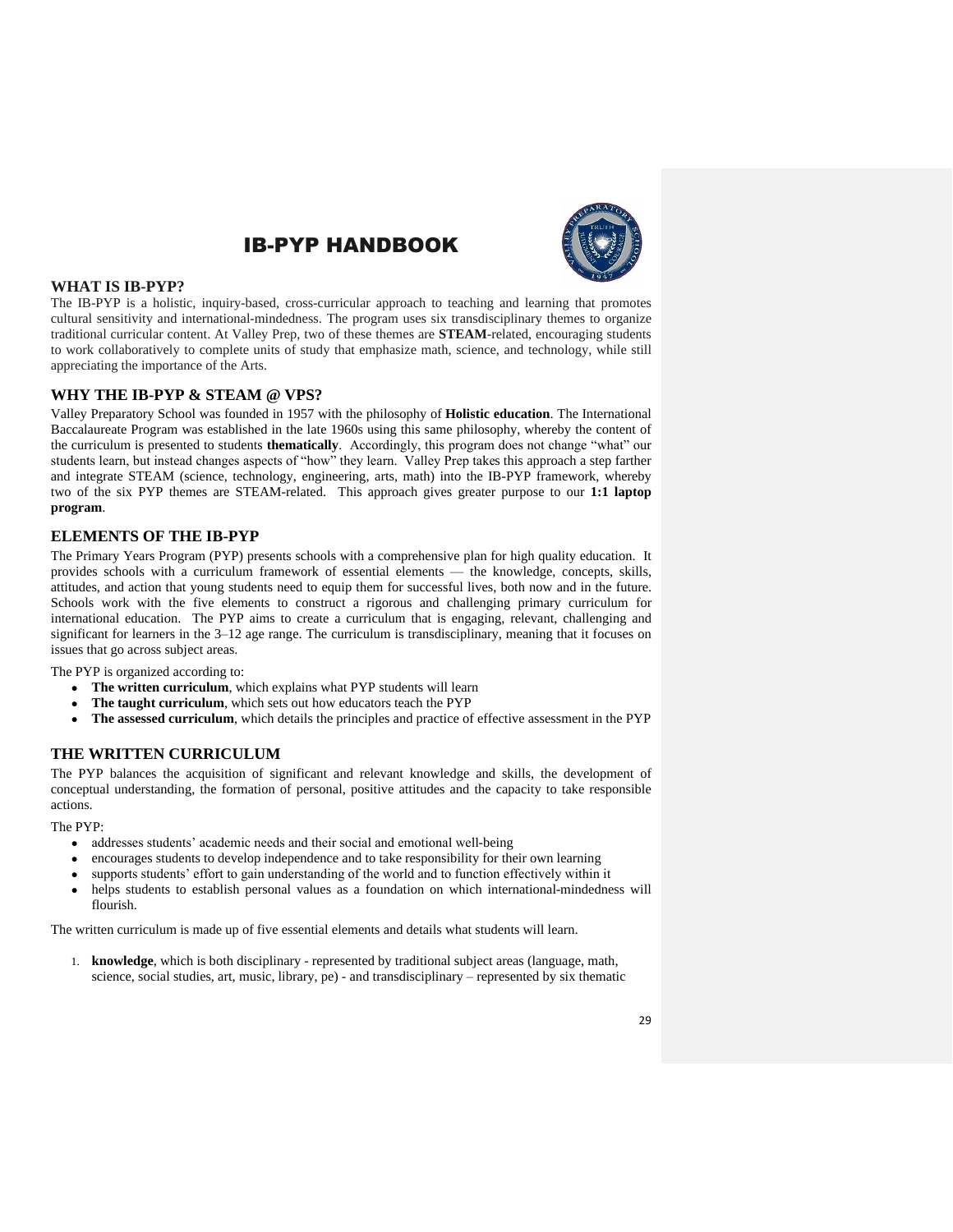units: How the World Works; Sharing the Planet; How We Express Ourselves; Where We Are In Place & Time; Who We Are; How We Organize Ourselves.

- 2. **concepts**, which students explore through structured inquiry in order to develop coherent, in-depth understanding, and which have relevance both within and beyond subject areas.
- 3. **skills**, which are the broad capabilities students develop and apply during learning and in life beyond the classroom.
- 4. **attitudes**, which contribute to international-mindedness and the wellbeing of individuals and learning communities, and connect directly to the **[IB learner profile.](http://www.ibo.org/benefits/learner-profile/)**
- 5. **action**, which is an expectation in the PYP that successful inquiry leads to responsible, thoughtful and appropriate action.

#### **THE TAUGHT CURRICULUM**

The taught curriculum is the part of the PYP that sets out its pedagogical approach. It identifies how schools should teach the [PYP written curriculum.](http://www.ibo.org/programmes/primary-years-programme/curriculum/written-curriculum/) The PYP is committed to structured, purposeful inquiry that engages students actively in their own learning. The program supports students' efforts to construct meaning from the world around them by:

- drawing on their prior knowledge
- providing provocation through new experiences
- providing opportunities for reflection and consolidation.

This approach respects students' developing ideas about how the world works. It encourages them to question, consider and refine their understanding of the social and natural world.

Collaboration is a key part of planning for schools implementing the PYP. All teachers are engaged in the planning process, defining the curriculum's central ideas, discussing how best to bring inquiry into those ideas in the classroom, and finding ways to meet the needs and interests of every student.

Teachers must attend training in order to implement the PYP. The IB offers a wide range of professional development to support educators in gaining a deeper understanding of the program.

#### **THE ASSESSED CURRICULUM**

The assessed curriculum explains how teachers go about gathering and analyzing information about student performance. The IB does not set examinations or moderate grades in the PYP.

The purposes of assessment are to:

- promote student learning
- provide information about student learning
- contribute to the successful implementation of the program

Through assessment, the IB helps schools teaching the PYP to identify what students know, understand, can do and value at different stages in the teaching and learning process. In the PYP, learning is viewed as a continuous journey, where teachers identify students' needs and use assessment data to plan the next stage of their learning. Teachers use a wide range of assessment strategies to collect information on each of the elements represented in the [written curriculum:](http://www.ibo.org/programmes/primary-years-programme/curriculum/written-curriculum/) the understanding of concepts, the acquisition of knowledge, the mastering of skills, the development of positive attitudes and the ability to take responsible action.

In the final year of the PYP, students carry-out an extended, in-depth, collaborative project known as the **PYP exhibition.** This involves students working collaboratively to conduct an in-depth inquiry into real life issues or problems. Students collectively synthesize all of the essential elements of the PYP in ways that can be shared with the whole school community.It also provides teachers with a powerful and authentic process for assessing student understanding.The exhibition represents a unique and significant opportunity for students to exhibit the attributes of the [IB learner profile](http://www.ibo.org/benefits/learner-profile/) developed throughout their engagement with the PYP.It also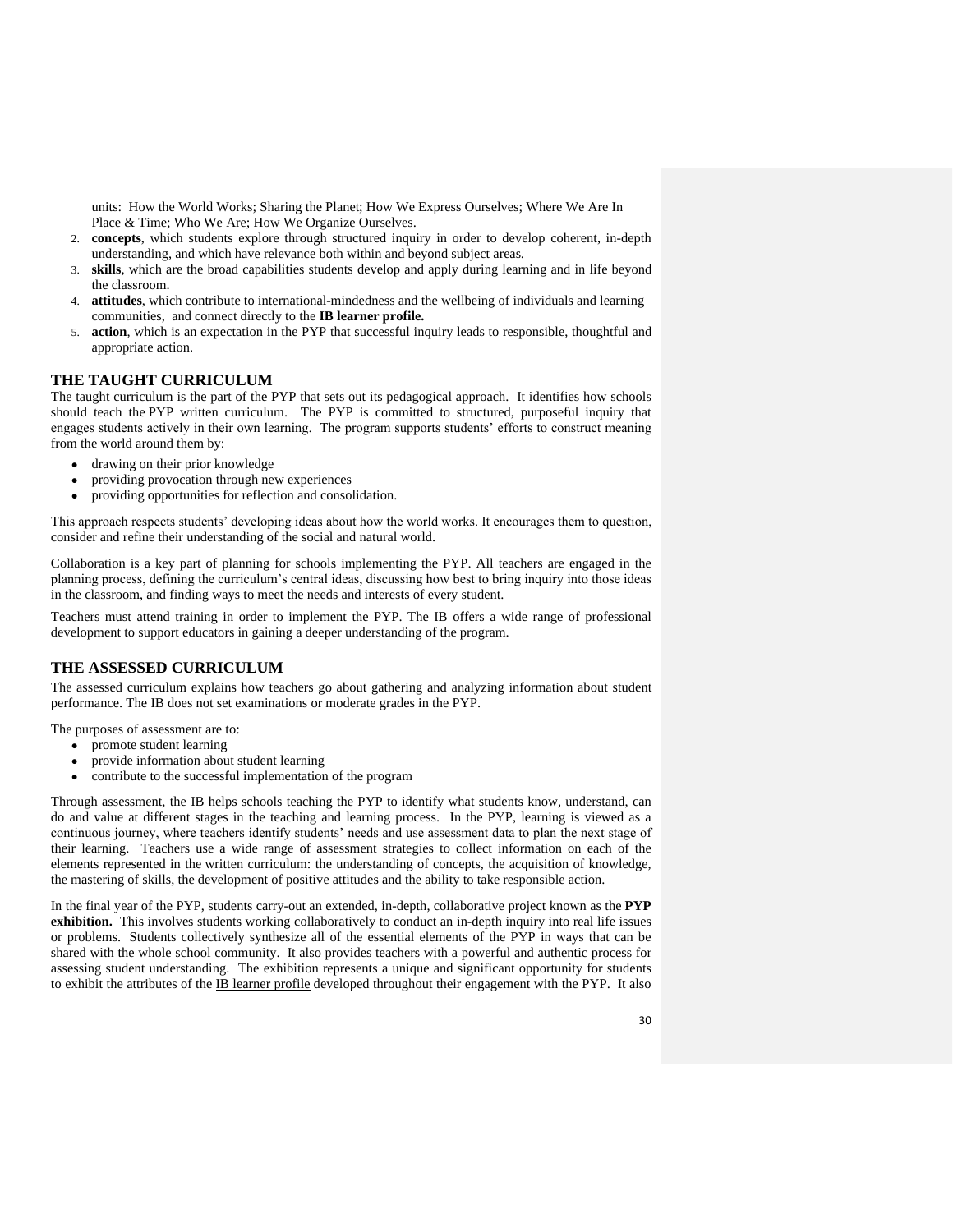provides schools and students with a wonderful opportunity to celebrate the transition of learners to the next phase of their education.

#### **THE IB LEARNER PROFILE**

Outlined below are the qualities we believe students should have, listed in a set of **ten student-learning outcomes** called the 'learner profile'.

- 1. **Inquirers** Their natural curiosity has been nurtured. They have acquired the skills necessary to conduct purposeful, constructive research. They actively enjoy learning and this love of learning will be sustained throughout their lives
- 2. **Thinkers** They exercise initiative in applying thinking skills critically and creatively to make sound decisions and solve complex problems.
- 3. **Communicators** They receive and express ideas and information confidently in more than one language, including the language of mathematical symbols.
- 4. **Risk-Takers** They approach unfamiliar situations without anxiety and have the confidence and independence of spirit to explore new roles, ideas and strategies. They are courageous and articulate in defending those things in which they believe.
- 5. **Knowledgeable** They have spent time in our schools exploring themes which have global relevance and importance. In so doing, they have acquired a critical mass of significant knowledge.
- 6. **Principled** They have a sound grasp of the principles of moral reasoning. They have integrity, honesty and a sense of fairness and justice.
- 7. **Caring**  They show sensitivity towards the needs and feelings of others. They have a sense of personal commitment to action and service.
- 8. **Open-minded** They respect the views, values and traditions of other individuals and cultures and are accustomed to seeking and considering a range of points of view.
- 9. **Balanced** They understands the importance of physical and mental balance and personal well-being.
- 10. **Reflective** They give thoughtful consideration to their own learning and analyze their personal strengths and weaknesses in a constructive manner.

#### **PYP ASSESSMENT POLICY**

#### **Philosophy or Assessment Beliefs**

Assessment is integral to all teaching and learning. The prime objective of assessment in the PYP is to provide feedback on the learning process. Assessment involves the gathering and analysis of information about student performance and is designed to inform practice. It identifies what students know, understand, can do, and feel at different stages in the learning process. Students and teachers should be actively engaged in assessing the students' progress as part of the development of their wider critical-thinking and selfassessment skills. The PYP approach to assessment recognizes the importance of assessing the process of inquiry as well as the product(s) of inquiry, and aims to integrate and support both.

At Valley Prep, we believe that assessment provides information through its diagnostic, formative and summative components. Assessment is ongoing, authentic, varied and purposeful. It is a collaborative and informative process that involves students, families, teachers and community. Instructional and curricular decision making is driven by our assessments.

#### **Purpose of Assessment**

The purpose of assessment is to inform and involve students, parents, teachers and administrators. Effective assessments allow:

- 1. Students to be an active part of the learning process through reflection and demonstration of their understanding.
- 2. Teachers to guide their instruction and to communicate progress with students and families.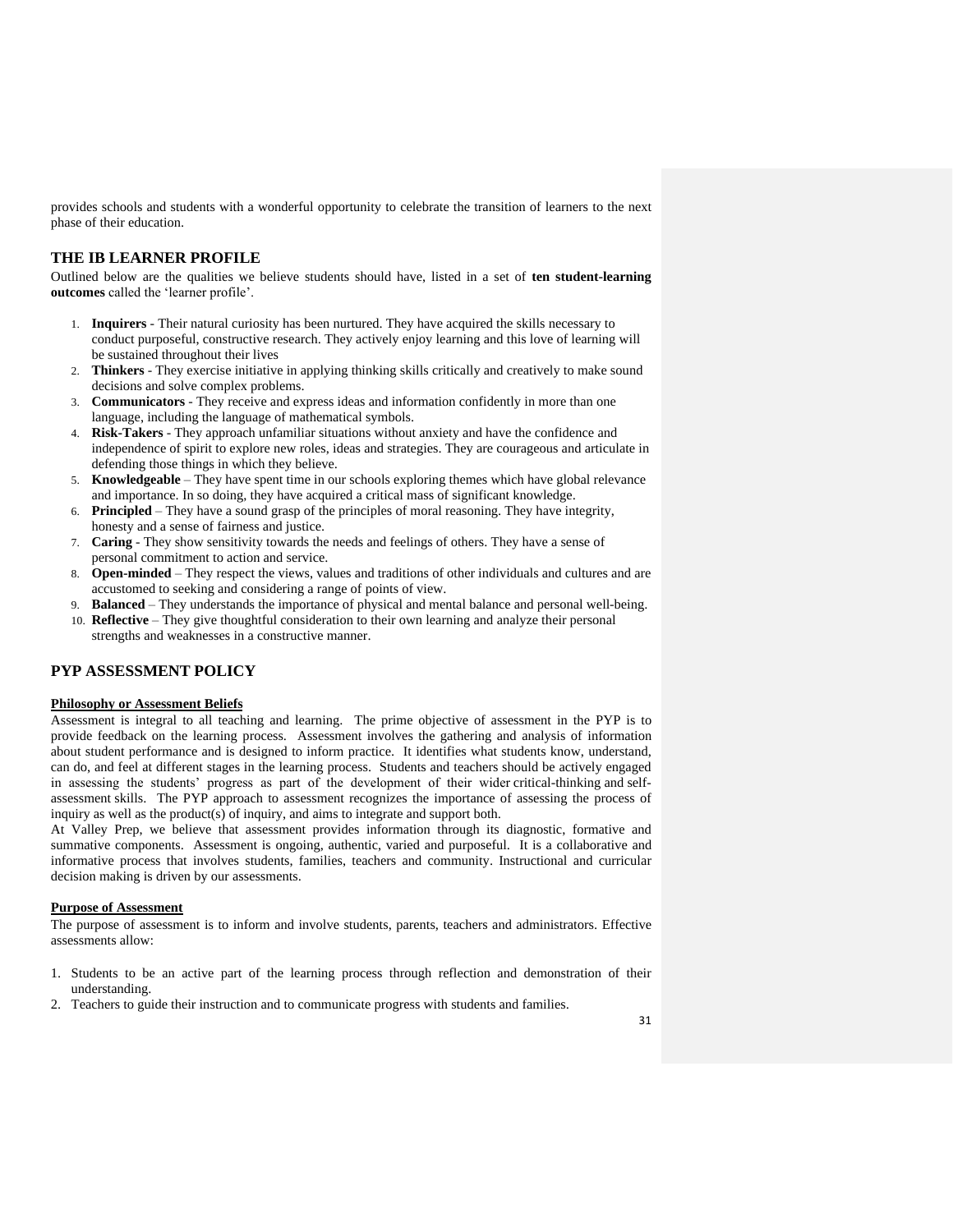- 3. Parents to see evidence of their child's learning and development, while supporting and celebrating their child's learning.
- 4. Administrators to build a sense of community within the school and communicate the school's progress.

#### **Types of Assessment used at Valley Prep**

#### Formative assessment

Formative assessment is interwoven with daily instruction and assists the teacher in planning for the next stage of learning. It provides regular and frequent feedback to the teacher and the student. It also gives students an opportunity to improve their understanding and to cultivate enthusiasm for learning. Teachers use various assessment tools to keep a record of student progress.

#### Summative Assessment

Summative assessment takes place at the end of the teaching and learning process and provides students with an opportunity to show what they have learned. It also shows how effectively students understand the central idea of the unit. Summative assessment results are the primary factor in determining final course-grades.

#### Diagnostic/pre-assessment

Diagnostic assessment prior to teaching helps teachers and students find out what the students already know and can do.

#### The 5th Grade Exhibition

The 5th grade students are expected to develop and present their own collaborative unit of inquiry that showcases the five essential elements of the PYP (knowledge, skills, concepts, attitudes and action). This is an opportunity for the students to exhibit the attributes of the learner profile which they have been developing throughout the Primary Years Program.

#### **Practice (Strategies for recording and reporting)**

- 1. Observation: Students are observed regularly with teachers noting the growth and progress of individuals, groups and the whole class.
- 2. Performance assessment: Students apply what they have learned by completing authentic tasks that have more than one acceptable solution.
- 3. Process-focused assessment: Teachers observe students with a particular skill in mind, noting students who are meeting, exceeding or struggling to meet the expectations.
- 4. Open-ended tasks: Students are asked to complete or communicate an original response. This can be a drawing, written response, diagram or a solution.
- 5. Test/quiz: These assessments provide a snapshot of students' subject-specific knowledge.
- 6. Student reflections: Students may are asked to reflect on what they have learned at the end of a lesson/unit.

#### **Reporting**

#### The Written Report

- 1. Teachers will complete the report card at the completion of each trimester. The report card includes grades for all curricular areas. The school follows a standards-based grading approach (see later section for more details).
- 2. Families of students who are struggling academically or behaviorally will receive a mid-trimester report.
- 3. Staff will administer the ERB standardized exam to students in grades 2-8 in the spring of each year. ERB provides highly regarded admission assessments for students applying to independent schools and/or specialized public schools requiring entrance exams in the United States and Internationally for Pre-Kindergarten through Grade 12.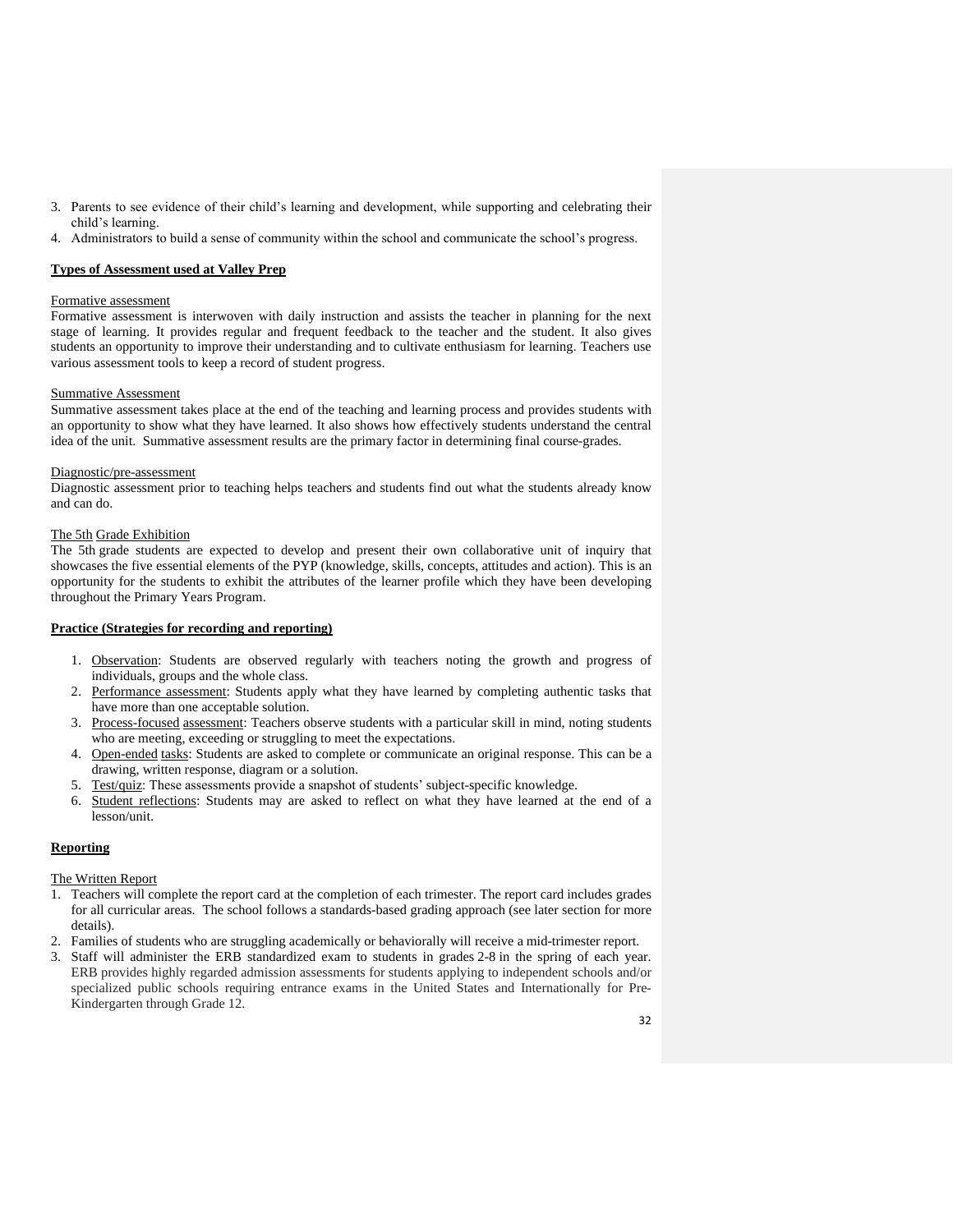#### Parent/Teacher/Student Conferences

The eventual goal at VPS is to establish the following format:

- 1. Fall: Goal setting. This is a relationship-building conference with the parent, teacher, and sometimes the student. The purpose of this conference is to discuss and identify social, emotional and academic strengths or areas for improvement.
- 2. Spring: This is a conference between the parent, teacher, and sometimes the student that reviews the student's progress, in addition to sharing academic information and work samples.

Portfolios (currently optional for teachers to maintain)

- 1. Portfolios are a purposeful collection of a student's work that is designed to demonstrate successes, growth, higher-order thinking, creativity and reflection.
- 2. Portfolios are a cumulative collection of student work that travels with the student from Kindergarten through Fifth grade. They are housed in the student's classroom and are accessible to the student and his or her family at any time during the school year. The portfolio is the property of the student and goes with the child upon leaving or graduation from the program.

#### **PYP LANGUAGE POLICY**

#### **Statement of Belief**

At Valley Preparatory School, we believe that language is fundamental to the success of all student learning. This includes the ability to express oneself through speaking, reading, writing, drawing, acting, etc. This also includes communication through different languages, including the languages of science, math, and the arts. Language is essential to the construction of meaning and connects all of our curriculum elements and ultimately supports the mission of our school. We believe that literacy instruction should connect to our units of inquiry, instilling an intrinsic love of literacy by using balanced literacy, authentic assessment, and instruction that is differentiated to the needs of each learner thus building life-long readers and writers. Through inquiry, teachers provide students with opportunities to use language in many different formats, including debate, role-play, and art, as well as the traditional teaching of language both embedded in the units of inquiry and as stand-alone subjects. Valley Prep accepts the responsibility to recognize and support language development of all students through the expectation and understanding that all of our teachers work together to make sure that language is through integrated learning and meaningful contexts.

#### **Identification of Language Needs**

During the application phase, students/families indicate the language most often spoken in the home, as well as additional languages spoken. For any student who is not from a home in which English is the listed primary language, testing may occur to determine level of ability in English to ensure proper support.

#### **Support for Language Learners**

Our teachers are constantly working to create a caring language community to enhance the language learning of all students. Valley Prep strives to promote a language-rich campus for all students through the implementation of technology, multimedia and library resources. We ask that teachers be well informed of their students who have language needs and other language abilities. Valley Prep encourages families to continue mother tongue development at home, and support is given to these students whose mother tongue is a language other than English.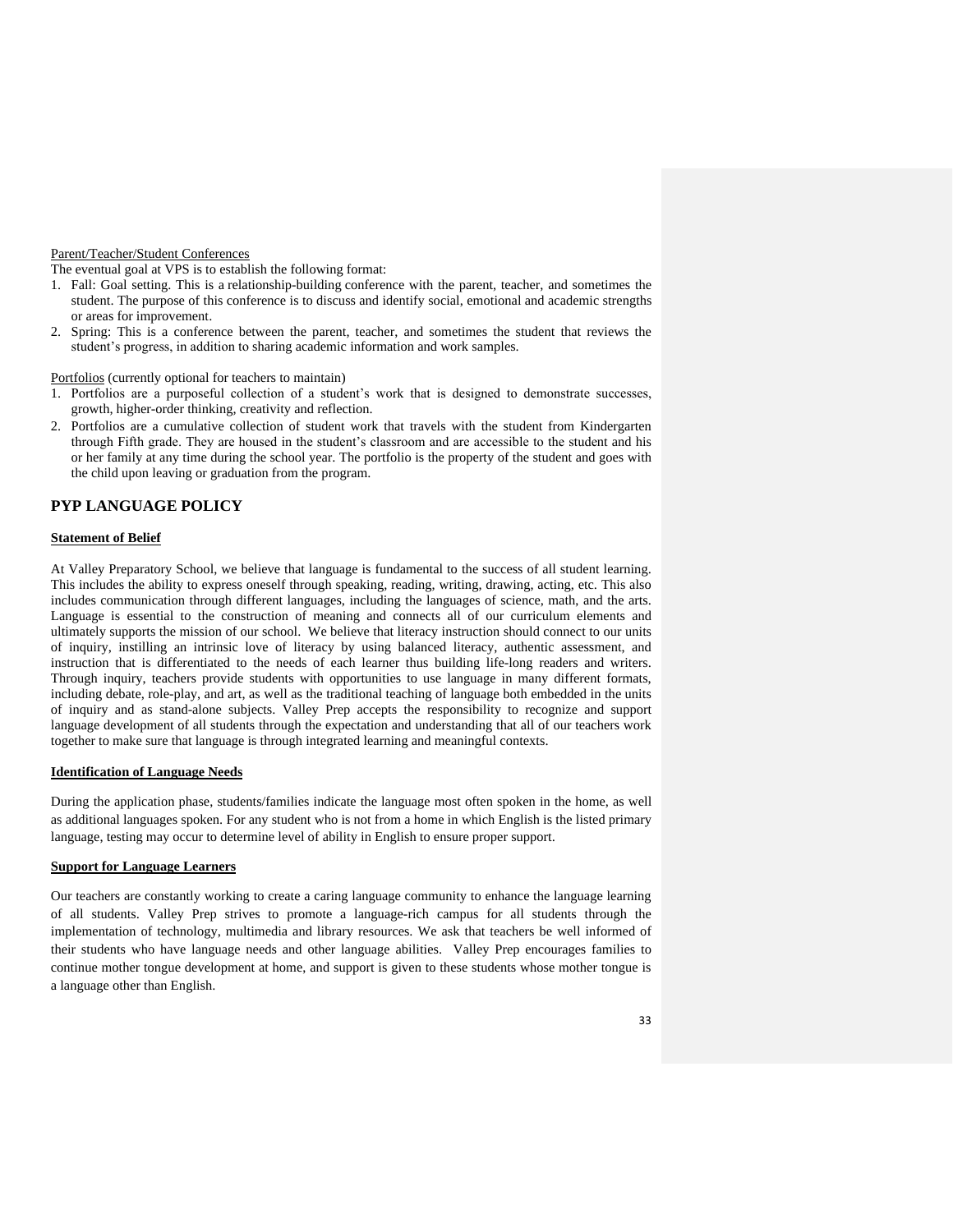#### **Parent Support for Language**

Parents are encouraged to support language development at home through homework assignments and grade level newsletter suggestions. Parents may be asked to read with students on a regular basis, discuss concepts to check for understanding/comprehension, assist with inquiry-guided research, complete writing prompts, and encourage oral communication.

#### **Language in the Classroom**

In the classroom, language is supported through various literacy activities such as: reading A-Z, guided reading, writer's workshop, writing in content, classroom libraries, visuals, instructional vocabulary, individual word lists, daily read-alouds and opportunities for students to use language during presentations and collaboration. Learning is differentiated in the classroom in a variety of ways. Students are individually assessed in their reading ability using STAR testing, and often organized into leveled-groups.

#### **Language and the Program of Inquiry**

Language is integrated throughout the Program of Inquiry. Higher level thinking, key concept questions, and extended research all lend themselves to having a strong vocabulary and language presence within the planners. Oral, visual, and written language are all present within planner activities. Literature selections both in read-alouds and guided reading are chosen to build an understanding of the concepts within the planners.

#### **Additional Language**

Spanish and French are the second languages taught to students in PS-8<sup>th</sup> grade. In PS-1<sup>st</sup> grade, students take both languages. Beginning in 2<sup>nd</sup> grade, students select one language of focus which meets multiple days per week for 45 minutes. The size of each class is "capped" in order to ensure an equal distribution of students between each program. Additionally, students cannot change their language-selection after the first week of school.

#### **Language Resources**

Our goal is always to increase language resources. We continue to add to an extensive literacy library of leveled books that support our IB planners. The Valley Prep library has an array of fiction and nonfiction books, and we are continuing to grow our collection of books in other languages. In addition, we have a variety of online resources to support student learning and research. Valley Prep has also purchased online programs to support students who are struggling with reading.

Valley Prep offers professional development in the realm of language arts in a variety of ways. A professional library of resources is available for teachers to learn additional best practice methods and the teaching staff comes with a wide variety of abilities and experience and can provide professional development internally as well. We regularly utilize time during our staff development and team planning time to further our language knowledge, and we are working toward a vertically aligned campus in the area of Lang Arts.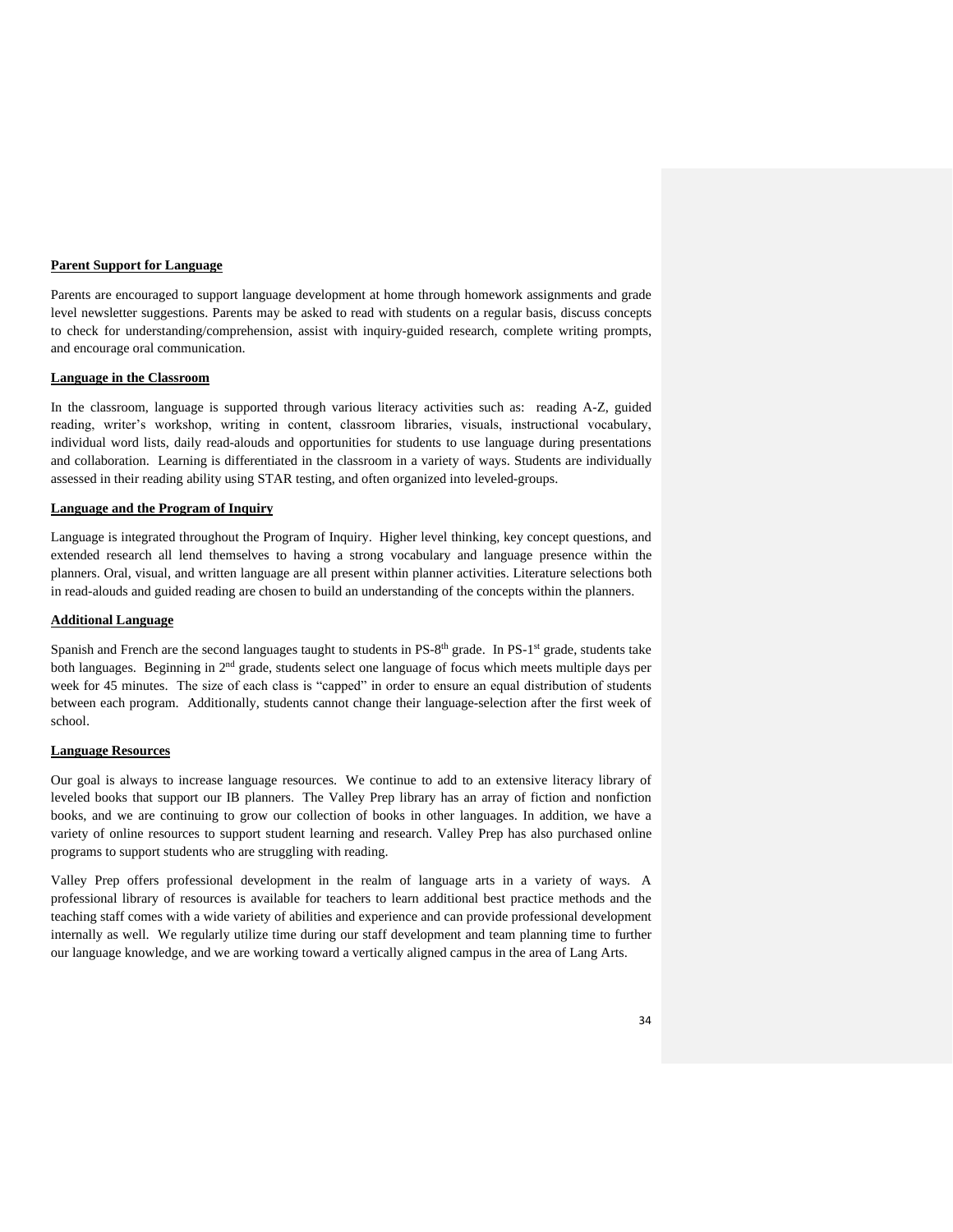#### **PYP ACADEMIC HONESTY POLICY**

#### **Our Philosophy**

This policy on Academic Honesty addresses the implementation of our values and beliefs which are in line with the IB philosophy. Academic honesty must be seen as a set of values and skills that promote good practice in teaching, learning and assessment. The concepts of intellectual property and authenticity of work and proper conduct during testing procedures are related to academic honesty.

#### **Teachers encourage honest creative, critical PYP work by:**

- creating inquiry-based assessment tasks where creativity is encouraged and where the use of information helps to solve a problem;
- designing assessment criteria that value and reward the work required, rather than only the result;
- teaching ways to acknowledge others: PYP students can learn to use quotation marks to mark other's words or describe what help was useful and why;
- teaching reflection on the learning process: reflective writing about source values students' hard work rather than stressing formal citation or demonizing copying;
- Students from all grade levels are made aware of academic honesty by teachers when doing research on their Macbooks or in the STEAM-lab

As part of the process of educating students about the importance of academic honesty the following definitions will be used:

#### **Definition of cheating**

- The intentional giving or receiving of an unfair or dishonest advantage over other students; any such advantage that is not authorized by a teacher and/or other staff member.
- This may be done by any means whatsoever including but not limited to fraud, threat or force, theft, unacceptable talking, signs, gestures, copying from another students, unauthorized use of any materials, books, software programs, computer/ equipment or other information.
- Attempted cheating

#### **Definition of plagiarism**

- Presenting as one's own words and work (including images, photos, art, etc.), ideas, or the opinions of someone else without proper acknowledgement.
- Borrowing the sequence of ideas, the arrangement of material, or the pattern of thought of someone else without permission.

#### **Consequences**

Although we expect our students to choose, act and reflect in an ethical manner, students must also understand that there are consequences for unethical behavior. Any cases of cheating and plagiarism will be treated seriously and will be appropriately sanctioned. Although each case will be evaluated on an individual basis according to relevant circumstances, it should be noted that if a student cheats or plagiarizes he or she may receive zero for the assignment.

#### **PYP INCLUSION POLICY**

Valley Preparatory School in a private, non-denominational PS-8<sup>th</sup> grade school located in Redlands, California. We accept all students regardless of their race, sex, gender, or exceptionality in an inclusive environment. This policy is designed to address the needs of students with exceptionalities within the IB Mission for ALL students to be internationally minded and successful learners.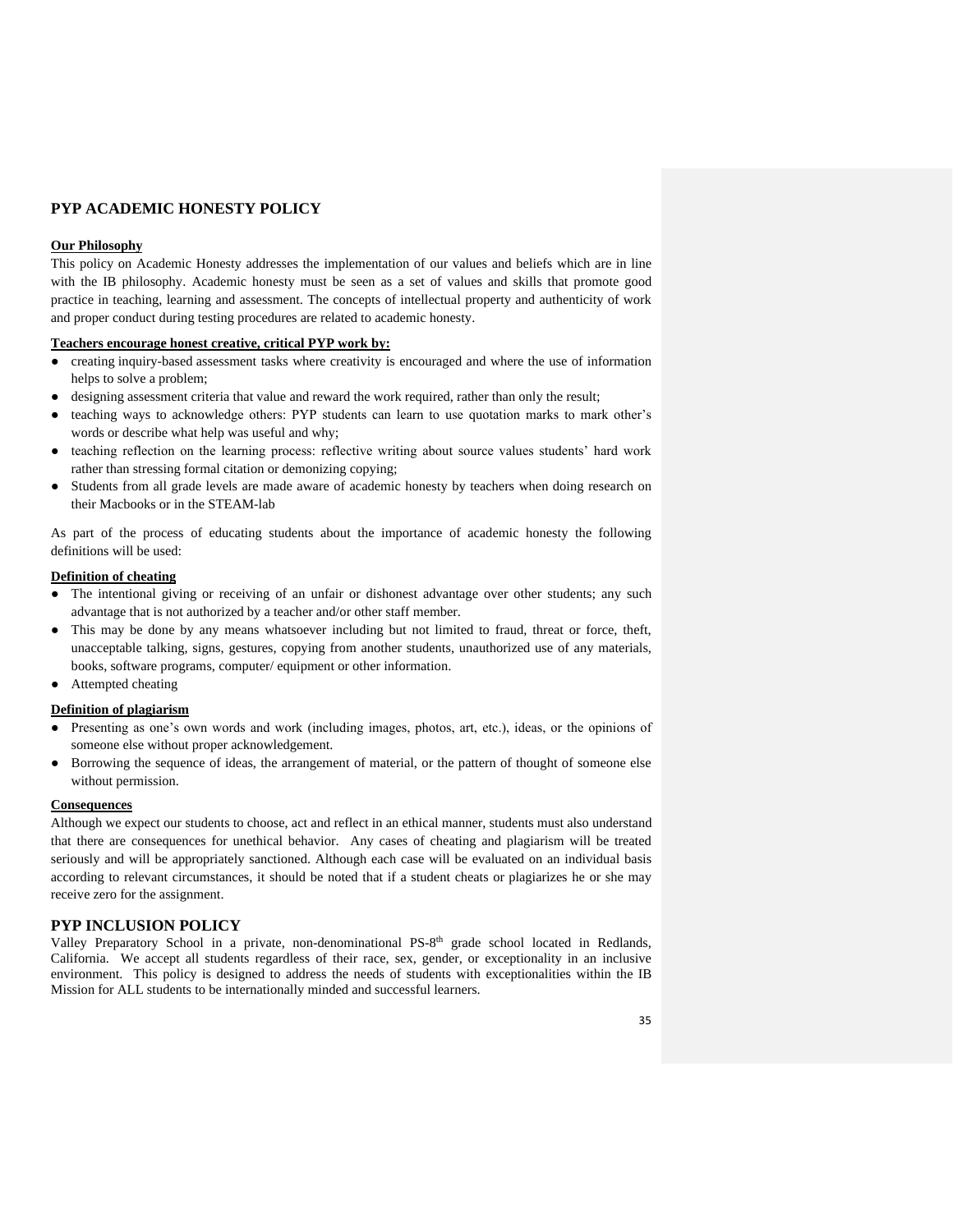#### **Philosophy:**

We believe that all learners have unique needs to consider when helping them to meet and exceed their academic and non-academic potential. We apply approaches and support systems that address the individual needs and varied learning styles of students. By recognizing the diversity of our collective learning community, we support the development of internationally minded people.

#### **Practice:**

Students with varying degrees of needs are educated primarily in a general education environment with appropriate support and services, including a full-time Resource Specialist. We build positive learning communities in which a culture of collaboration encourages and supports problem solving for all students.

#### **Differentiation:**

Students receive instruction that enables them to succeed within the range of their approaches to learning, abilities, and interests. Differentiation is seen as the process of identifying, with each learner, the most effective strategies for achieving agreed upon goals. Small groups within classrooms, use of pre -assessments and formative assessments to discover students' strengths and areas to focus targeted instruction on, and provision of materials (such as leveled reading materials and enrichment activities) designed to address students' level of readiness are some examples.

#### **Definition of Inclusion:**

We define inclusion as the practice of educating all students in their least restrictive environment where peers are together as much as possible. For most students, the least restrictive environment begins and ends in the general classroom setting for all academic subjects. However, students may receive instruction or be tested in a pull-out manner in an individual or small-group setting according to their individual needs.

#### **Program Structure**

As a student's learning needs are identified (using assessment data and teacher feedback), the school's adminteam, Resource Specialist, and classroom teacher(s) develop an individualized learning plan that addresses these needs, either by modifying classroom instruction or providing push-in or pull-out support.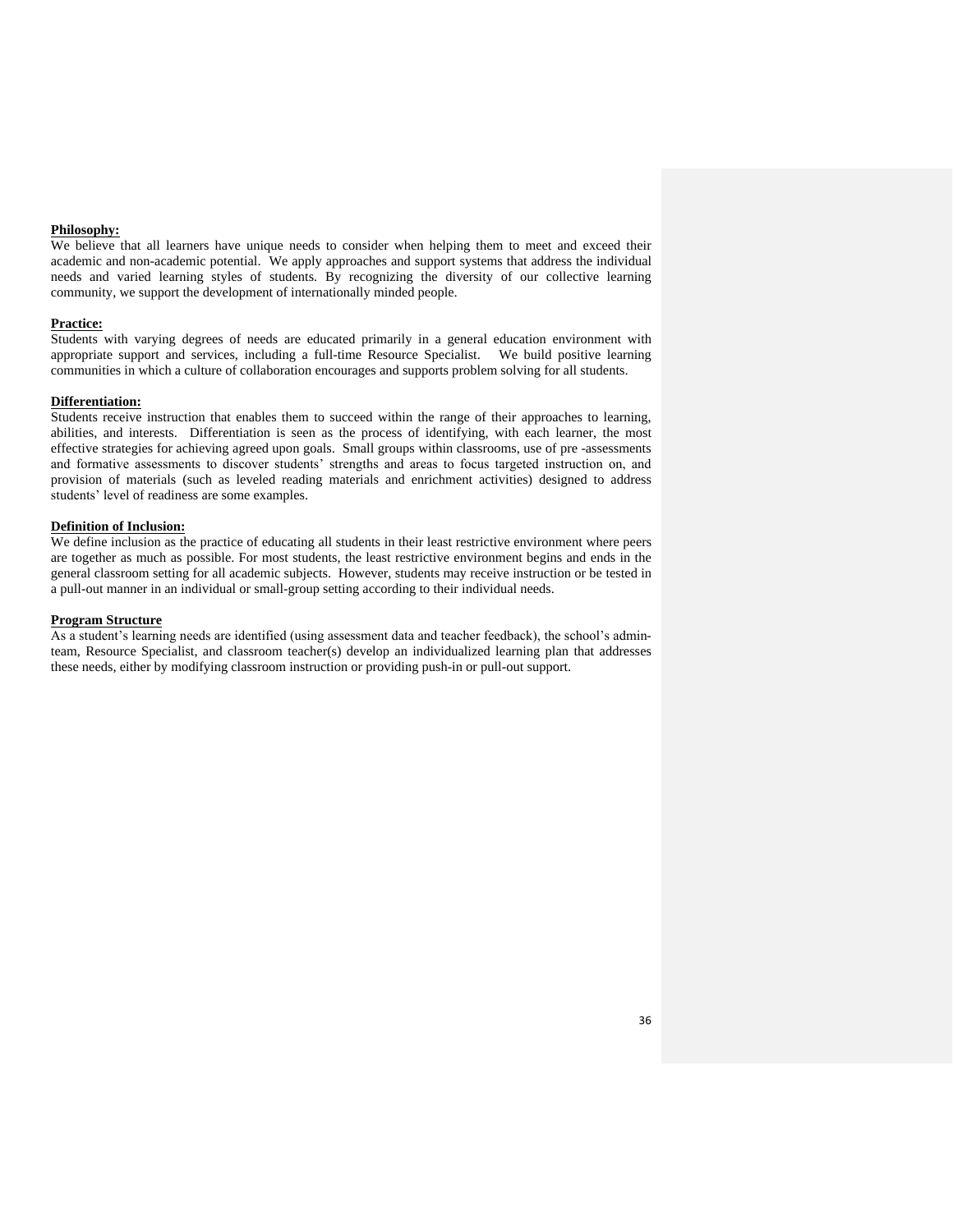## Valley Preparatory School

## **Standards-Based Grading**

Handbook



#### **Standards-Based Grading - Key Concepts:**

Standards-based grading and reporting provides students, parents, and teachers with more detailed information about student learning than the traditional system of grading. Scores directly reflect student growth and proficiency according to academic standards (content and/or skills) and separate non-academic factors such as effort, participation, punctuality, preparation, and work completion, which are still assessed, but through more appropriate methods.

| Two types of<br>assessments        | <b>SUMMATIVE ASSESSMENT:</b> This is assessment of learning <i>after</i> instruction and is aligned to specific<br>content standards. Essentially, this grade represents what a student knows (knowledge) and what a student<br>can do (skills). These assessments most often take the form of tests, some quizzes, and large-scale projects.<br>They account for a significant percentage of a student's final course grade (which appears on the Report<br>Card).<br><b>FORMATIVE ASSESSMENTS:</b> Consistent feedback given to students throughout the learning process<br>to drive both student learning and teacher instruction. They account for a smaller percentage of the<br>student's final course grade than summative assessments, but are still crucial to student learning and help<br>track growth. Such assessments might include:<br><b>Ouizzes</b><br>$\bullet$<br>Classwork<br>$\bullet$<br>Homework (not included in the calculation of final course grades for PS-6 <sup>th</sup> )<br>٠<br>Small-scale Projects<br>$\bullet$<br>Labs<br>$\bullet$<br>Online work<br>$\bullet$ |  |  |  |
|------------------------------------|-----------------------------------------------------------------------------------------------------------------------------------------------------------------------------------------------------------------------------------------------------------------------------------------------------------------------------------------------------------------------------------------------------------------------------------------------------------------------------------------------------------------------------------------------------------------------------------------------------------------------------------------------------------------------------------------------------------------------------------------------------------------------------------------------------------------------------------------------------------------------------------------------------------------------------------------------------------------------------------------------------------------------------------------------------------------------------------------------------|--|--|--|
| <b>Student</b><br>Learning         | Student learning is the focus. In standards-based grading, there is an allowance for extra time/opportunities<br>to prove content mastery based on individual student needs. Students may need more time and more than<br>one opportunity to show what they know; our teachers are prepared to allow for multiple opportunities to<br>prove mastery, within reasonably established guidelines.                                                                                                                                                                                                                                                                                                                                                                                                                                                                                                                                                                                                                                                                                                      |  |  |  |
| <b>Academic</b><br><b>Behavior</b> | While not the primary factors in determining final course grades, students will be held to high standards<br>in these areas: Effort, Participation, Preparation, Punctuality, and Work Completion. Extracurricular<br>involvement will be determined by these behavioral expectations.                                                                                                                                                                                                                                                                                                                                                                                                                                                                                                                                                                                                                                                                                                                                                                                                              |  |  |  |
| <b>Content</b><br><b>Standards</b> | Valley Prep continues to develop content standards to clearly define grade appropriate knowledge/skills.<br>Various "source documents" are used in developing (and amending) these standards, including the <i>Common</i><br>Core Standards and the Next Generation Science Standards.                                                                                                                                                                                                                                                                                                                                                                                                                                                                                                                                                                                                                                                                                                                                                                                                              |  |  |  |
| <b>Grading Scale</b>               | Student growth will be reported and assessed using a learning scale $(1 \text{ to } 4)$ rather than a traditional "letter-<br>grade" method.                                                                                                                                                                                                                                                                                                                                                                                                                                                                                                                                                                                                                                                                                                                                                                                                                                                                                                                                                        |  |  |  |
| Grade<br><b>Reporting</b>          | A goal of standards-based grading is a clearer communication of student strengths and challenges to<br>directly guide instruction and influence growth and learning. It is essential that we create an environment<br>where students are aware of their own thinking and take responsibility for their own learning. To that end,<br>students will receive feedback in four main areas:<br>Their level of proficiency with respect to the content standards<br>1.<br>Their consistency in completing homework and classwork assignments.<br>2.<br>The degree to which they are demonstrating effort $\&$ participation<br>3.<br>The degree to which they are demonstrating the various elements of the IB Learner Profile $\&$<br>4.<br>Approaches to Learning (skills)                                                                                                                                                                                                                                                                                                                             |  |  |  |
| Proficiency                        | The teachers' goal is to have every student performing at a "proficient" (3) level by the end of the<br>school year.                                                                                                                                                                                                                                                                                                                                                                                                                                                                                                                                                                                                                                                                                                                                                                                                                                                                                                                                                                                |  |  |  |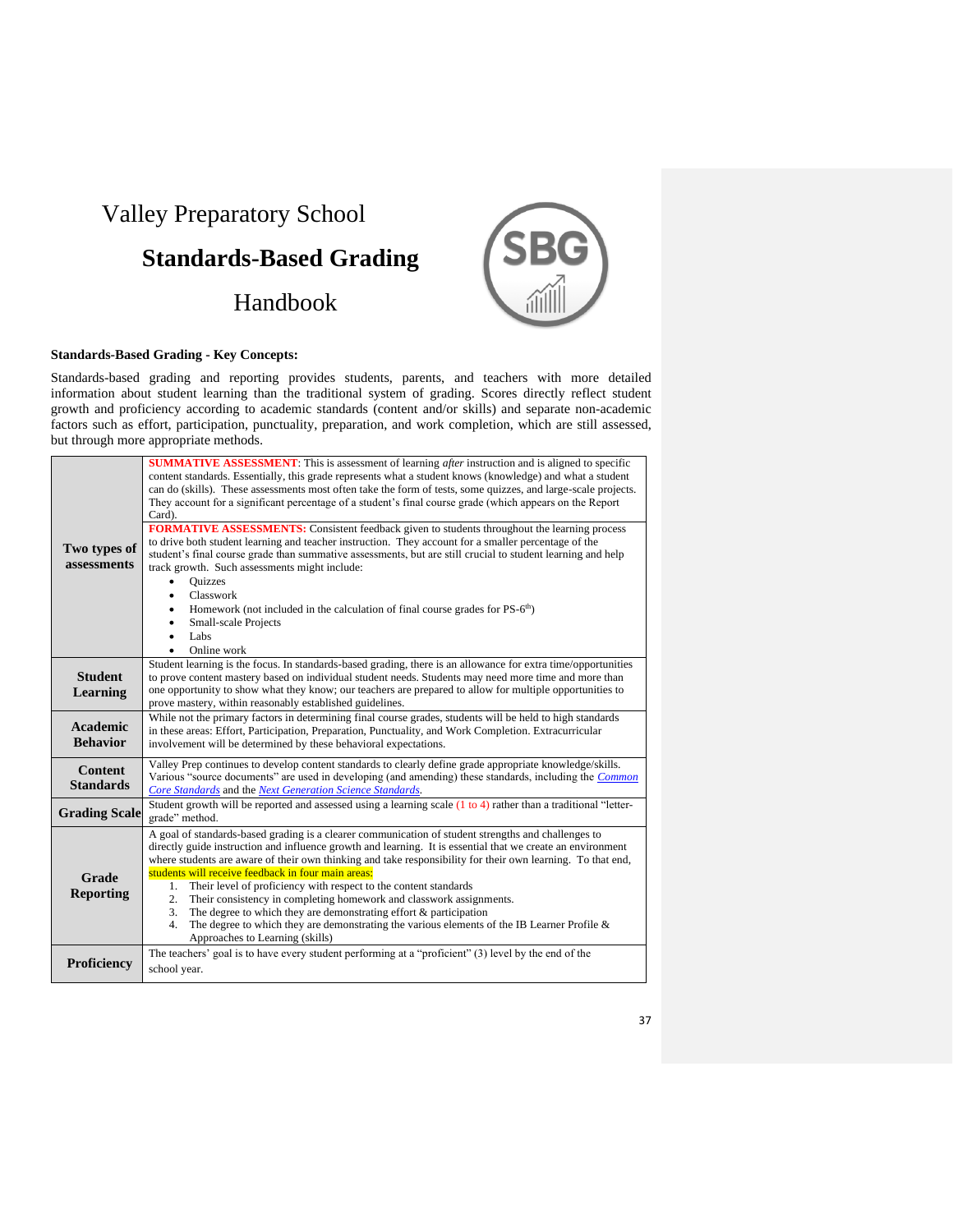| "Depth" of<br>Learning                        | The grade-scale reflects the fact that students learn in a variety of ways; at different rates; and at varying<br>"depths." In other words, some students are "deep learners," able to demonstrate proficiency at<br>understanding a topic; relating it to a larger concept; AND then applying what they've learned to solve a<br>problem. But some students struggle with concepts and applications. Accordingly, one of the goals of<br>the IB and STEAM programs is to provide more opportunities for "deeper" learning. |  |
|-----------------------------------------------|-----------------------------------------------------------------------------------------------------------------------------------------------------------------------------------------------------------------------------------------------------------------------------------------------------------------------------------------------------------------------------------------------------------------------------------------------------------------------------------------------------------------------------|--|
| <b>Intervention</b><br>&<br><b>Enrichment</b> | Formative assessments allow for clearer identification of students' strengths and challenges. Interventions<br>may be implemented for students who need further focus on specific content standards, while enrichment<br>may be implemented for students who exhibit advanced proficiency in certain content standards, concepts,<br>and applications.                                                                                                                                                                      |  |
| Learning<br>Goals                             | A learning goal identifies what students will learn or be able to do as a result of instruction, and are clearly<br>expressed to students at the start of each lesson or activity.                                                                                                                                                                                                                                                                                                                                          |  |
| <b>Extra Credit</b>                           | Extra credit is rarely offered. Instead, students may do "retakes" and "redos." Students will have an<br>opportunity to replace poor summative assessment scores by retaking tests.                                                                                                                                                                                                                                                                                                                                         |  |
| <b>Re-takes</b>                               | As noted above, student learning is always the focus. In standards-based grading, there is an allowance for<br>extra time/opportunities to prove content mastery based on individual student needs. Additionally (and<br>following guidelines which are outlined below), students may re-take certain summative assessments to<br>demonstrate their proficiency.                                                                                                                                                            |  |

#### **Rationale for Standards Based Grading SBG @ Valley Prep**:

#### *What is Standards-Based Grading?*

The goal of standards-based grading is to provide the most accurate picture of student learning. Constant assessment (both formative and summative) will track student **growth**, provide immediate and clear **feedback**, and identify any needs for either **intervention** or **enrichment**. Learning is a process that takes place over time and requires active participation by all those associated with that process – teacher (providing feedback), student (opportunities to practice and present knowledge/skills), and parent (supporting the process). Standards-based grading creates a scenario in which all parties are able to engage in pointed and meaningful conversations about that learning process. As learning is reflected, instruction adapts to support continued growth.

#### *How is standards-based grading different from traditional grading?*

In the traditional letter-grading system (A,B,C, etc) grades are typically generated from a series of scores from all work assigned in the class, including: classwork, homework, quizzes, tests, and projects, and sometimes even includes non-academic factors, such as: behavior, participation, effort, and attitude.

Standards-based grading, however, focuses primarily on progress toward "proficiency" of the essential standards. For example, in the traditional grading approach, a student who (1) doesn't consistently complete his/her homework/classwork; (2) is too shy to participate in class discussions; and (3) scores poorly on one chapter-test would likely receive a low-score on their Report Card. In the standards-based grading approach, this student could still demonstrate "proficiency" by being allowed to re-take their test (after completing additional practice). Their participation in class-discussions is noted separately on the Report Card, and their reluctance to submit assignments on-time would not be the primary factor in determining the final grade on their Report Card. Again, the main goal of standards-based grading is to accurately reflect a student's level of understanding of a topic, concept, or application.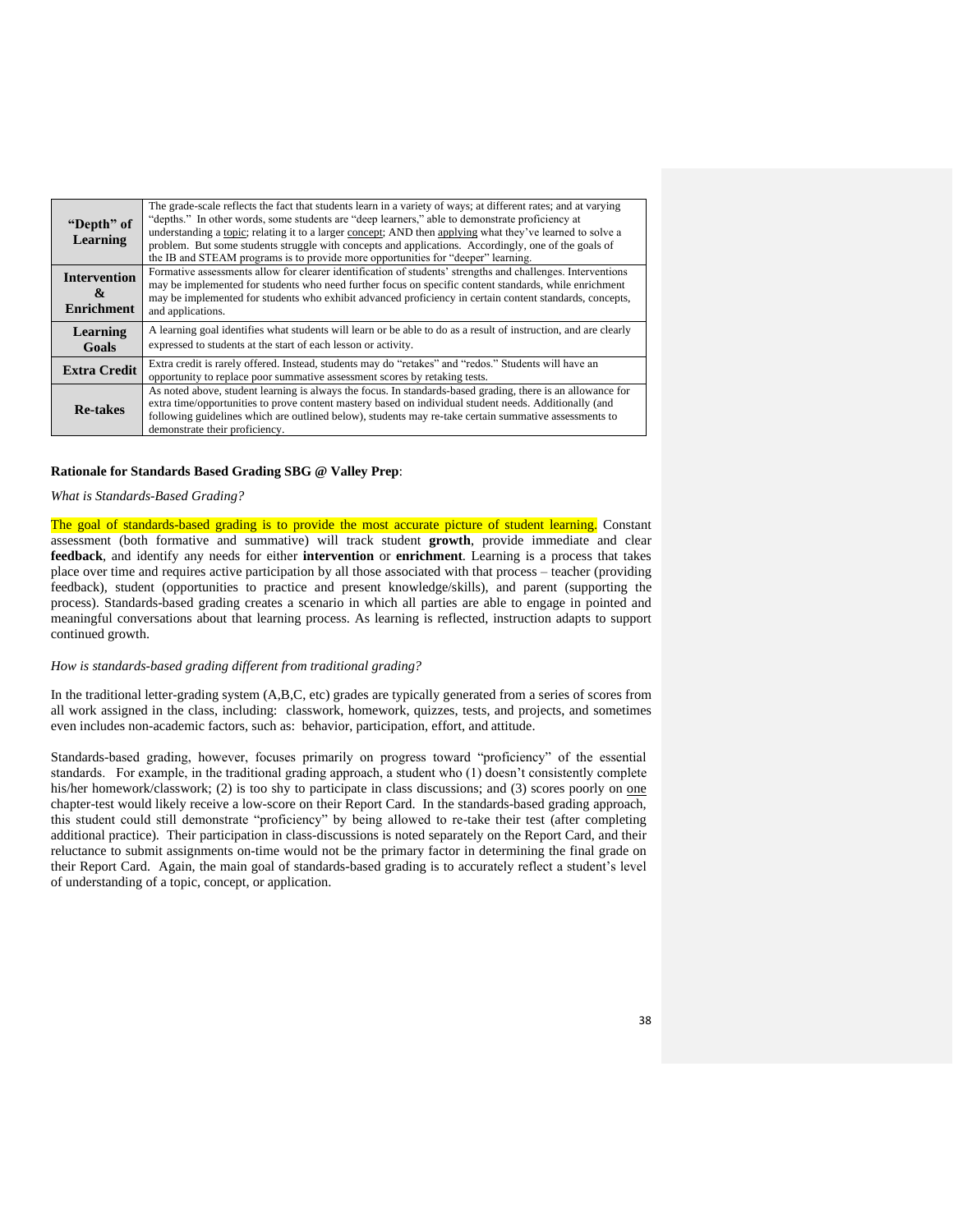#### **Learning Scale:**

| Accomplished                | I can take my learning to a higher level<br>I CAN confidently take the topics, content standards, and concepts (big ideas) being taught and<br>apply them to other situations.                                                                                                                                                            |
|-----------------------------|-------------------------------------------------------------------------------------------------------------------------------------------------------------------------------------------------------------------------------------------------------------------------------------------------------------------------------------------|
| <b>Proficient</b>           | I can do it on my own<br>I CAN consistently demonstrate my broad understanding of the topics, content standards, and<br>concepts (big ideas) being taught, but often struggle to discuss and apply my knowledge beyond<br>the required assignment.                                                                                        |
| <b>Developing</b>           | I need some support to be successful<br>I CAN demonstrate my basic understanding of the topics and content standards being taught<br>when the tasks are familiar, but need help to apply my knowledge beyond the required<br>assignment, and to consistently demonstrate my understanding of the concepts (big ideas) being<br>presented. |
| Emerging                    | I need a lot of support to be successful<br>I CAN begin a task on my own, but require help in completing the task and understanding the<br>topics and content standards being taught; applying my knowledge beyond the required<br>assignment; and demonstrating my understanding of the concepts (big ideas) being presented.            |
| Not Assessed this trimester |                                                                                                                                                                                                                                                                                                                                           |

#### **Concepts vs. Topics?**

One of the main goals of the IB-PYP and STEAM program is to provide opportunities for "deeper" learning in which students can use over-arching concepts (big ideas) to make connections across the curriculum. In the IB-PYP, **key-concepts** are used to create these connections, and include: Form, Function, Causation, Change, Connection, Perspective, Responsibility and Reflection.

- Example of a TOPIC (standard): types of dinosaurs
- Example of a CONCEPT: How a change in the environment caused the extinction of the dinosaurs



As noted above ... some students are able to demonstrate proficiency at understanding a topic; relating it to a larger concept; and then applying what they've learned to solve a problem. But some students struggle with concepts and applications.

#### **What are Domains?**

Each subject can have dozens of topics (standards) associated with it. To help parents (and teachers) better organize this content, the standards are divided into categories, or "domains." These domains will appear on the student's Report Cards. For example, all of the individual standards in math are organized under three domains: Operations; Measurement & Data; and Geometry.

#### **Homework**

Homework is considered a formative assessment (see above) and represents what students do to better-learn the content and practice the skills, but it is NOT a final decree of proficiency for any objective or assessment. Course Grades (on the Report Card), on the other hand, reflect a summative declaration of what students know and are able to do regarding a standard. Accordingly, in most instances, homework in PS-5th is NOT included in the students' final course grades. It is noted on the Report Card separately as "effort."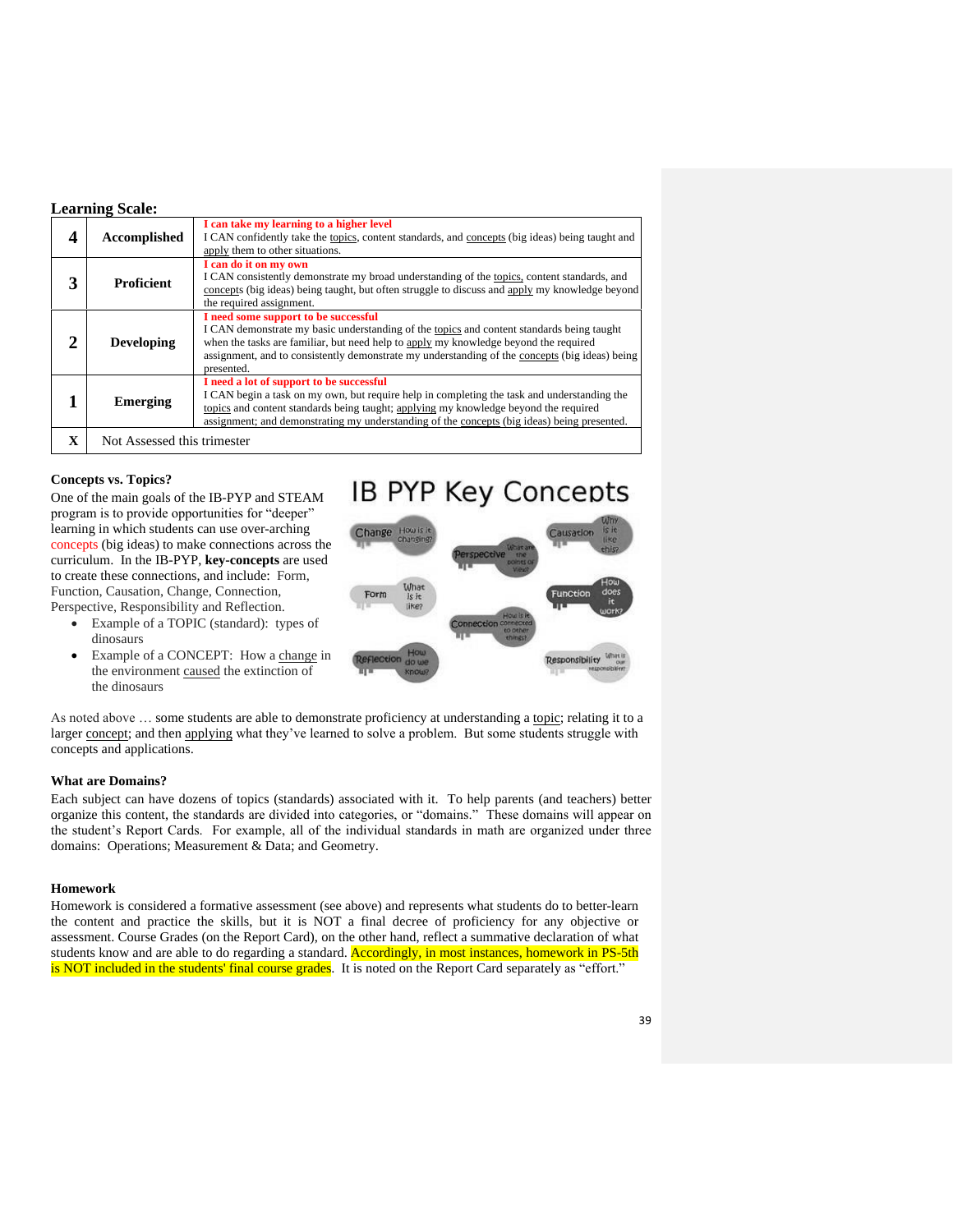#### **How Course Grades are Calculated** (summative vs. formative assessments)

In a "traditional" grading system, all student-work is averaged together to come-up with the course grade that appears on the Report Card. In a standards-based grading system, it's a bit different. Let's use math as an example …

Math is divided into three categories of study, called **domains.** Adding & subtracting, for example, falls into the domain called "Operations." During a Trimester, students will be assessed on a variety of topics (called "standards") which comprise the domain. During a typical trimester, students will probably be assessed on four or five topics/standards (i.e. four or five separate assessments, one for each topic/standard).

Each assessment (called a **summative-assessment**) includes higher-level questions that determine the "depth" of the student's learning (i.e. a "deep learner" is able to apply what they have learned to solve problems). If a student scores poorly on one such assessment, they will likely be able to **retake** that assessment (see "Re-take Policy" below). Typically, the highest score is then used in determining the student's level of "proficiency" for that particular topic/standard. Accordingly, at the end of the trimester, students will likely have four or five summative assessments which comprise the majority of the course-grade that appears on the Report Card next to the appropriate domain (such as "operations").

In addition to the summative assessments, there are a variety of **formative-assessments** (i.e. classwork, labs, etc) that contribute to the final course-grade in different ways (depending upon the grade level). But summative-assessments are the main factor is determining the final course grades.

#### **K-5 Retake Policy:**

One of the greater benefits of standards-based grading is that students have opportunities to truly display their mastery of content knowledge and skills - even if that doesn't happen during the initial assessment. It is the right of every student to retake summative assessments, provided students have adequately prepared for retakes, per confirmation of the teacher. Therefore, the following policy outlines the process for students to participate in summative assessment re-takes:

- **WHY**: The teacher will encourage a student to re-take a summative assessment if …
	- 1. the student scored below the "proficiency" level on that summative assessment
	- 2. and, the student's formative assessments (i.e. homework and classwork) have been submitted in a timely-manner.
		- NOTE: Beginning in 5<sup>th</sup> grade, the re-take should be initiated by the student.
- **WHEN**: The student re-takes the summative assessment at a time indicated by the teacher (usually afterschool) within two weeks of the original assessment AFTER completing the following:
	- 1. The student corrects the original assessment
	- 2. The student completes any additional practice that is assigned by the teacher
	- 3. The teacher completes the required form (or emails the parent)
- **HOW MANY TIMES:** A summative assessment can be re-taken once
- **HOW MUCH CREDIT:** The higher of the two scores (original assessment and the retake) will be used in determining the student's course-grade
- RE-TAKES WHEN ABSENT: Only those students who have an "excused" absence on the day of the original assessment will be allowed to re-take that same assessment.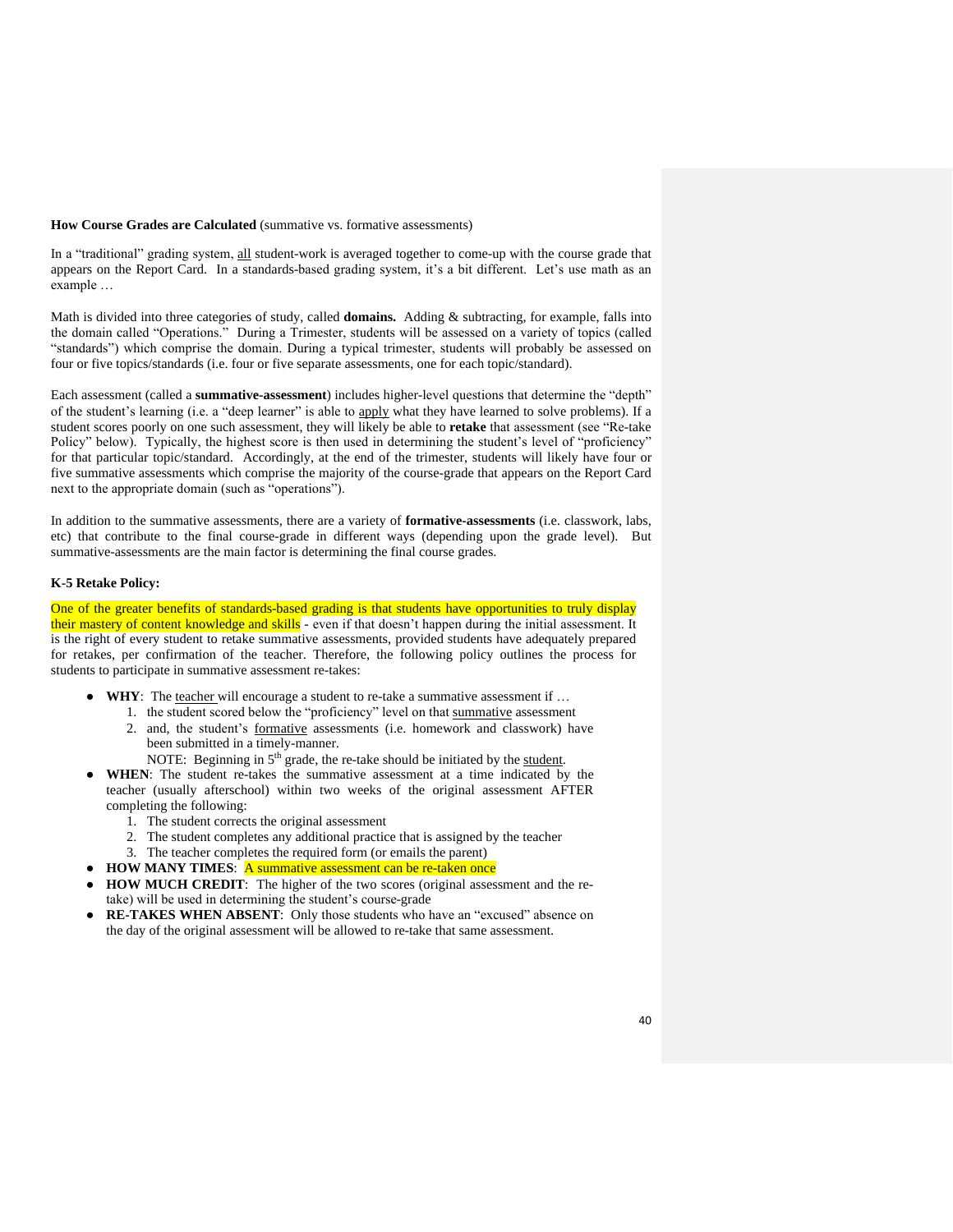#### **Middle School Retake Policy**

*A Middle School student can request to retake a Summative Assessment if:*

- 1. The student scored an 85% or below.
- 3. ALL practice exercises were completed prior to the assessment
- 4. The student has completed a "Request to Retest" form COMPLETELY, submitted it to the appropriate teacher, and scheduled a conference to review the form.

Retakes must be completed before or after school *within 10 calendar days* of the initial assessment **OR** by the first Wednesday after a major vacation or the end of the trimester.

#### **Late Work Policy**

Homework: Keeping-in-mind that **homework assignments are not typically used in calculating a student's** final course grade, they should still be completed and submitted to the teacher in order to receive useful feedback.

Classwork: Classwork is considered a formative assessment which comprises a part of a student's final course grade (which appears on the Report Card). Students must submit these assignments on-time or risk being down-graded. Students who are absent (for an "excused" reason) may be required to make-up these assignments. For students with "unexcused" absences, the school is not obligated to allow the student to make-up missed assignments or assessments, nor is the school obligated to provide assignments ahead-oftime.

Major assignments: These are assignments such as large projects or research papers, and can be considered as formative OR summative assessments. Accordingly, they can comprise a significant percentage of a student's final course grade. Students must submit these assignments on-time or risk being down-graded. Students who are absent (for an "excused" reason) will be given additional time to complete the assignment. For students with "unexcused" absences, the school is not obligated to allow the student to make-up missed assignments or assessments, nor is the school obligated to provide assignments ahead-of-time.

#### **Non-Academic Behaviors (PS-8 th):**

Valley Prep Report Cards, in addition to providing final course grades for each subject, also indicate the student's progress in non-academic areas such as: Effort. Additionally, a section of the Report Card is dedicated to the IB-program. The chart below provides further insight into how these non-academic "behaviors" are tracked.

| Always $(A)$ | <b>Generally/Usually (G)</b> | Sometimes (S) | Rarely $(R)$ |
|--------------|------------------------------|---------------|--------------|